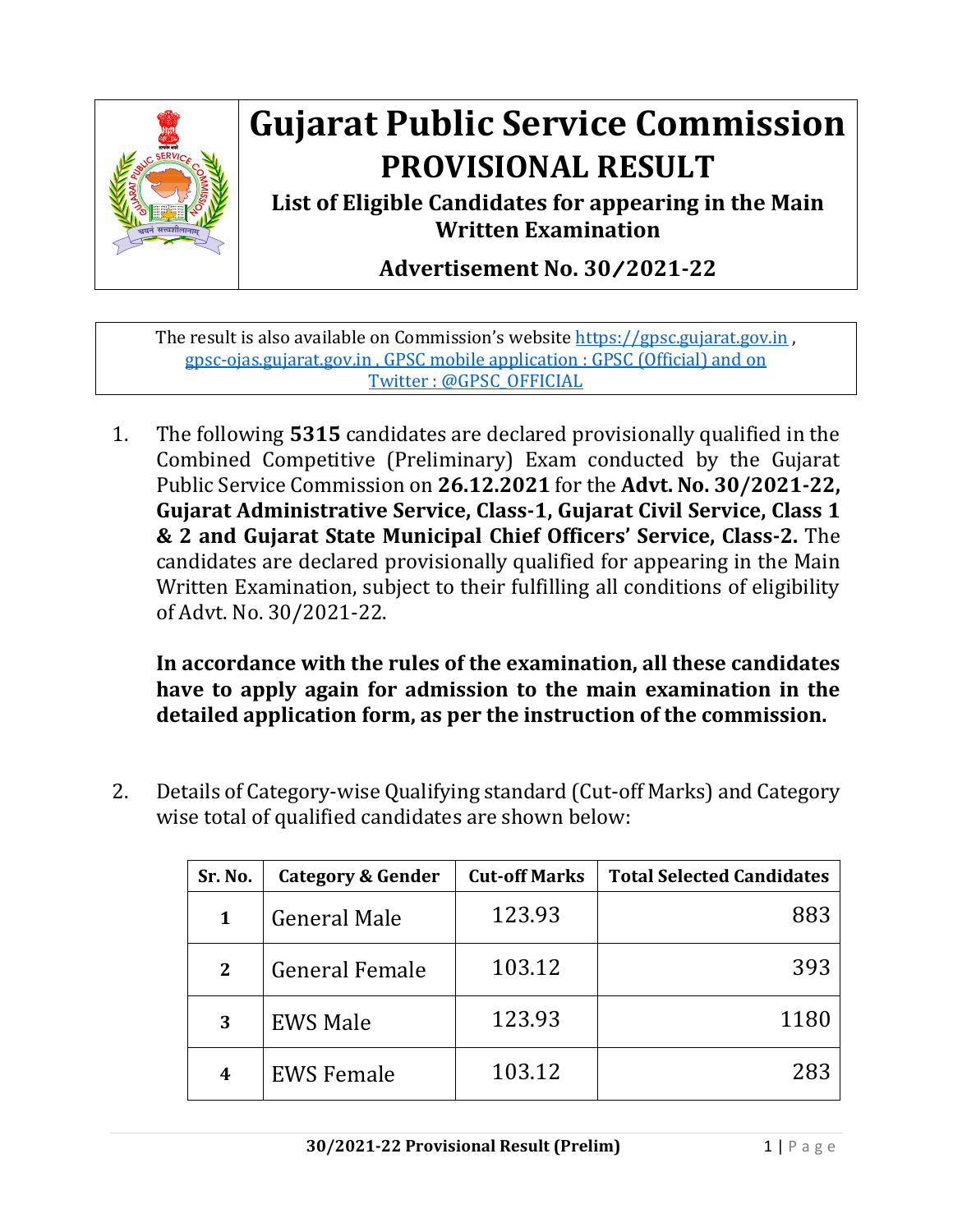| <b>Total</b> |                    |        | 5315 |
|--------------|--------------------|--------|------|
| 10           | <b>ST Female</b>   | 87.31  | 75   |
| 9            | <b>ST Male</b>     | 101.49 | 288  |
| 8            | <b>SC</b> Female   | 103.12 | 94   |
| 7            | <b>SC Male</b>     | 123.93 | 374  |
| 6            | <b>SEBC Female</b> | 103.12 | 325  |
| 5            | <b>SEBC Male</b>   | 123.93 | 1420 |

## **Note:-**

- (1) Cut-off marks means marks obtained by the last candidate in merit list (arrangement of total marks obtained in descending order) of the concerned category.
- (2) As per Final Answer key declared for Paper-1 (CSP-1),Four(4) questions are cancelled. Therefore, it is decided by the Commission to equally distribute the marks of cancelled questions among 196 questions on pro-rata basis, as such evaluation has been carried out by treating each question with 1.020 mark for the right answer and (-) 0.306 mark for the wrong/multiple encoded/blank answer for Paper-1 in this result
- (3) Paper-2 (CSP-02), Four(4) questions are cancelled. Therefore, it is decided by the Commission to equally distribute the marks of cancelled questions among 196 questions on pro-rata basis, as such evaluation has been carried out by treating each question with 1.020 mark for the right answer and (-) 0.306 mark for the wrong/multiple encoded/blank answer for Paper-2 in this result.
- (4) In the cases, when Cut-off marks of reserved category candidates is higher than general category candidates, Cut-off marks of reserved category candidates required to be lowered down to the Cut-off marks of General category candidates.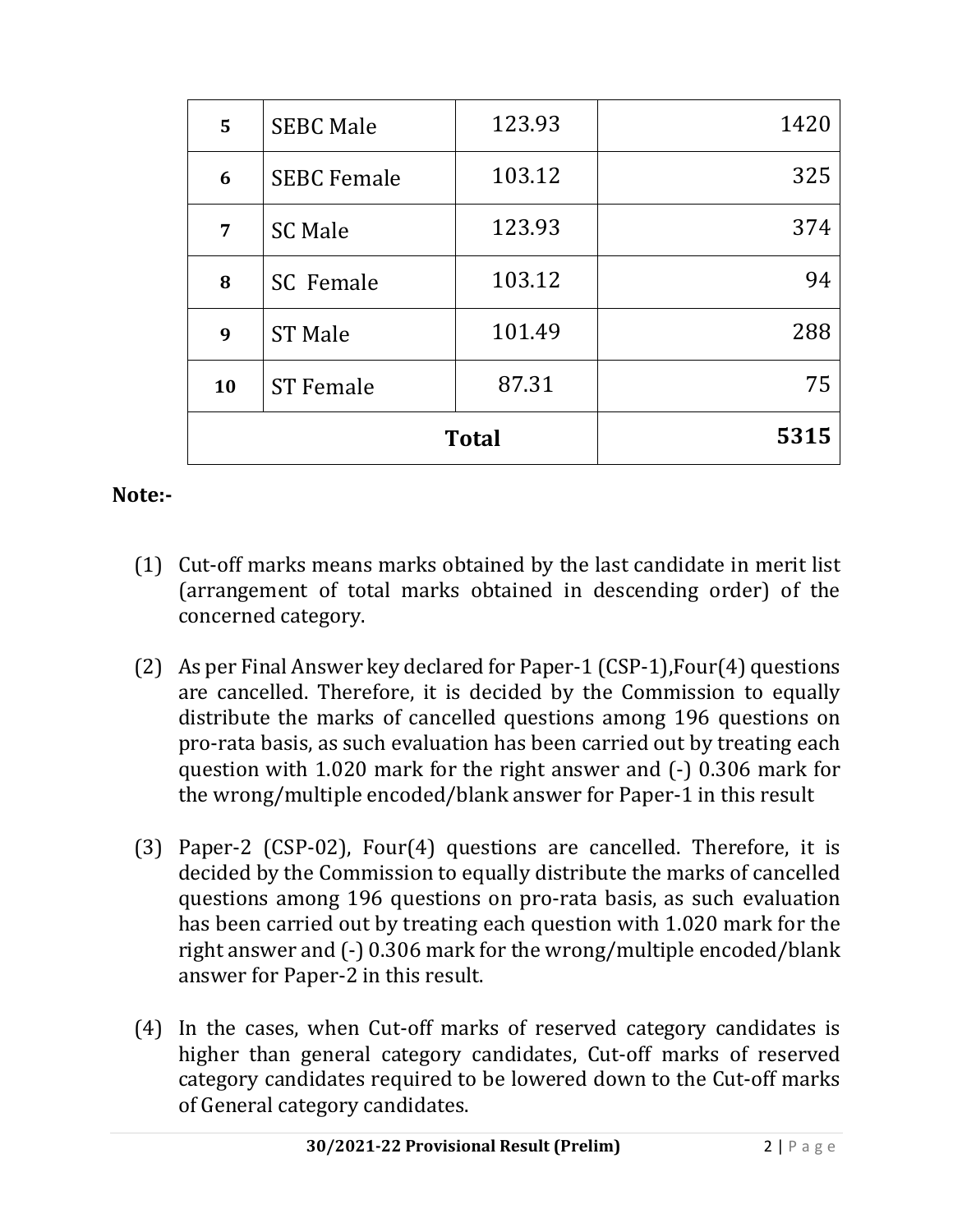Accordingly, in this result, Cut-off marks of General Category (Male) is 123.93 marks whereas Cut-off marks of EWS (Male), SEBC (Male) and SC (Male) Category is 160.04, 140.86 and 147.19 respectively. Therefore, Cut-off marks of EWS (Male), SEBC (Male) and SC (Male) Category is lowered down to 123.93 marks which is equivalent to the Cut-off marks of General (Male) category

Cut-off Marks of General (Female) Category is 103.12 marks whereas Cut-off marks of EWS (Female), SEBC (Female) and SC (Female) category is 134.84, 109.45 and 123.22 respectively. Therefore, Cut-off marks of EWS (Female), SEBC (Female) and SC (Female) category is lowered down to 103.12 marks which is equivalent to the Cut-off marks of the General (Female) Category.

- (5) As per the instruction of circular No. CRR-1096-2213-G.2, Dated: 31.08.2004 of General Administration Department, result of the widow candidates is prepared after addition of Bonus Mark. Bonus marks is 5% marks of the obtained marks by the candidate.
- (6) In order to select the required no. of candidates from Disabled candidates and Ex- Servicemen candidates the cut-off Marks of the last meritorious candidate in the select list has been considered as per the Commission's Office Orders Dated 22-09-2021 and 16-11-2021 respectively.
- 3. **Roll Number of candidates, provisionally qualified for appearing in the Main Written Examination are as under:-**

|                                                                                      | $\mid$ 101000001 $\mid$ 101000005 $\mid$ 101000007 $\mid$ 101000091 $\mid$ 101000110 |  |
|--------------------------------------------------------------------------------------|--------------------------------------------------------------------------------------|--|
|                                                                                      | $\mid$ 101000111 $\mid$ 101000112 $\mid$ 101000142 $\mid$ 101000147 $\mid$ 101000178 |  |
| $\mid$ 101000221 $\mid$ 101000265 $\mid$ 101000266 $\mid$ 101000309 $\mid$ 101000330 |                                                                                      |  |
| $\mid$ 101000382 $\mid$ 101000410 $\mid$ 101000412 $\mid$ 101000457 $\mid$ 101000480 |                                                                                      |  |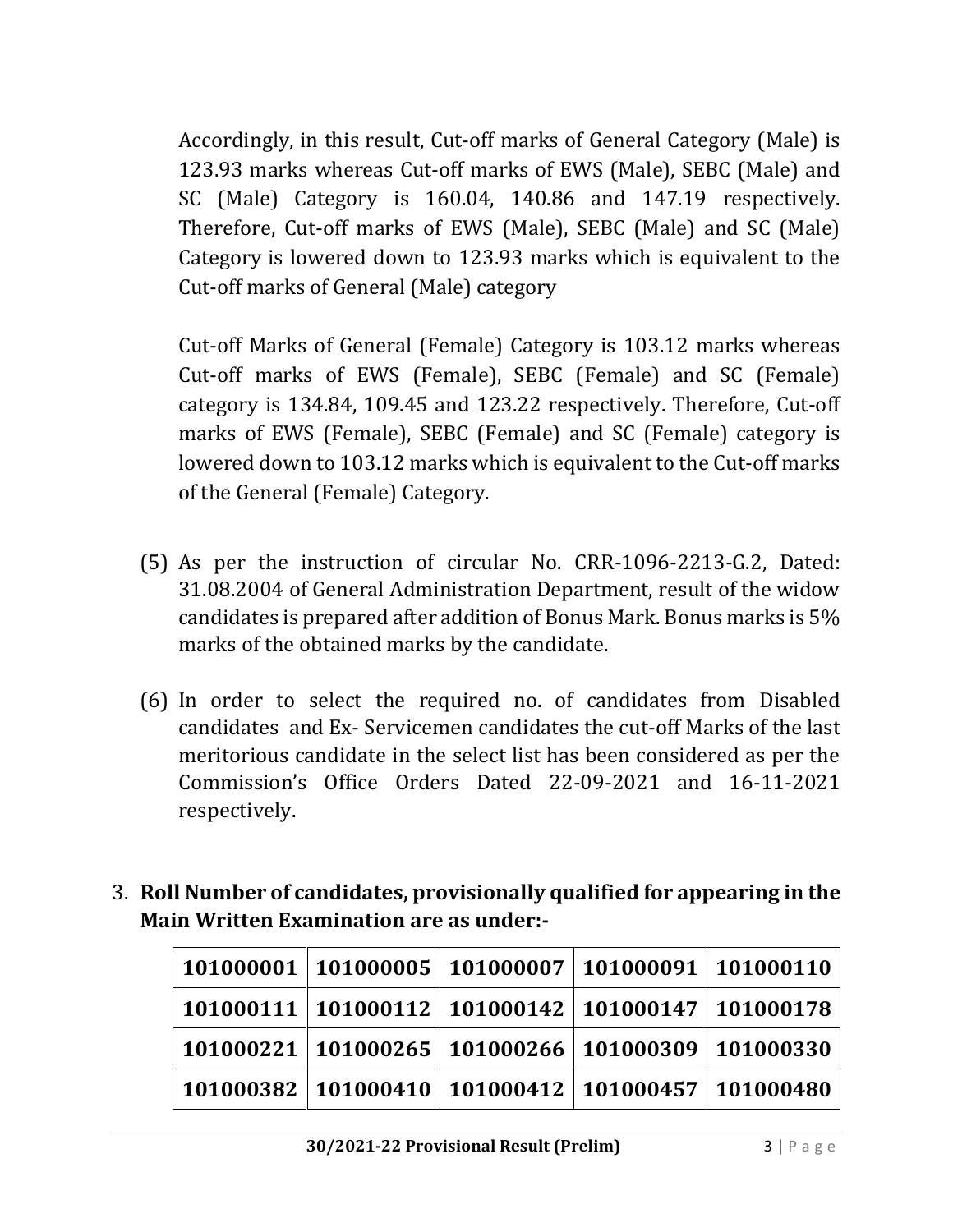| 101000522 | 101000538 | 101000558 | 101000567 | 101000574 |
|-----------|-----------|-----------|-----------|-----------|
| 101000577 | 101000579 | 101000601 | 101000602 | 101000604 |
| 101000614 | 101000619 | 101000630 | 101000636 | 101000637 |
| 101000681 | 101000700 | 101000707 | 101000747 | 101000800 |
| 101000802 | 101000808 | 101000815 | 101000817 | 101000821 |
| 101000824 | 101000843 | 101000844 | 101000897 | 101000918 |
| 101000926 | 101000990 | 101001007 | 101001024 | 101001100 |
| 101001142 | 101001241 | 101001244 | 101001278 | 101001290 |
| 101001307 | 101001308 | 101001341 | 101001347 | 101001363 |
| 101001365 | 101001381 | 101001393 | 101001418 | 101001469 |
| 101001492 | 101001502 | 101001503 | 101001531 | 101001547 |
| 101001550 | 101001555 | 101001571 | 101001580 | 101001587 |
| 101001595 | 101001639 | 101001662 | 101001682 | 101001780 |
| 101001809 | 101001839 | 101001855 | 101001896 | 101001897 |
| 101001899 | 101001965 | 101001968 | 101002000 | 101002044 |
| 101002049 | 101002078 | 101002096 | 101002113 | 101002120 |
| 101002121 | 101002128 | 101002197 | 101002291 | 101002301 |
| 101002314 | 101002322 | 101002337 | 101002367 | 101002390 |
| 101002409 | 101002427 | 101002447 | 101002498 | 101002513 |
| 101002525 | 101002528 | 101002552 | 101002569 | 101002578 |
| 101002596 | 101002605 | 101002617 | 101002622 | 101002656 |
| 101002726 | 101002752 | 101002771 | 101002819 | 101002825 |
| 101002864 | 101002879 | 101002908 | 101002924 | 101002966 |
| 101002978 | 101002998 | 101003028 | 101003041 | 101003068 |
| 101003146 | 101003153 | 101003176 | 101003199 | 101003209 |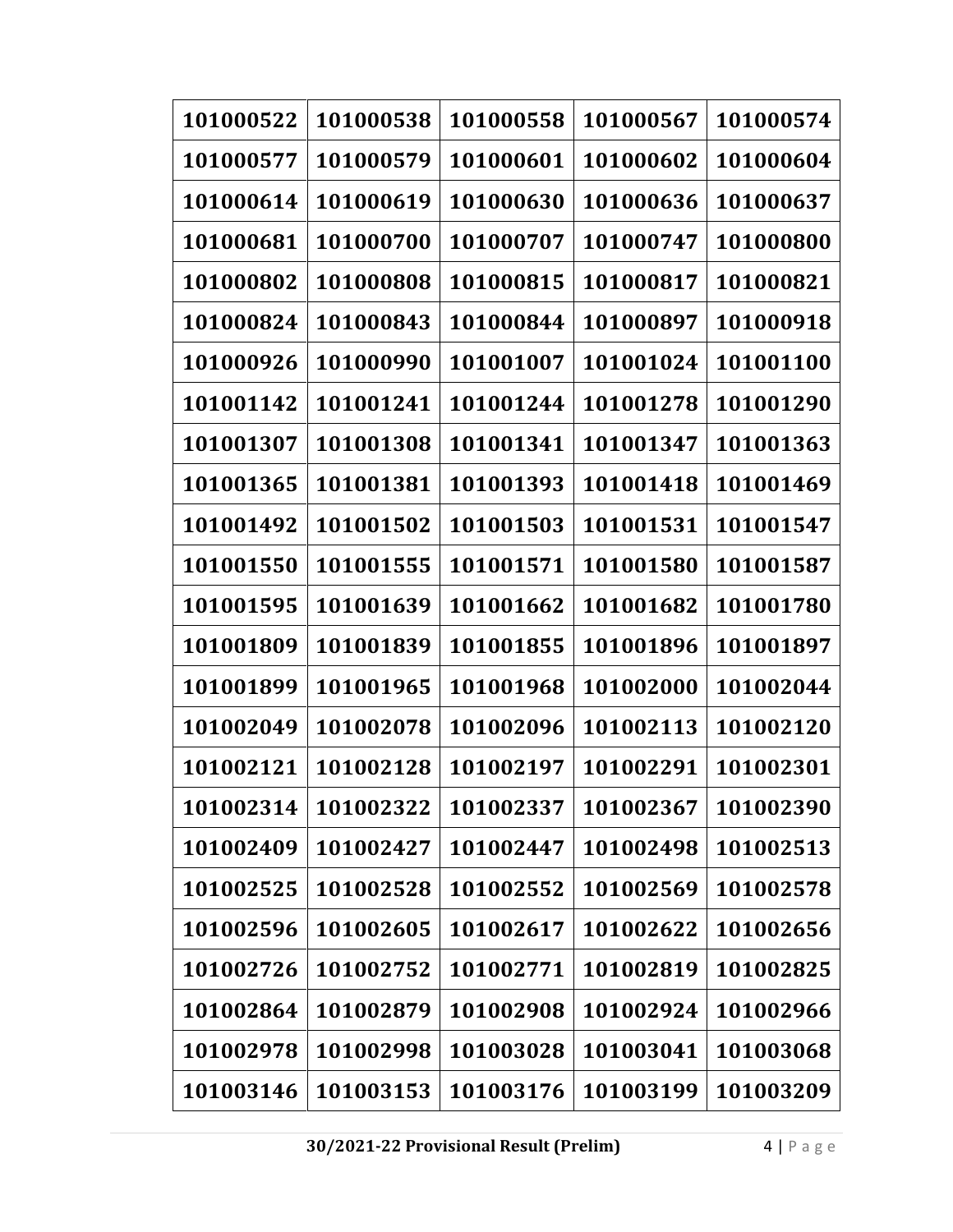| 101003238 | 101003273 | 101003281 | 101003308 | 101003322 |
|-----------|-----------|-----------|-----------|-----------|
| 101003346 | 101003377 | 101003451 | 101003493 | 101003504 |
| 101003512 | 101003524 | 101003542 | 101003556 | 101003579 |
| 101003617 | 101003643 | 101003707 | 101003742 | 101003755 |
| 101003802 | 101003845 | 101003854 | 101003894 | 101003899 |
| 101003947 | 101003948 | 101003950 | 101003971 | 101003997 |
| 101004033 | 101004087 | 101004093 | 101004108 | 101004203 |
| 101004216 | 101004231 | 101004291 | 101004317 | 101004321 |
| 101004334 | 101004345 | 101004372 | 101004404 | 101004408 |
| 101004426 | 101004435 | 101004439 | 101004447 | 101004458 |
| 101004474 | 101004476 | 101004492 | 101004523 | 101004561 |
| 101004649 | 101004652 | 101004688 | 101004689 | 101004733 |
| 101004741 | 101004744 | 101004757 | 101004763 | 101004803 |
| 101004817 | 101004862 | 101004897 | 101004955 | 101005005 |
| 101005010 | 101005017 | 101005046 | 101005068 | 101005113 |
| 101005124 | 101005132 | 101005145 | 101005147 | 101005202 |
| 101005260 | 101005302 | 101005324 | 101005373 | 101005378 |
| 101005402 | 101005408 | 101005416 | 101005440 | 101005465 |
| 101005482 | 101005547 | 101005583 | 101005598 | 101005630 |
| 101005639 | 101005691 | 101005705 | 101005725 | 101005792 |
| 101005799 | 101005808 | 101005851 | 101005882 | 101005884 |
| 101005901 | 101005904 | 101005972 | 101006045 | 101006069 |
| 101006078 | 101006095 | 101006106 | 101006107 | 101006147 |
| 101006161 | 101006167 | 101006181 | 101006248 | 101006287 |
| 101006317 | 101006350 | 101006382 | 101006434 | 101006436 |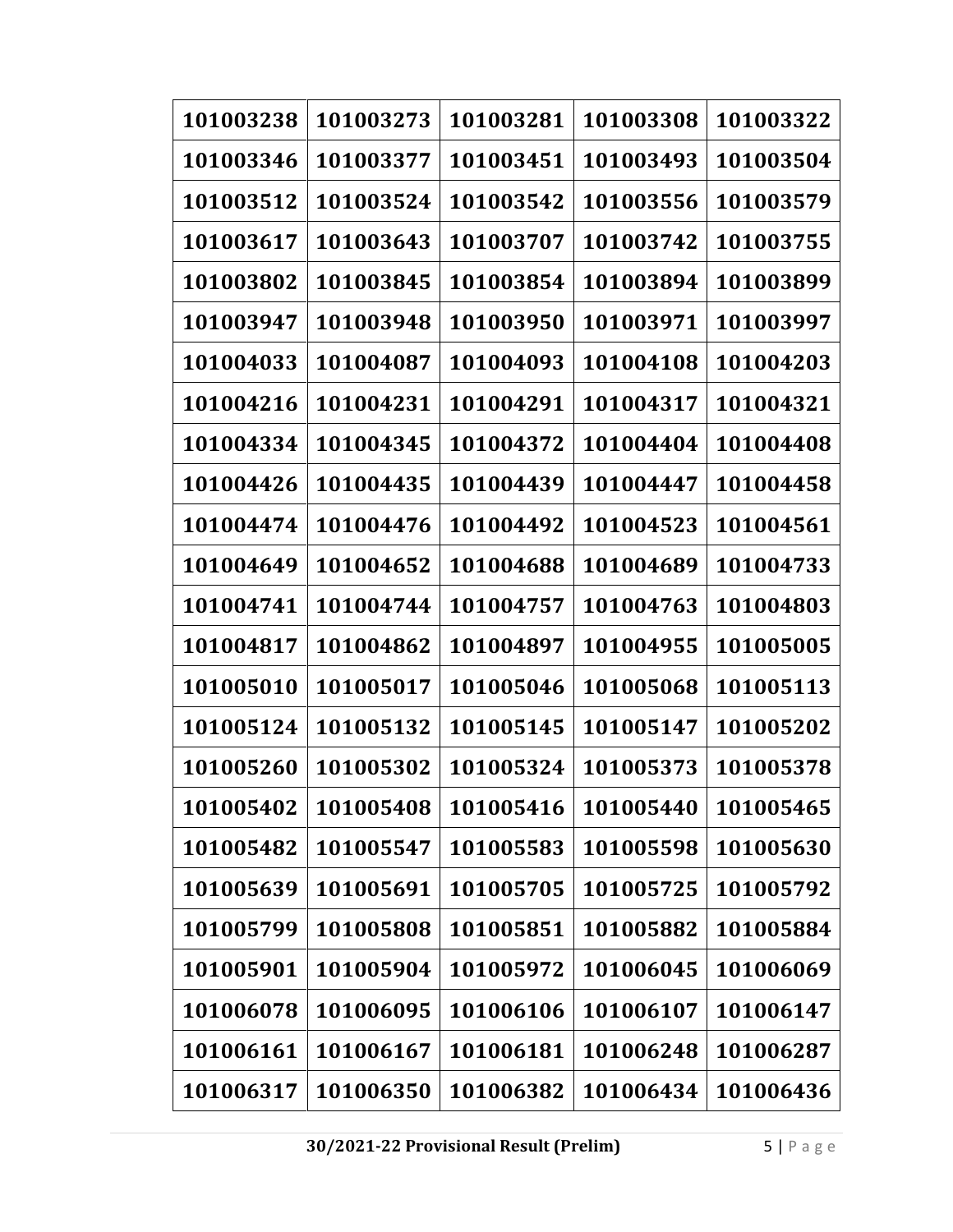| 101006443 | 101006460 | 101006464 | 101006500 | 101006501 |
|-----------|-----------|-----------|-----------|-----------|
| 101006508 | 101006532 | 101006559 | 101006562 | 101006630 |
| 101006677 | 101006695 | 101006732 | 101006801 | 101006843 |
| 101006870 | 101006887 | 101006949 | 101006950 | 101006973 |
| 101006974 | 101006995 | 101007015 | 101007042 | 101007091 |
| 101007117 | 101007136 | 101007146 | 101007174 | 101007226 |
| 101007244 | 101007291 | 101007294 | 101007349 | 101007358 |
| 101007360 | 101007377 | 101007399 | 101007404 | 101007438 |
| 101007490 | 101007498 | 101007503 | 101007506 | 101007511 |
| 101007520 | 101007528 | 101007531 | 101007545 | 101007612 |
| 101007620 | 101007630 | 101007631 | 101007636 | 101007640 |
| 101007666 | 101007668 | 101007686 | 101007722 | 101007729 |
| 101007768 | 101007773 | 101007777 | 101007817 | 101007829 |
| 101007843 | 101007860 | 101007879 | 101007894 | 101007898 |
| 101007952 | 101007963 | 101007985 | 101007986 | 101007993 |
| 101008014 | 101008028 | 101008034 | 101008036 | 101008052 |
| 101008055 | 101008072 | 101008157 | 101008188 | 101008203 |
| 101008204 | 101008223 | 101008302 | 101008306 | 101008337 |
| 101008358 | 101008364 | 101008380 | 101008418 | 101008432 |
| 101008473 | 101008490 | 101008491 | 101008517 | 101008533 |
| 101008536 | 101008560 | 101008567 | 101008575 | 101008581 |
| 101008620 | 101008641 | 101008678 | 101008697 | 101008700 |
| 101008722 | 101008778 | 101008857 | 101008861 | 101008888 |
| 101008909 | 101008923 | 101008939 | 101008966 | 101008994 |
| 101009037 | 101009089 | 101009146 | 101009149 | 101009178 |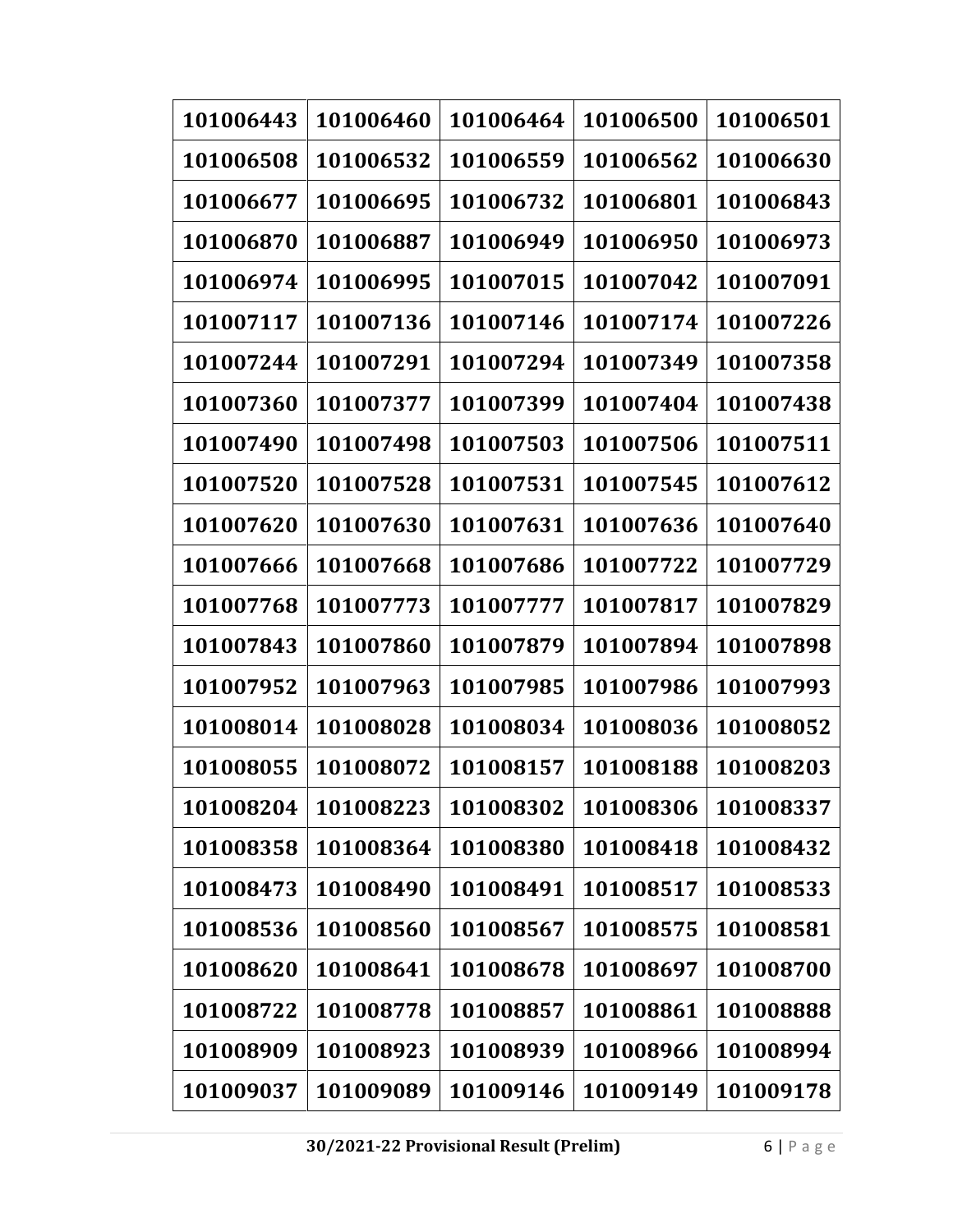| 101009182 | 101009183 | 101009197 | 101009198 | 101009237 |
|-----------|-----------|-----------|-----------|-----------|
| 101009263 | 101009289 | 101009385 | 101009395 | 101009412 |
| 101009420 | 101009421 | 101009446 | 101009455 | 101009463 |
| 101009495 | 101009500 | 101009506 | 101009532 | 101009557 |
| 101009615 | 101009621 | 101009686 | 101009720 | 101009741 |
| 101009757 | 101009765 | 101009774 | 101009787 | 101009791 |
| 101009867 | 101009886 | 101009895 | 101009916 | 101009919 |
| 101009928 | 101009949 | 101009956 | 101009960 | 101009983 |
| 101009993 | 101010054 | 101010069 | 101010073 | 101010122 |
| 101010158 | 101010182 | 101010197 | 101010245 | 101010248 |
| 101010253 | 101010260 | 101010268 | 101010270 | 101010287 |
| 101010302 | 101010309 | 101010332 | 101010340 | 101010400 |
| 101010402 | 101010494 | 101010505 | 101010529 | 101010537 |
| 101010563 | 101010567 | 101010568 | 101010580 | 101010612 |
| 101010627 | 101010631 | 101010670 | 101010676 | 101010685 |
| 101010737 | 101010742 | 101010762 | 101010838 | 101010856 |
| 101010862 | 101010866 | 101010913 | 101010917 | 101010922 |
| 101010929 | 101010940 | 101010996 | 101011005 | 101011038 |
| 101011066 | 101011106 | 101011138 | 101011183 | 101011212 |
| 101011257 | 101011358 | 101011369 | 101011376 | 101011403 |
| 101011423 | 101011424 | 101011427 | 101011433 | 101011434 |
| 101011501 | 101011502 | 101011511 | 101011554 | 101011575 |
| 101011581 | 101011590 | 101011603 | 101011630 | 101011665 |
| 101011728 | 101011828 | 101011841 | 101011858 | 101011875 |
| 101011878 | 101011889 | 101011912 | 101011946 | 101011950 |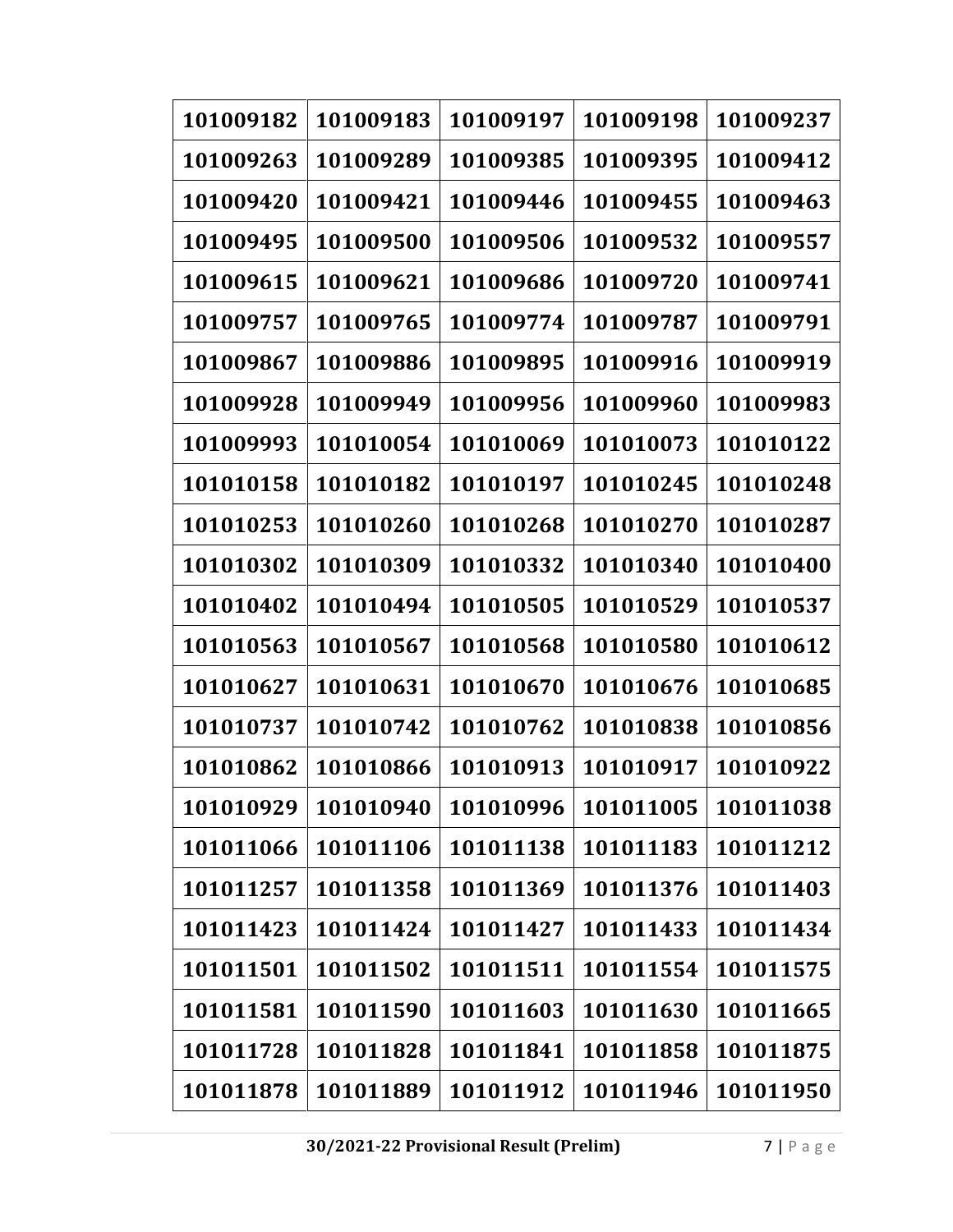| 101011952 | 101011977 | 101011992 | 101011998 | 101012011 |
|-----------|-----------|-----------|-----------|-----------|
| 101012055 | 101012062 | 101012080 | 101012111 | 101012117 |
| 101012119 | 101012141 | 101012160 | 101012180 | 101012186 |
| 101012189 | 101012285 | 101012288 | 101012314 | 101012341 |
| 101012342 | 101012353 | 101012370 | 101012417 | 101012504 |
| 101012523 | 101012529 | 101012541 | 101012588 | 101012620 |
| 101012630 | 101012655 | 101012666 | 101012676 | 101012683 |
| 101012685 | 101012712 | 101012729 | 101012738 | 101012739 |
| 101012774 | 101012782 | 101012785 | 101012796 | 101012807 |
| 101012837 | 101012850 | 101012854 | 101012865 | 101012903 |
| 101012908 | 101012923 | 101012957 | 101012987 | 101013025 |
| 101013035 | 101013037 | 101013046 | 101013086 | 101013124 |
| 101013127 | 101013139 | 101013163 | 101013165 | 101013207 |
| 101013211 | 101013214 | 101013217 | 101013225 | 101013235 |
| 101013253 | 101013277 | 101013330 | 101013343 | 101013366 |
| 101013427 | 101013455 | 101013467 | 101013513 | 101013565 |
| 101013584 | 101013649 | 101013695 | 101013726 | 101013756 |
| 101013759 | 101013781 | 101013801 | 101013804 | 101013817 |
| 101013938 | 101013965 | 101013985 | 101013986 | 101014001 |
| 101014072 | 101014085 | 101014117 | 101014125 | 101014135 |
| 101014150 | 101014168 | 101014173 | 101014174 | 101014184 |
| 101014192 | 101014208 | 101014219 | 101014233 | 101014245 |
| 101014257 | 101014268 | 101014373 | 101014377 | 101014385 |
| 101014390 | 101014442 | 101014467 | 101014469 | 101014487 |
| 101014529 | 101014535 | 101014640 | 101014652 | 101014663 |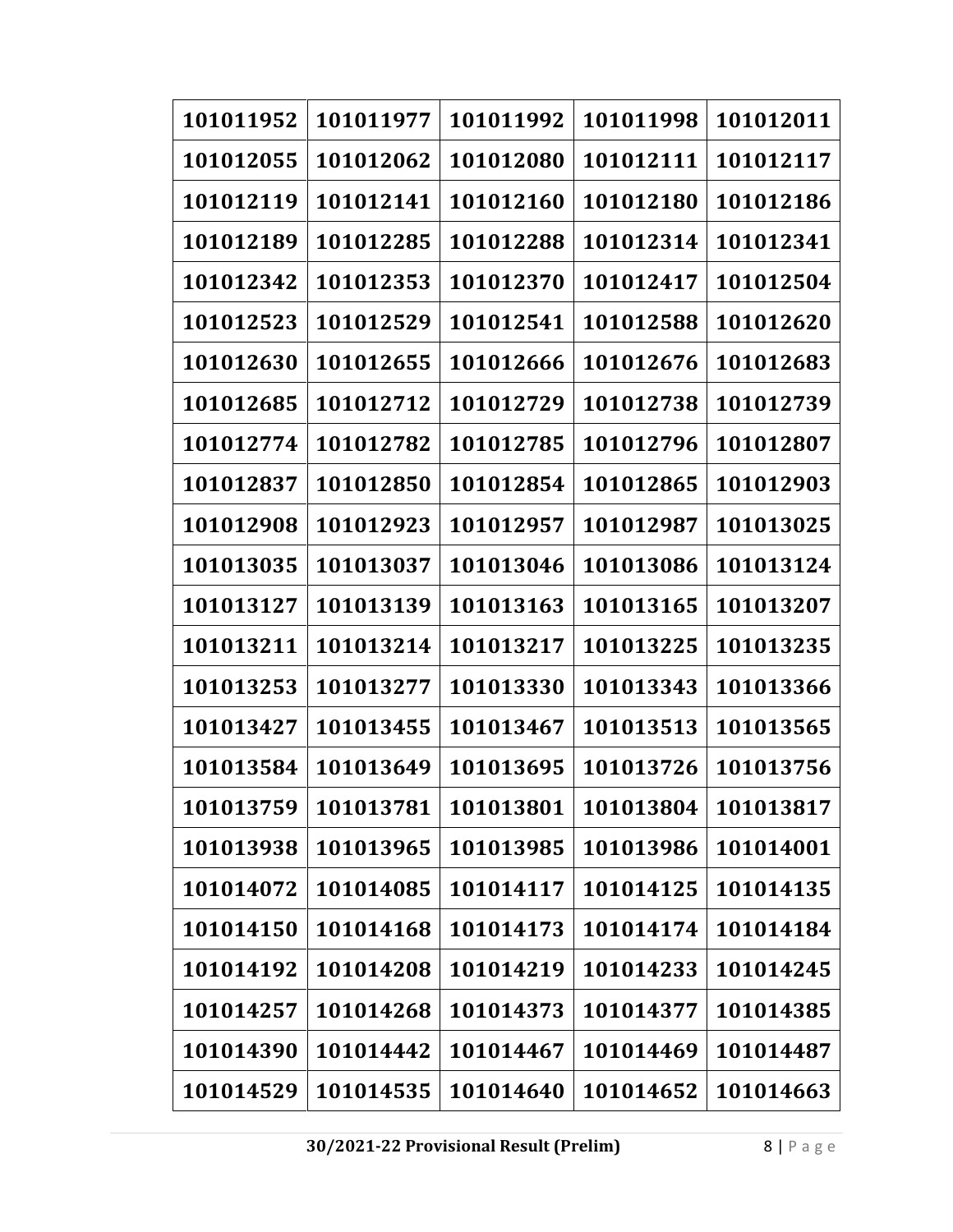| 101014667 | 101014671 | 101014673 | 101014688 | 101014694 |
|-----------|-----------|-----------|-----------|-----------|
| 101014700 | 101014708 | 101014729 | 101014730 | 101014770 |
| 101014774 | 101014811 | 101014830 | 101014831 | 101014832 |
| 101014843 | 101014849 | 101014857 | 101014875 | 101014878 |
| 101014943 | 101014981 | 101014982 | 101014993 | 101015011 |
| 101015036 | 101015056 | 101015061 | 101015108 | 101015110 |
| 101015112 | 101015182 | 101015327 | 101015350 | 101015358 |
| 101015394 | 101015400 | 101015475 | 101015491 | 101015508 |
| 101015519 | 101015587 | 101015599 | 101015629 | 101015655 |
| 101015662 | 101015679 | 101015743 | 101015751 | 101015783 |
| 101015796 | 101015808 | 101015869 | 101015938 | 101015958 |
| 101015973 | 101015983 | 101015990 | 101015991 | 101016044 |
| 101016062 | 101016064 | 101016069 | 101016086 | 101016096 |
| 101016131 | 101016141 | 101016159 | 101016169 | 101016190 |
| 101016200 | 101016212 | 101016220 | 101016260 | 101016268 |
| 101016278 | 101016286 | 101016293 | 101016294 | 101016295 |
| 101016395 | 101016398 | 101016401 | 101016418 | 101016429 |
| 101016451 | 101016472 | 101016473 | 101016551 | 101016560 |
| 101016577 | 101016578 | 101016589 | 101016605 | 101016627 |
| 101016643 | 101016654 | 101016669 | 101016674 | 101016678 |
| 101016698 | 101016720 | 101016735 | 101016737 | 101016762 |
| 101016781 | 101016812 | 101016822 | 101016830 | 101016835 |
| 101016844 | 101016848 | 101016856 | 101016891 | 101016925 |
| 101016926 | 101016930 | 101016953 | 101016960 | 101016989 |
| 101017012 | 101017032 | 101017057 | 101017087 | 101017098 |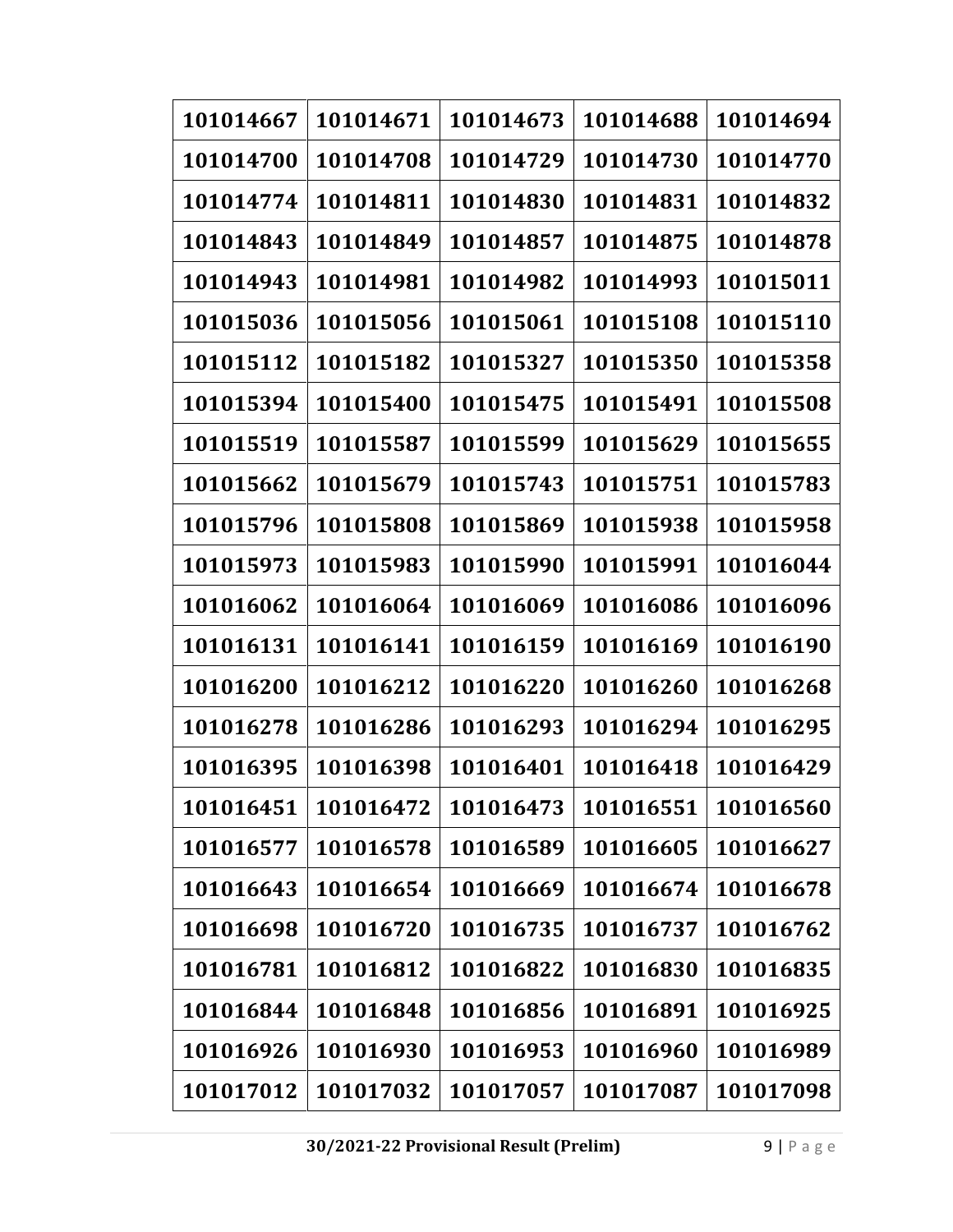| 101017108 | 101017129 | 101017167 | 101017187 | 101017209 |
|-----------|-----------|-----------|-----------|-----------|
| 101017255 | 101017279 | 101017299 | 101017307 | 101017329 |
| 101017330 | 101017344 | 101017365 | 101017367 | 101017417 |
| 101017420 | 101017480 | 101017493 | 101017499 | 101017523 |
| 101017541 | 101017550 | 101017610 | 101017624 | 101017646 |
| 101017661 | 101017665 | 101017680 | 101017686 | 101017701 |
| 101017713 | 101017825 | 101017874 | 101017907 | 101017929 |
| 101017933 | 101017944 | 101017990 | 101018004 | 101018019 |
| 101018028 | 101018037 | 101018042 | 101018070 | 101018072 |
| 101018105 | 101018117 | 101018134 | 101018162 | 101018173 |
| 101018202 | 101018264 | 101018272 | 101018311 | 101018312 |
| 101018313 | 101018315 | 101018325 | 101018347 | 101018364 |
| 101018378 | 101018397 | 101018444 | 101018473 | 101018507 |
| 101018541 | 101018551 | 101018570 | 101018640 | 101018644 |
| 101018672 | 101018677 | 101018750 | 101018774 | 101018796 |
| 101018830 | 101018835 | 101018855 | 101018894 | 101018905 |
| 101018954 | 101018960 | 101018967 | 101018992 | 101019010 |
| 101019024 | 101019043 | 101019063 | 101019069 | 101019134 |
| 101019218 | 101019254 | 101019261 | 101019289 | 101019336 |
| 101019339 | 101019368 | 101019388 | 101019394 | 101019425 |
| 101019431 | 101019432 | 101019453 | 101019478 | 101019480 |
| 101019485 | 101019486 | 101019487 | 101019507 | 101019513 |
| 101019525 | 101019540 | 101019546 | 101019573 | 101019576 |
| 101019612 | 101019620 | 101019623 | 101019629 | 101019662 |
| 101019673 | 101019781 | 101019805 | 101019818 | 101019857 |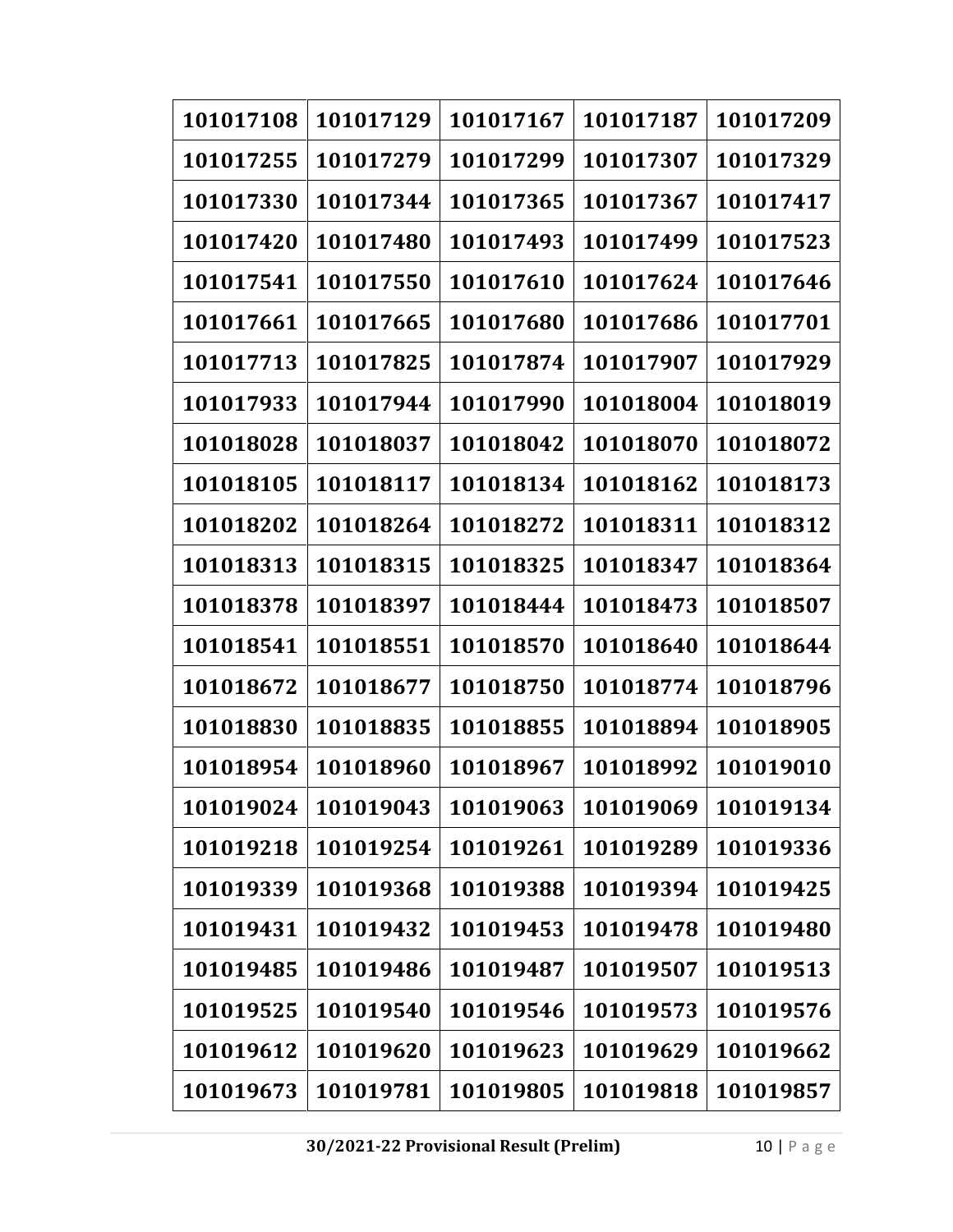| 101019891 | 101019900 | 101019928 | 101019929 | 101019949 |
|-----------|-----------|-----------|-----------|-----------|
| 101019992 | 101020058 | 101020079 | 101020118 | 101020150 |
| 101020202 | 101020252 | 101020303 | 101020346 | 101020393 |
| 101020420 | 101020426 | 101020444 | 101020458 | 101020480 |
| 101020501 | 101020502 | 101020535 | 101020552 | 101020582 |
| 101020608 | 101020612 | 101020616 | 101020660 | 101020672 |
| 101020676 | 101020685 | 101020695 | 101020714 | 101020749 |
| 101020751 | 101020761 | 101020777 | 101020827 | 101020851 |
| 101020863 | 101020887 | 101020904 | 101020915 | 101020941 |
| 101020951 | 101020953 | 101021010 | 101021013 | 101021027 |
| 101021028 | 101021057 | 101021098 | 101021126 | 101021130 |
| 101021131 | 101021143 | 101021174 | 101021177 | 101021211 |
| 101021216 | 101021234 | 101021271 | 101021273 | 101021297 |
| 101021327 | 101021441 | 101021452 | 101021453 | 101021504 |
| 101021514 | 101021533 | 101021580 | 101021586 | 101021593 |
| 101021594 | 101021658 | 101021662 | 101021672 | 101021707 |
| 101021725 | 101021741 | 101021758 | 101021765 | 101021791 |
| 101021808 | 101021883 | 101021918 | 101021943 | 101021986 |
| 101021987 | 101021998 | 101022073 | 101022080 | 101022087 |
| 101022103 | 101022114 | 101022119 | 101022130 | 101022180 |
| 101022212 | 101022246 | 101022253 | 101022269 | 101022326 |
| 101022332 | 101022371 | 101022410 | 101022427 | 101022446 |
| 101022463 | 101022473 | 101022502 | 101022529 | 101022545 |
| 101022552 | 101022599 | 101022604 | 101022619 | 101022624 |
| 101022635 | 101022660 | 101022663 | 101022672 | 101022739 |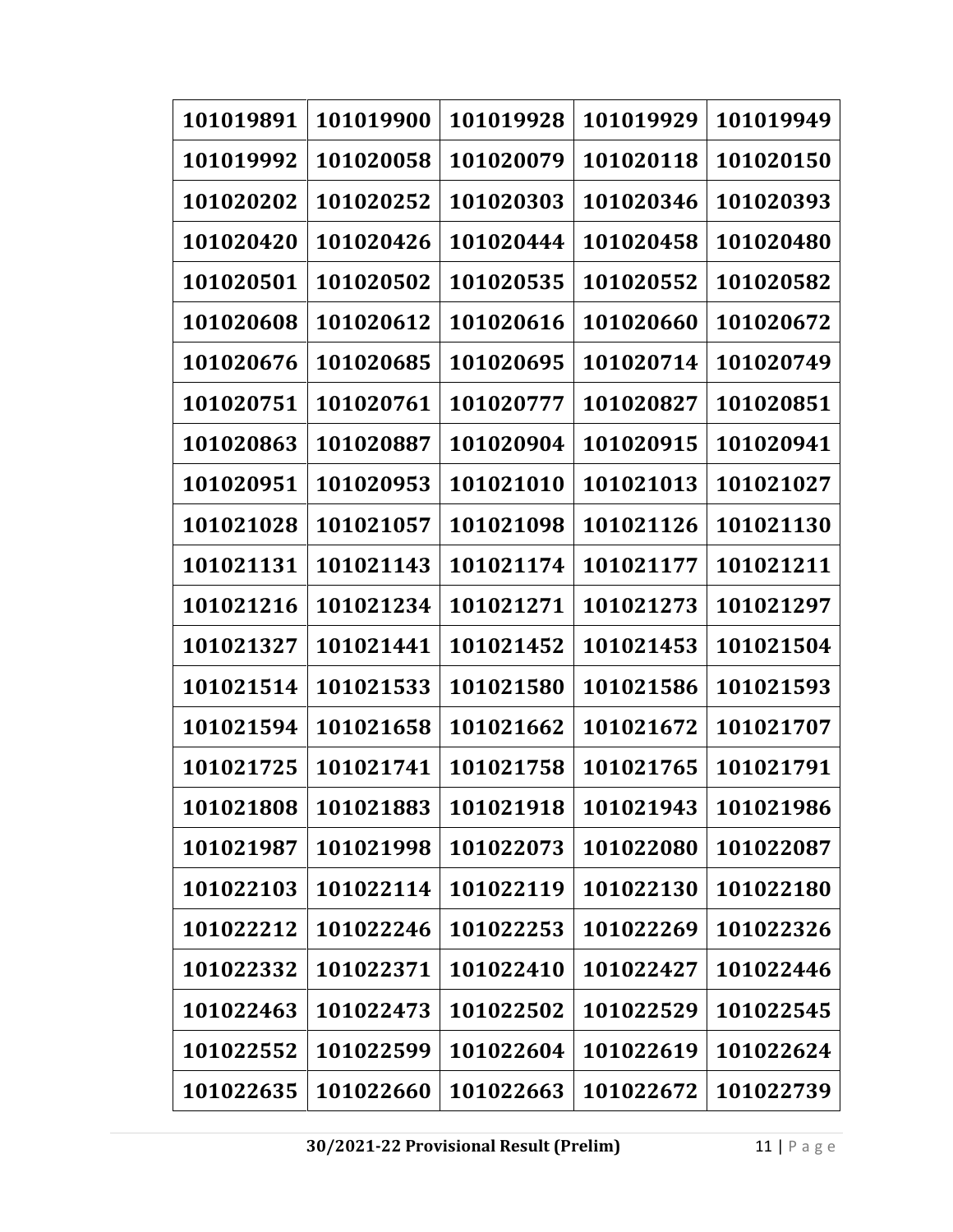| 101022745 | 101022804 | 101022821 | 101022830 | 101022832 |
|-----------|-----------|-----------|-----------|-----------|
| 101022856 | 101022937 | 101022944 | 101022951 | 101023015 |
| 101023019 | 101023062 | 101023131 | 101023137 | 101023143 |
| 101023160 | 101023173 | 101023175 | 101023279 | 101023294 |
| 101023313 | 101023357 | 101023368 | 101023382 | 101023424 |
| 101023448 | 101023467 | 101023472 | 101023481 | 101023571 |
| 101023625 | 101023651 | 101023684 | 101023699 | 101023708 |
| 101023769 | 101023778 | 101023836 | 101023845 | 101023876 |
| 101023904 | 101023935 | 101023943 | 101024000 | 101024022 |
| 101024054 | 101024063 | 101024064 | 101024091 | 101024148 |
| 101024155 | 101024278 | 101024300 | 101024308 | 101024309 |
| 101024326 | 101024368 | 101024386 | 101024403 | 101024409 |
| 101024446 | 101024477 | 101024529 | 101024536 | 101024548 |
| 101024621 | 101024633 | 101024766 | 101024771 | 101024795 |
| 101024804 | 101024831 | 101024875 | 101024930 | 101024936 |
| 101024938 | 101024951 | 101024956 | 101024962 | 101025001 |
| 101025012 | 101025013 | 101025027 | 101025063 | 101025075 |
| 101025138 | 101025174 | 101025218 | 101025232 | 101025233 |
| 101025285 | 101025300 | 101025301 | 101025308 | 101025326 |
| 101025364 | 101025381 | 101025390 | 101025392 | 101025407 |
| 101025471 | 101025479 | 101025497 | 101025525 | 101025546 |
| 101025565 | 101025604 | 101025615 | 101025648 | 101025653 |
| 101025683 | 101025724 | 101025730 | 101025796 | 101025805 |
| 101025839 | 101025878 | 101025914 | 101025924 | 101025952 |
| 101025977 | 101025992 | 101025997 | 101025998 | 101026037 |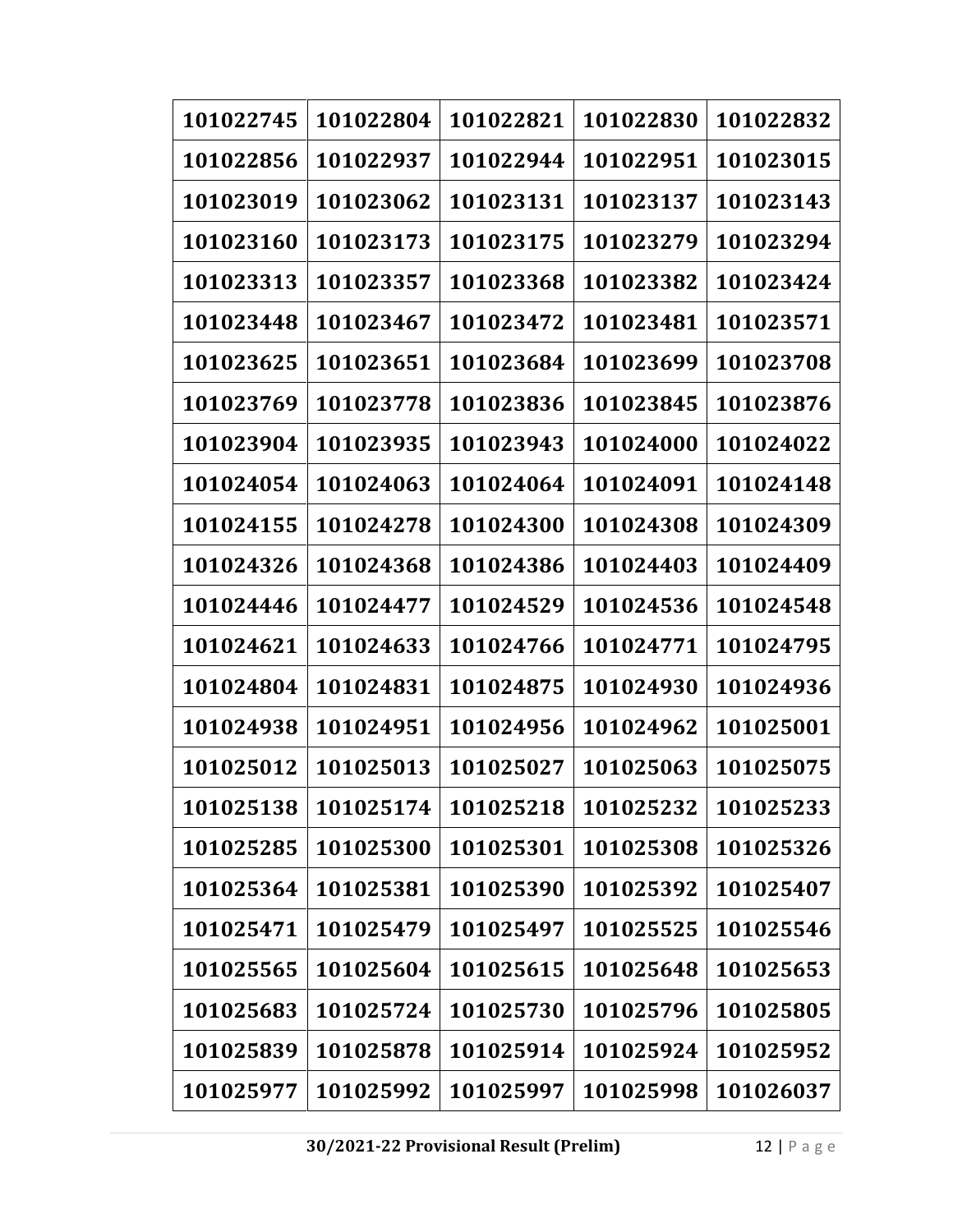| 101026050 | 101026055 | 101026056 | 101026082 | 101026088 |
|-----------|-----------|-----------|-----------|-----------|
| 101026124 | 101026160 | 101026203 | 101026210 | 101026226 |
| 101026228 | 101026273 | 101026285 | 101026338 | 101026354 |
| 101026380 | 101026385 | 101026422 | 101026454 | 101026462 |
| 101026465 | 101026466 | 101026526 | 101026534 | 101026584 |
| 101026585 | 101026625 | 101026632 | 101026637 | 101026655 |
| 101026679 | 101026702 | 101026710 | 101026719 | 101026732 |
| 101026740 | 101026803 | 101026804 | 101026809 | 101026853 |
| 101026878 | 101026888 | 101026896 | 101026990 | 101027023 |
| 101027040 | 101027149 | 101027150 | 101027153 | 101027165 |
| 101027176 | 101027208 | 101027224 | 101027260 | 101027285 |
| 101027299 | 101027303 | 101027305 | 101027312 | 101027356 |
| 101027368 | 101027381 | 101027401 | 101027462 | 101027500 |
| 101027609 | 101027681 | 101027711 | 101027772 | 101027800 |
| 101027815 | 101027816 | 101027821 | 101027858 | 101027902 |
| 101027903 | 101027909 | 101027919 | 101027958 | 101028013 |
| 101028016 | 101028086 | 101028093 | 101028141 | 101028143 |
| 101028152 | 101028185 | 101028207 | 101028210 | 101028221 |
| 101028263 | 101028264 | 101028272 | 101028274 | 101028280 |
| 101028323 | 101028371 | 101028372 | 101028389 | 101028392 |
| 101028403 | 101028414 | 101028435 | 101028438 | 101028441 |
| 101028446 | 101028460 | 101028532 | 101028540 | 101028591 |
| 101028621 | 101028672 | 101028705 | 101028707 | 101028749 |
| 101028829 | 101028878 | 101028942 | 101028987 | 101029042 |
| 101029157 | 101029165 | 101029225 | 101029248 | 101029259 |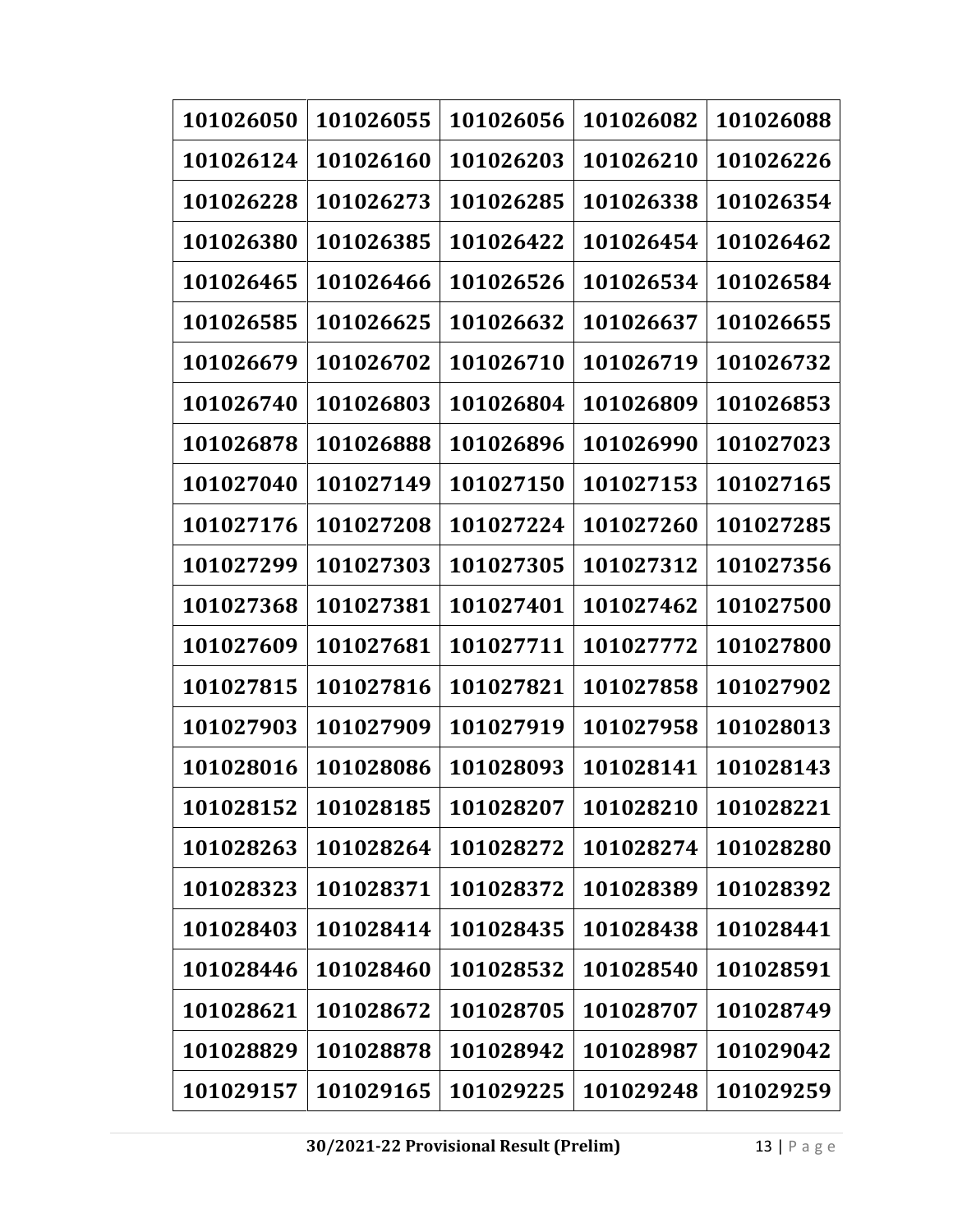| 101029271 | 101029320 | 101029322 | 101029334 | 101029335 |
|-----------|-----------|-----------|-----------|-----------|
| 101029337 | 101029341 | 101029342 | 101029360 | 101029361 |
| 101029423 | 101029436 | 101029443 | 101029457 | 101029468 |
| 101029481 | 101029516 | 101029522 | 101029533 | 101029565 |
| 101029576 | 101029580 | 101029585 | 101029618 | 101029621 |
| 101029675 | 101029677 | 101029713 | 101029723 | 101029740 |
| 101029768 | 101029781 | 101029785 | 101029802 | 101029831 |
| 101029833 | 101029868 | 101029883 | 101029885 | 101029913 |
| 101029925 | 101029926 | 101029929 | 101029940 | 101030027 |
| 101030052 | 101030059 | 101030076 | 101030088 | 102030153 |
| 102030224 | 102030402 | 102030419 | 102030494 | 102030584 |
| 102030649 | 102030658 | 102030685 | 102030702 | 102030738 |
| 102030766 | 102030820 | 102030858 | 102030865 | 102030879 |
| 102030968 | 102030977 | 102030990 | 102031001 | 102031047 |
| 102031095 | 102031141 | 102031147 | 102031172 | 102031204 |
| 102031258 | 102031333 | 102031435 | 102031452 | 102031499 |
| 102031506 | 102031530 | 102031611 | 102031635 | 102031716 |
| 102031743 | 102031767 | 102031775 | 102031798 | 102031883 |
| 102031888 | 102031898 | 102031901 | 102032001 | 102032020 |
| 102032052 | 102032081 | 102032163 | 102032273 | 102032275 |
| 102032394 | 102032481 | 102032504 | 102032532 | 102032535 |
| 102032603 | 102032609 | 102032632 | 102032674 | 102032727 |
| 102032841 | 102032875 | 102032887 | 103033091 | 103033174 |
| 103033215 | 103033222 | 103033287 | 103033337 | 103033365 |
| 103033409 | 103033442 | 103033451 | 103033479 | 103033512 |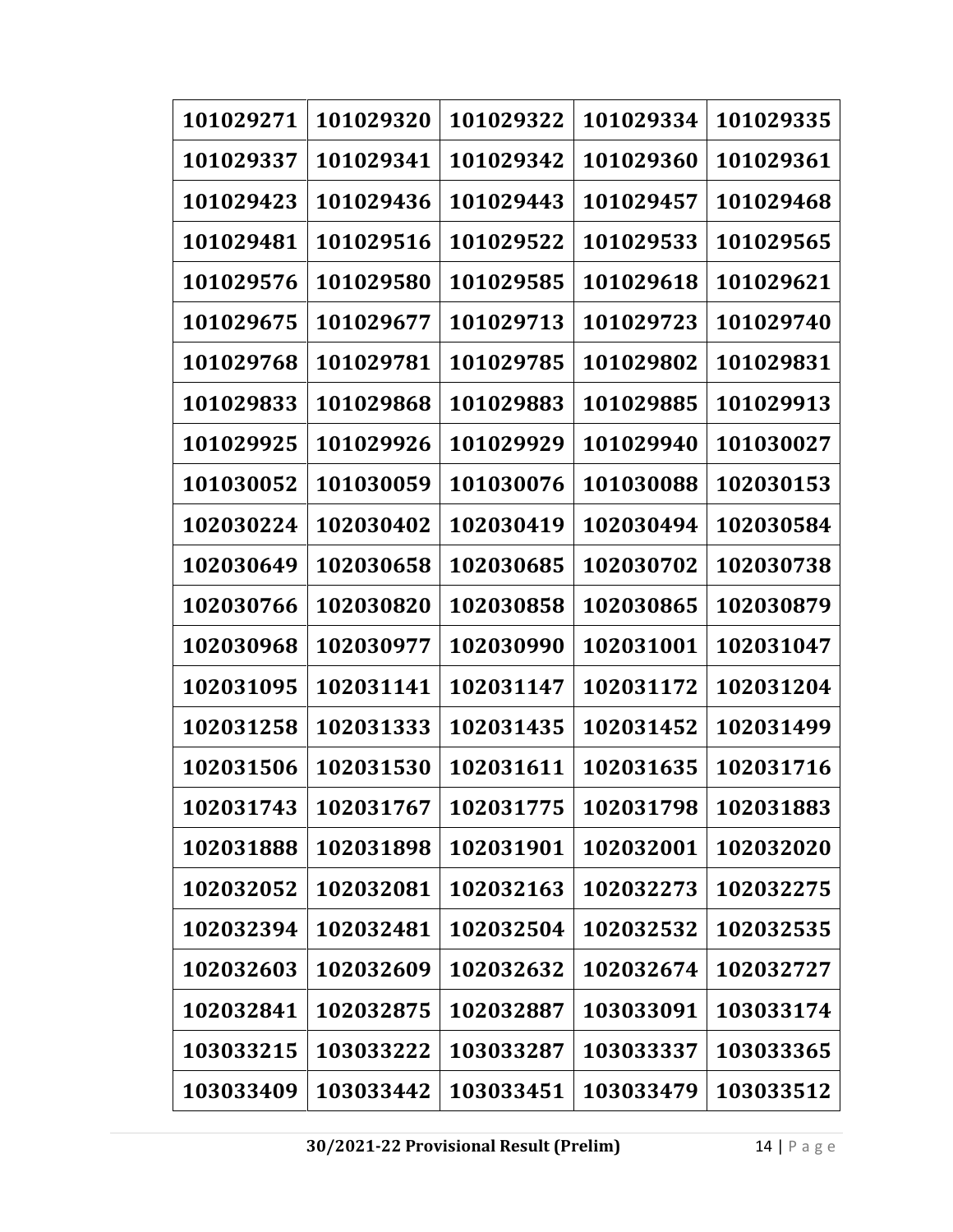| 103033544 | 103033570 | 103033638 | 103033651 | 103033687 |
|-----------|-----------|-----------|-----------|-----------|
| 103033742 | 103033763 | 103033783 | 103033831 | 103033833 |
| 103033838 | 103033937 | 103033953 | 103034025 | 103034037 |
| 103034245 | 103034337 | 103034586 | 103034645 | 103034651 |
| 103034704 | 103034765 | 103034944 | 103034948 | 103035026 |
| 103035065 | 103035171 | 103035198 | 103035211 | 103035266 |
| 103035337 | 103035626 | 103035656 | 103035702 | 103035755 |
| 103035756 | 103035860 | 103035889 | 103036015 | 103036099 |
| 103036152 | 103036164 | 103036326 | 103036433 | 103036457 |
| 103036472 | 103036488 | 103036536 | 103036540 | 103036563 |
| 103036618 | 103036630 | 104036734 | 104036796 | 104036845 |
| 104036850 | 104036884 | 104036905 | 104037025 | 104037158 |
| 104037218 | 104037264 | 104037305 | 104037391 | 104037419 |
| 104037563 | 104037659 | 104037696 | 104037760 | 104037761 |
| 104037798 | 104037859 | 104037910 | 104038092 | 104038155 |
| 104038398 | 104038434 | 104038452 | 104038517 | 104038857 |
| 104038883 | 104038961 | 104038998 | 104039036 | 104039055 |
| 104039071 | 104039629 | 104039711 | 104039741 | 104039931 |
| 104039954 | 104040120 | 104040132 | 104040141 | 104040192 |
| 104040340 | 104040374 | 104040423 | 104040462 | 104040616 |
| 104040761 | 104040874 | 104040904 | 104040994 | 104041006 |
| 104041044 | 104041136 | 104041272 | 104041329 | 105041409 |
| 105041488 | 105041511 | 105041525 | 105041564 | 105041573 |
| 105041612 | 105041668 | 105041816 | 105041823 | 105042032 |
| 105042054 | 105042100 | 105042115 | 105042225 | 105042262 |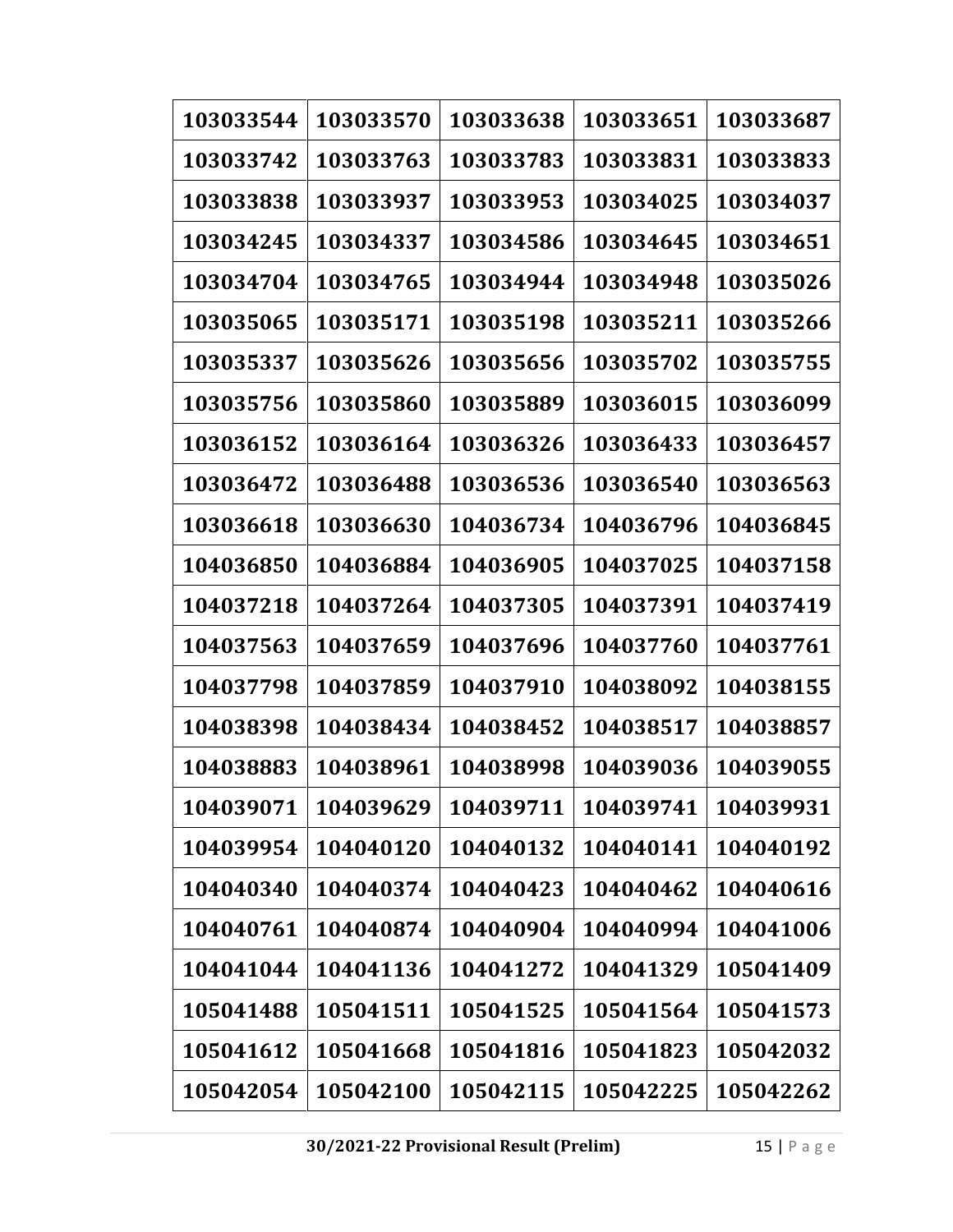| 105042335 | 105042341 | 105042349 | 105042413 | 105042480 |
|-----------|-----------|-----------|-----------|-----------|
| 105042481 | 105042522 | 105042527 | 105042587 | 105042651 |
| 105042660 | 105042729 | 105042741 | 105042808 | 105042846 |
| 105043044 | 105043050 | 105043071 | 105043156 | 105043336 |
| 105043419 | 105043428 | 105043510 | 105043544 | 105043546 |
| 105043649 | 105043660 | 105043677 | 105043686 | 105043707 |
| 105043713 | 105043737 | 105043753 | 105043770 | 105043826 |
| 105043839 | 105043868 | 105043883 | 105043911 | 105043915 |
| 105044028 | 105044032 | 105044066 | 105044165 | 105044169 |
| 105044257 | 105044386 | 105044419 | 106044457 | 106044458 |
| 106044490 | 106044544 | 106044563 | 106044576 | 106044686 |
| 106044694 | 106044705 | 106044864 | 106044870 | 106044931 |
| 106044974 | 106045014 | 106045053 | 106045146 | 106045178 |
| 106045217 | 106045268 | 106045314 | 106045369 | 106045392 |
| 106045413 | 106045484 | 106045493 | 106045500 | 106045532 |
| 106045535 | 106045613 | 106045634 | 106045669 | 106045711 |
| 106045725 | 106045737 | 106045757 | 106045762 | 106045816 |
| 106045847 | 106045856 | 106045876 | 106045899 | 106045927 |
| 106045939 | 106045967 | 106045968 | 106046130 | 106046179 |
| 106046243 | 106046346 | 106046362 | 106046365 | 106046379 |
| 106046411 | 106046450 | 106046486 | 106046595 | 106046612 |
| 106046667 | 106046704 | 106046737 | 106046786 | 106046795 |
| 106046833 | 106046874 | 106046884 | 106046995 | 106047034 |
| 106047042 | 106047065 | 106047071 | 106047255 | 106047269 |
| 106047287 | 106047476 | 106047507 | 106047612 | 106047637 |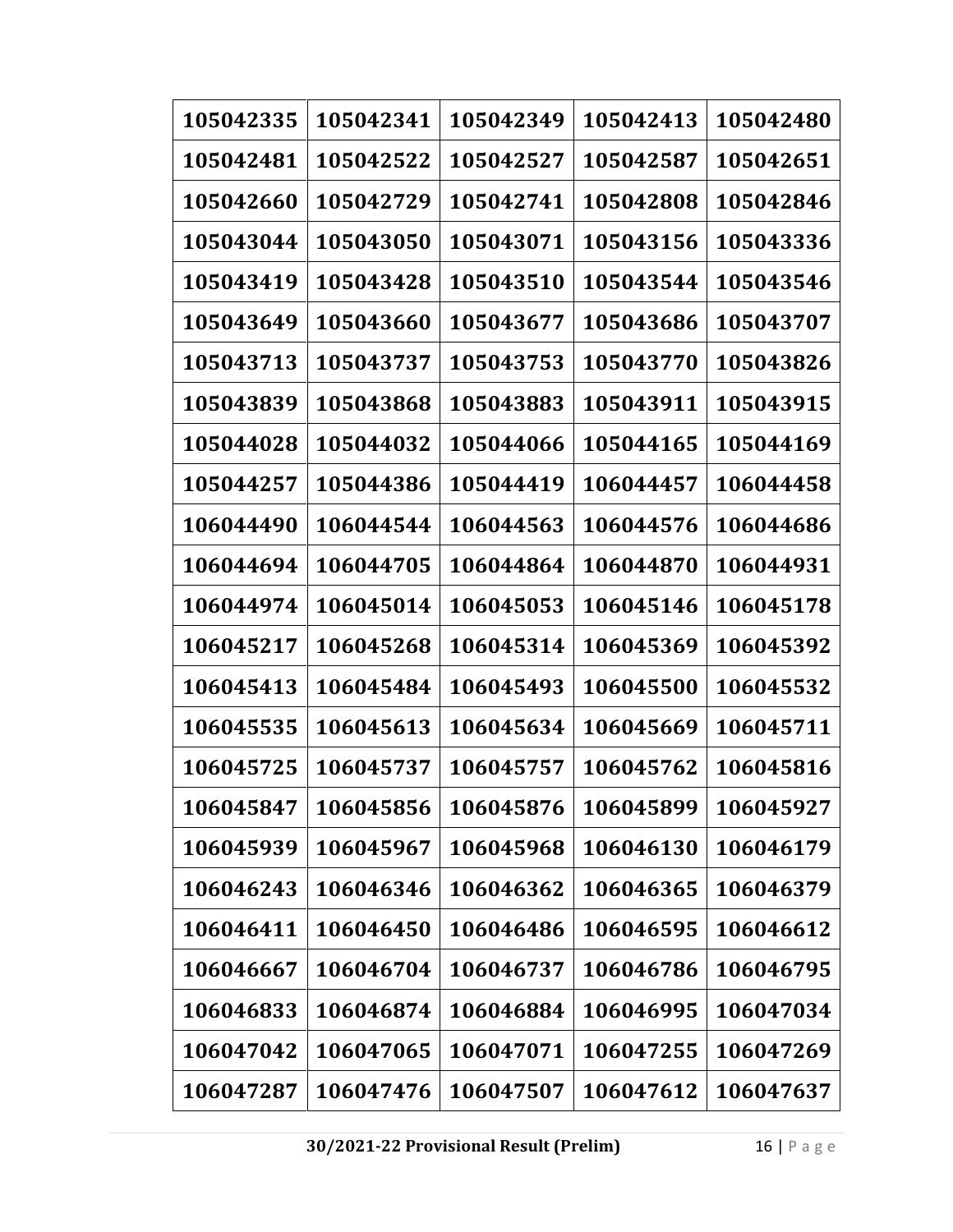| 106047684 | 106047730 | 106047756 | 106047830 | 106047838 |
|-----------|-----------|-----------|-----------|-----------|
| 106047873 | 106047877 | 106047881 | 106047958 | 106048070 |
| 106048125 | 106048140 | 106048169 | 106048177 | 106048210 |
| 106048310 | 106048313 | 106048378 | 106048388 | 106048485 |
| 106048497 | 106048510 | 106048553 | 106048558 | 106048571 |
| 106048648 | 106048649 | 106048659 | 106048695 | 106048758 |
| 106048793 | 106048831 | 106048839 | 106048887 | 106048993 |
| 106049023 | 106049035 | 106049040 | 106049070 | 106049080 |
| 106049097 | 106049113 | 106049131 | 106049178 | 106049197 |
| 106049248 | 106049286 | 106049288 | 106049321 | 106049335 |
| 106049383 | 106049424 | 106049462 | 106049522 | 106049541 |
| 106049546 | 106049570 | 106049654 | 106049720 | 106049833 |
| 106049846 | 106049889 | 106049900 | 106049903 | 106049972 |
| 106050034 | 106050052 | 106050097 | 106050099 | 106050122 |
| 106050220 | 106050254 | 106050258 | 106050268 | 106050339 |
| 106050356 | 106050474 | 106050482 | 106050490 | 106050536 |
| 106050538 | 106050555 | 106050558 | 106050592 | 106050611 |
| 106050663 | 106050782 | 106050827 | 106050833 | 106050834 |
| 106050886 | 106050916 | 106050972 | 106051013 | 106051050 |
| 106051068 | 106051199 | 106051282 | 106051346 | 106051348 |
| 106051365 | 106051401 | 106051420 | 106051436 | 106051461 |
| 106051469 | 106051479 | 106051554 | 106051568 | 106051640 |
| 106051691 | 106051705 | 106051726 | 106051730 | 106051732 |
| 106051744 | 106051818 | 106051871 | 106051906 | 106051954 |
| 106051985 | 106052072 | 106052090 | 106052119 | 106052121 |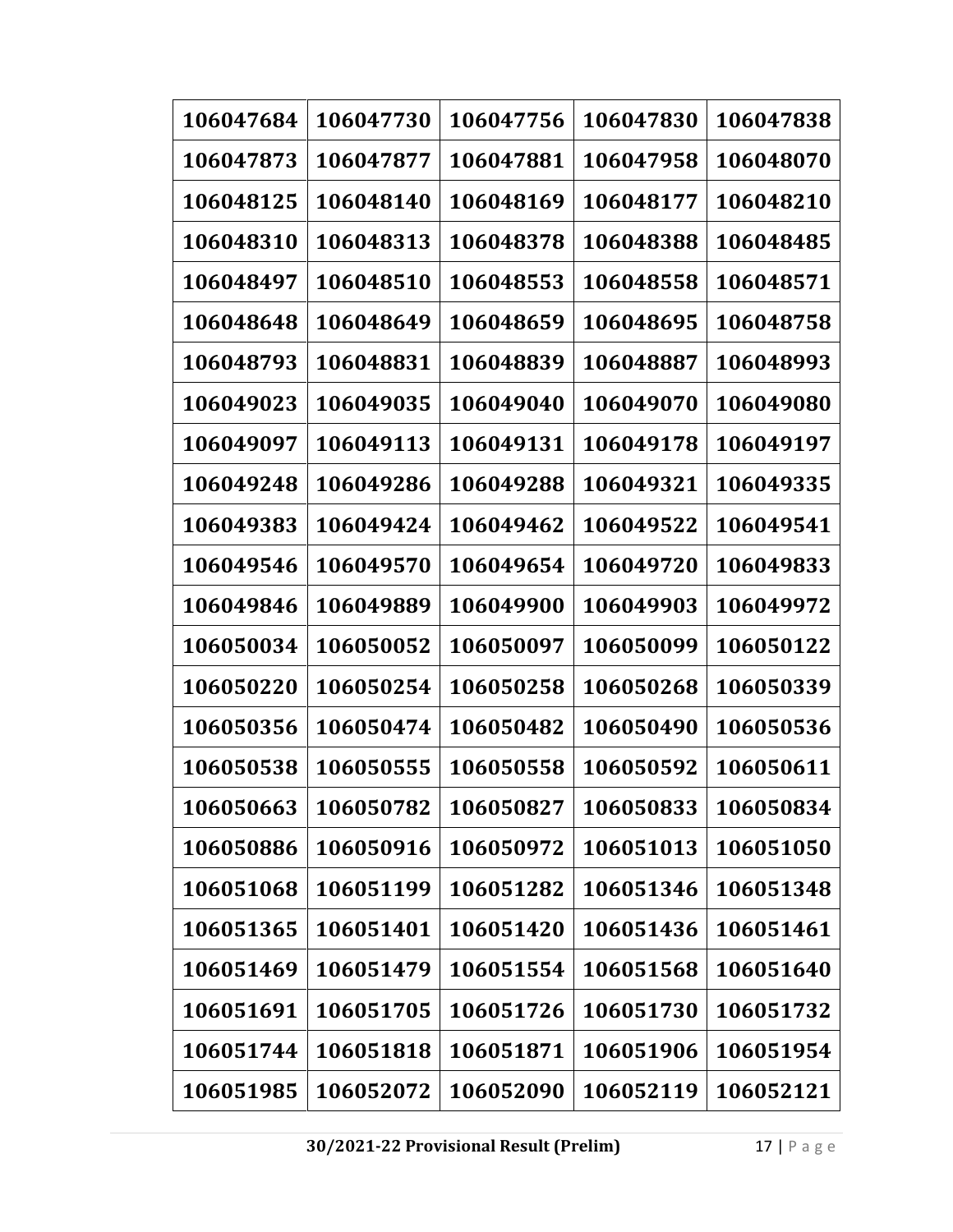| 106052123 | 106052129 | 106052135 | 106052139 | 106052191 |
|-----------|-----------|-----------|-----------|-----------|
| 106052204 | 106052234 | 106052292 | 106052336 | 106052349 |
| 106052353 | 106052388 | 106052402 | 106052404 | 106052465 |
| 106052478 | 106052523 | 106052578 | 106052602 | 106052650 |
| 106052653 | 106052677 | 106052712 | 106052741 | 106052780 |
| 106052838 | 106052845 | 106052850 | 106052907 | 106053052 |
| 106053152 | 106053162 | 106053165 | 106053166 | 106053168 |
| 106053179 | 106053194 | 106053219 | 106053242 | 106053306 |
| 106053347 | 106053379 | 106053477 | 106053495 | 106053521 |
| 107053922 | 107053939 | 107053954 | 107054004 | 107054031 |
| 107054103 | 107054157 | 107054164 | 107054292 | 107054384 |
| 107054427 | 107054542 | 107054698 | 107054731 | 107054861 |
| 107054875 | 107054907 | 107054925 | 107054939 | 107055005 |
| 107055067 | 107055081 | 107055123 | 107055143 | 107055157 |
| 107055166 | 107055210 | 107055317 | 107055357 | 107055432 |
| 107055448 | 107055548 | 107055651 | 107055815 | 107055865 |
| 107055873 | 107055937 | 107055981 | 107056069 | 107056158 |
| 107056175 | 107056207 | 107056240 | 107056260 | 107056310 |
| 107056321 | 107056380 | 107056555 | 107056568 | 107056640 |
| 107056674 | 107056735 | 107056737 | 107056763 | 107056796 |
| 107056806 | 107056913 | 107057049 | 107057103 | 107057198 |
| 107057252 | 107057255 | 107057257 | 107057278 | 107057281 |
| 107057296 | 107057506 | 107057515 | 107057523 | 107057610 |
| 107057654 | 107057695 | 107057791 | 107057809 | 107057959 |
| 107058043 | 107058100 | 107058275 | 107058279 | 107058364 |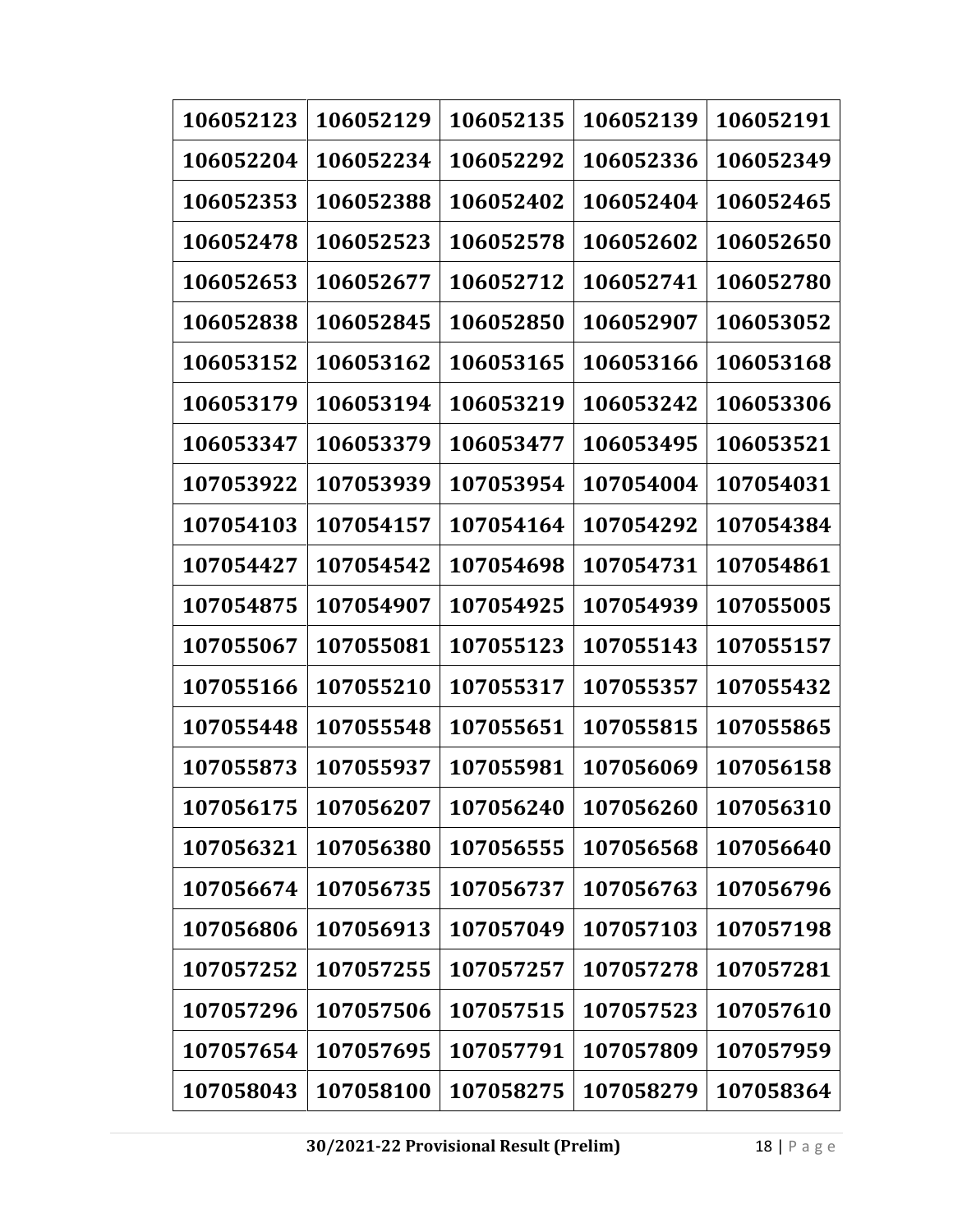| 107058383 | 107058407 | 107058485 | 107058617 | 107058687 |
|-----------|-----------|-----------|-----------|-----------|
| 107058827 | 107058871 | 107058881 | 107059082 | 107059225 |
| 107059441 | 107059461 | 107059488 | 107059584 | 107059672 |
| 107059685 | 107059752 | 107059768 | 107059780 | 107059794 |
| 107059824 | 107059875 | 107059887 | 107059891 | 107059911 |
| 107060234 | 107060337 | 107060417 | 107060497 | 107060537 |
| 107060549 | 107060571 | 107060572 | 107060640 | 107060683 |
| 107060996 | 107060997 | 107061010 | 107061011 | 107061080 |
| 107061129 | 107061138 | 107061189 | 107061432 | 107061439 |
| 107061450 | 107061487 | 107061493 | 107061783 | 107061808 |
| 107061831 | 107061985 | 107062006 | 107062048 | 107062100 |
| 107062149 | 107062665 | 107062718 | 107062862 | 107063059 |
| 107063266 | 107063314 | 107063427 | 107063441 | 107063482 |
| 107063545 | 107063551 | 107063552 | 107063558 | 107063559 |
| 107063567 | 107063611 | 107063723 | 107063800 | 107063894 |
| 107063899 | 107063907 | 107064061 | 107064254 | 107064318 |
| 107064405 | 107064414 | 107064479 | 107064508 | 107064524 |
| 107064581 | 107064648 | 107064672 | 107064710 | 107064792 |
| 107064954 | 107065140 | 107065151 | 107065209 | 107065286 |
| 107065393 | 107065480 | 107065482 | 107065630 | 107065637 |
| 107065664 | 107065667 | 107065723 | 107066105 | 107066131 |
| 107066149 | 108066185 | 108066262 | 108066374 | 108066383 |
| 108066398 | 108066447 | 108066598 | 108066687 | 108066820 |
| 108066828 | 108066836 | 108066873 | 108066889 | 108066951 |
| 108067035 | 108067291 | 108067302 | 108067455 | 108067541 |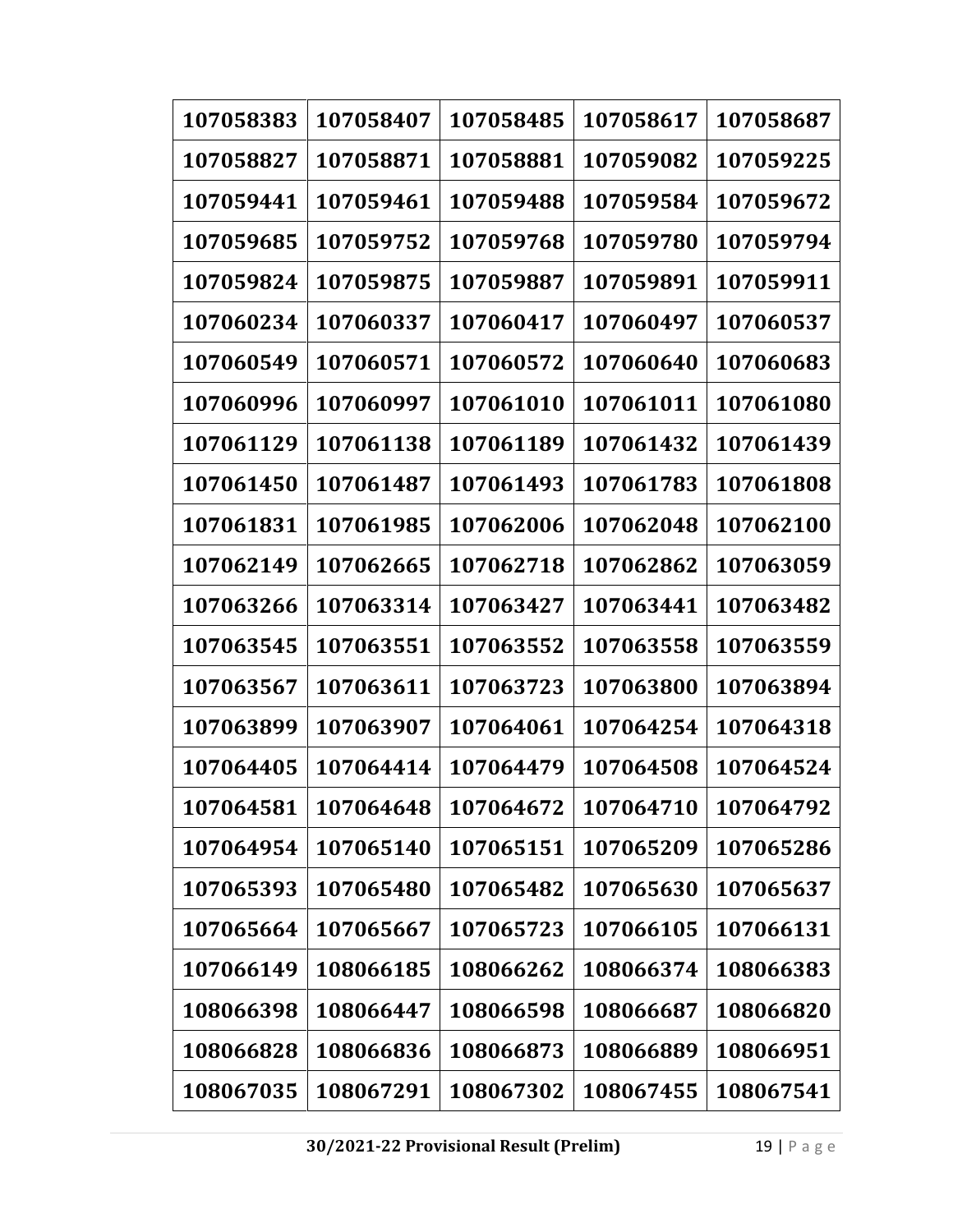| 108067623 | 108067660 | 108067664 | 108067707 | 108067711 |
|-----------|-----------|-----------|-----------|-----------|
| 108067728 | 108067748 | 108067831 | 108067867 | 108067891 |
| 108067955 | 108067984 | 108068028 | 108068060 | 108068072 |
| 108068143 | 108068149 | 109068351 | 109068356 | 109068426 |
| 109068603 | 109068897 | 109069246 | 109069337 | 109069536 |
| 109069547 | 109069611 | 109069683 | 110070110 | 110070196 |
| 110070235 | 110070394 | 110070397 | 110070592 | 110070654 |
| 110071228 | 110071905 | 110071977 | 110071984 | 110072015 |
| 110072325 | 110072628 | 110072657 | 110073040 | 110073210 |
| 110073335 | 110073348 | 110073490 | 110073547 | 110073632 |
| 110073836 | 110073901 | 110073903 | 110074240 | 110074342 |
| 110074346 | 110074376 | 110074428 | 110074479 | 110074900 |
| 110075129 | 110075221 | 110075242 | 110075430 | 110075582 |
| 110075742 | 110075813 | 111076003 | 111076147 | 111076343 |
| 111076378 | 111076405 | 111076410 | 111076515 | 111076939 |
| 111077048 | 112077363 | 112077368 | 112077382 | 112077392 |
| 112077419 | 112077439 | 112077448 | 112077474 | 112077541 |
| 112077555 | 112077563 | 112077585 | 112077613 | 112077741 |
| 112077752 | 112077958 | 112077967 | 112077995 | 112078073 |
| 112078149 | 112078176 | 112078282 | 112078487 | 112078507 |
| 112078534 | 112078577 | 113078615 | 113078617 | 113078618 |
| 113078632 | 113078642 | 113078666 | 113078682 | 113078689 |
| 113078694 | 113078707 | 113078721 | 113078754 | 113078755 |
| 113078784 | 113078795 | 113078808 | 113078882 | 113078897 |
| 113078924 | 113078970 | 113078984 | 113078999 | 113079005 |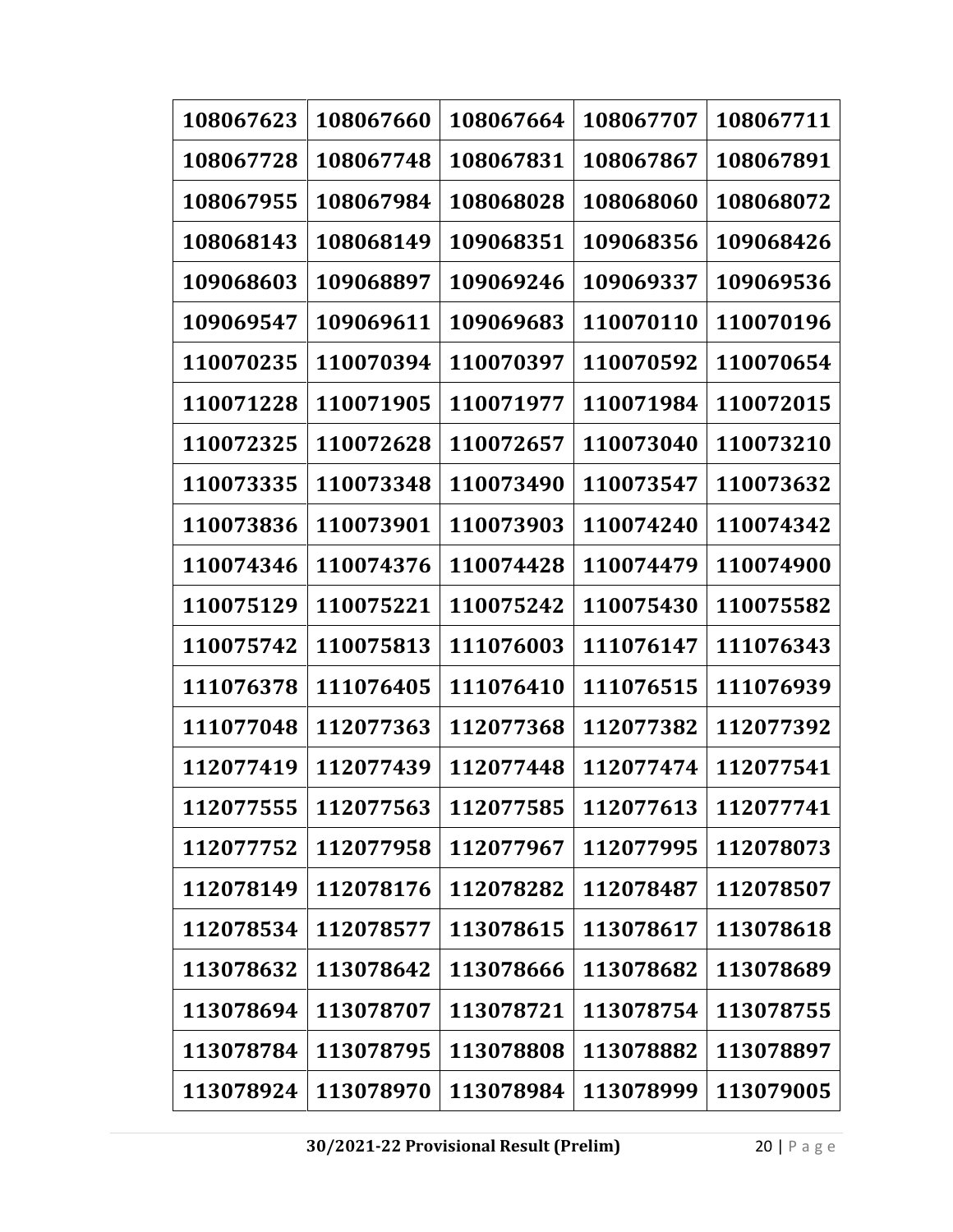| 113079017 | 113079058 | 113079082 | 113079083 | 113079097 |
|-----------|-----------|-----------|-----------|-----------|
| 113079106 | 113079108 | 113079113 | 113079141 | 113079147 |
| 113079153 | 113079167 | 113079170 | 113079175 | 113079178 |
| 113079202 | 113079218 | 113079244 | 113079260 | 113079276 |
| 113079290 | 113079356 | 113079360 | 113079367 | 113079401 |
| 113079407 | 113079412 | 113079423 | 113079444 | 113079459 |
| 113079485 | 113079486 | 113079497 | 113079502 | 113079505 |
| 113079536 | 113079537 | 113079560 | 113079561 | 113079571 |
| 113079598 | 113079611 | 113079719 | 113079765 | 113079788 |
| 113079791 | 113079799 | 113079800 | 113079819 | 113079844 |
| 113079848 | 113079860 | 113079869 | 113079881 | 113079907 |
| 113079921 | 113079941 | 113079952 | 113079980 | 113079997 |
| 113079998 | 113080017 | 113080028 | 113080043 | 113080064 |
| 113080111 | 113080134 | 113080141 | 113080146 | 113080177 |
| 113080223 | 113080257 | 113080281 | 113080284 | 113080294 |
| 113080326 | 113080334 | 113080346 | 113080357 | 113080383 |
| 113080421 | 113080431 | 113080482 | 113080486 | 113080492 |
| 113080577 | 113080589 | 113080616 | 113080617 | 113080647 |
| 113080658 | 113080660 | 113080682 | 113080691 | 113080706 |
| 113080708 | 113080713 | 113080721 | 113080730 | 113080783 |
| 113080804 | 113080845 | 113080853 | 113080865 | 113080942 |
| 113080959 | 113081004 | 113081011 | 113081054 | 113081055 |
| 113081075 | 113081079 | 113081089 | 113081101 | 113081110 |
| 113081137 | 113081138 | 113081143 | 113081152 | 113081156 |
| 113081163 | 113081170 | 113081186 | 113081202 | 113081217 |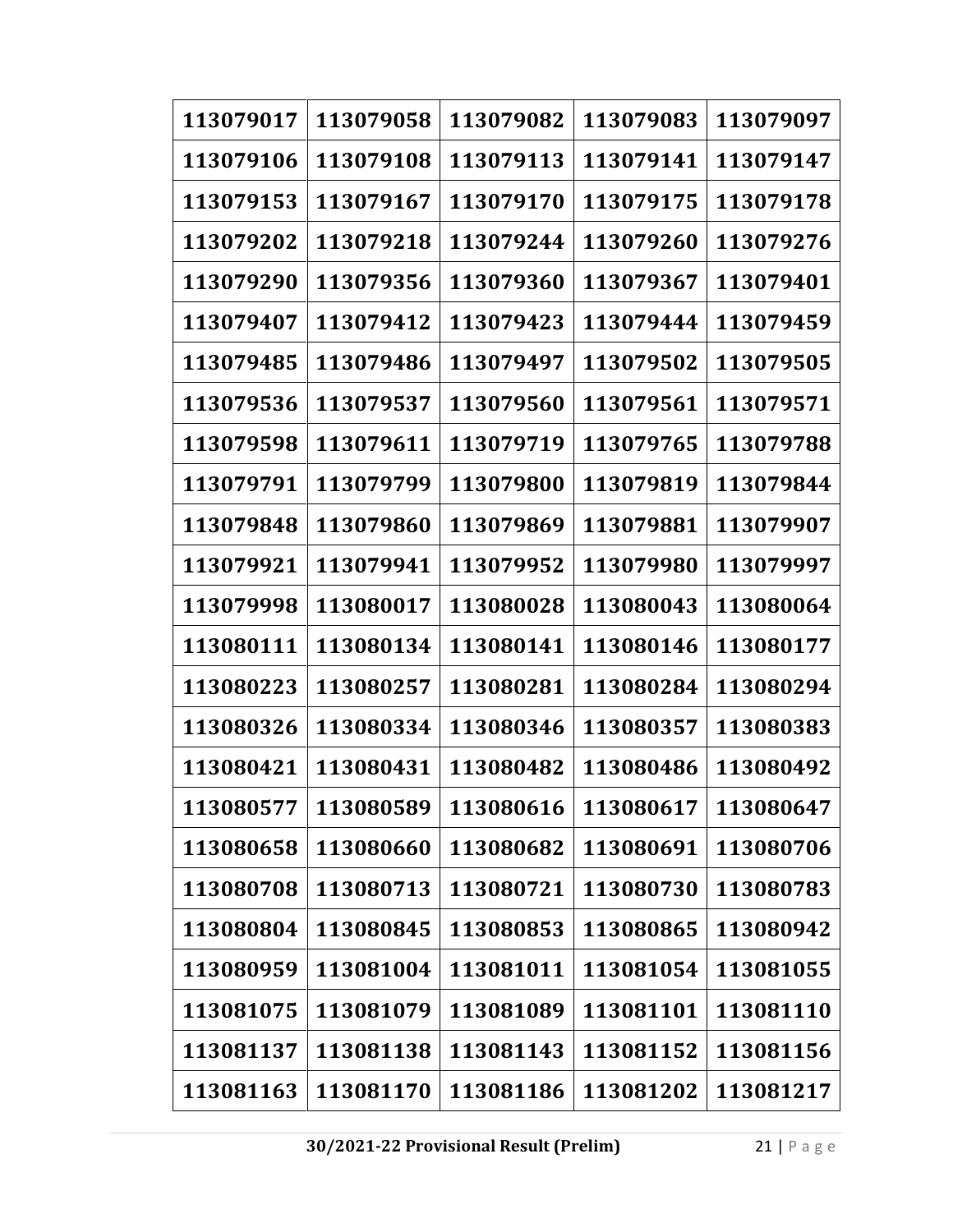| 113081236 | 113081242 | 113081247 | 113081253 | 113081275 |
|-----------|-----------|-----------|-----------|-----------|
| 113081369 | 113081388 | 113081390 | 113081395 | 113081399 |
| 113081408 | 113081417 | 113081457 | 113081459 | 113081486 |
| 113081500 | 113081512 | 113081528 | 113081531 | 113081532 |
| 113081584 | 113081614 | 113081632 | 113081656 | 113081660 |
| 113081665 | 113081685 | 113081693 | 113081701 | 113081707 |
| 113081731 | 113081749 | 113081753 | 113081756 | 113081768 |
| 113081775 | 113081780 | 113081808 | 113081821 | 113081873 |
| 113081885 | 113081909 | 113081939 | 113081943 | 113081977 |
| 113081988 | 113081991 | 113082015 | 113082018 | 113082048 |
| 113082066 | 113082118 | 113082139 | 113082201 | 113082204 |
| 113082232 | 113082241 | 113082243 | 113082279 | 113082328 |
| 113082341 | 113082369 | 113082414 | 113082418 | 113082424 |
| 113082426 | 113082433 | 113082451 | 113082476 | 113082511 |
| 113082514 | 113082527 | 113082540 | 113082553 | 113082557 |
| 113082577 | 113082623 | 113082663 | 113082769 | 113082807 |
| 113082812 | 113082821 | 113082827 | 113082875 | 113082929 |
| 113082947 | 113082964 | 113082966 | 113082968 | 113082997 |
| 113083009 | 113083039 | 113083046 | 113083083 | 113083091 |
| 113083112 | 113083113 | 113083124 | 113083133 | 113083172 |
| 113083183 | 113083189 | 113083191 | 113083207 | 113083219 |
| 113083225 | 113083230 | 113083233 | 113083237 | 113083245 |
| 113083253 | 113083259 | 113083261 | 113083263 | 113083327 |
| 113083340 | 113083367 | 113083405 | 113083438 | 113083453 |
| 113083462 | 113083488 | 113083510 | 113083531 | 113083542 |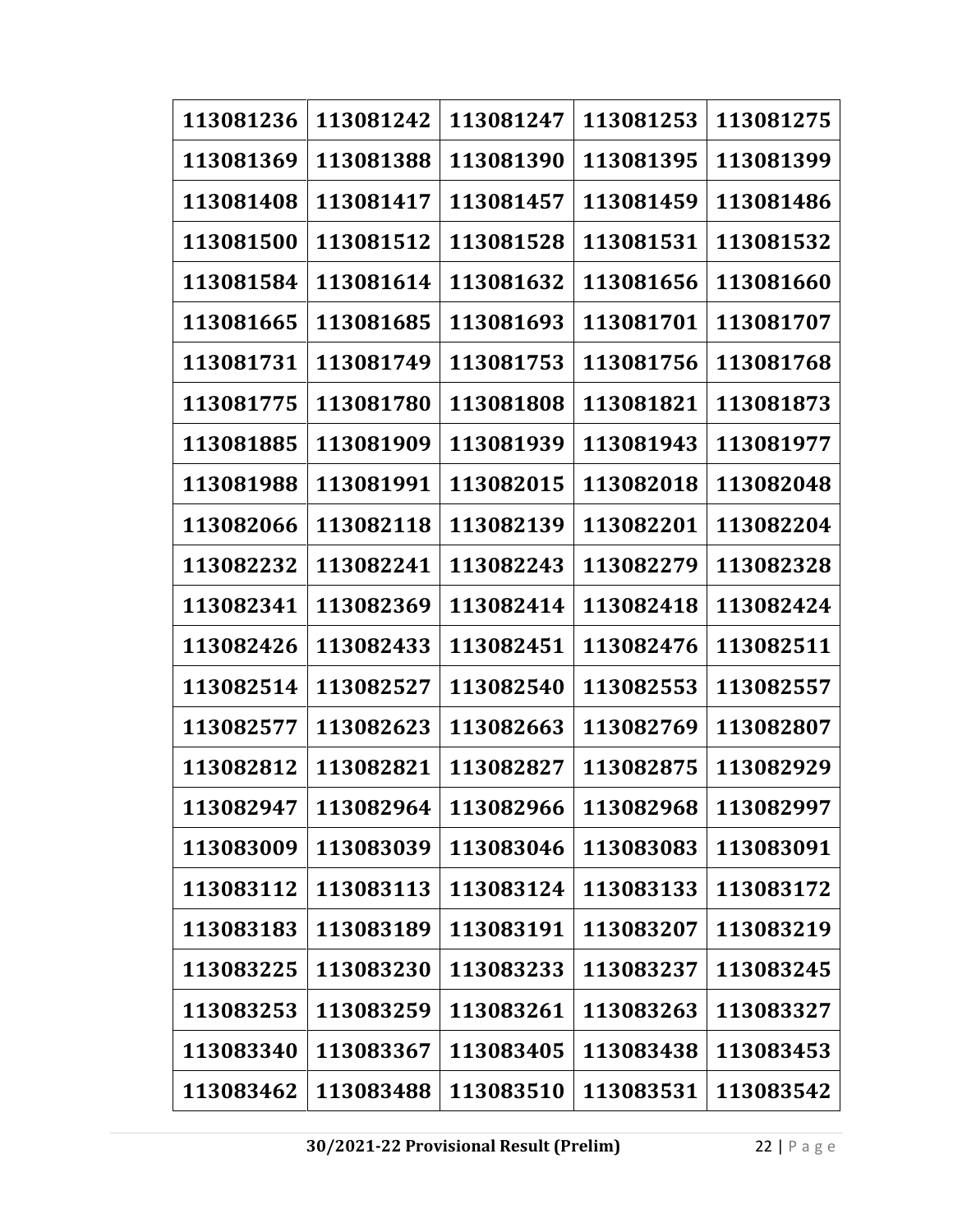| 113083551 | 113083559 | 113083596 | 113083608 | 113083617 |
|-----------|-----------|-----------|-----------|-----------|
| 113083623 | 113083638 | 113083646 | 113083692 | 113083700 |
| 113083716 | 113083725 | 113083730 | 113083731 | 113083736 |
| 113083737 | 113083776 | 113083778 | 113083791 | 113083798 |
| 113083800 | 113083820 | 113083845 | 113083846 | 113083854 |
| 113083857 | 113083870 | 113083877 | 113083880 | 113083896 |
| 113083920 | 113083940 | 113083944 | 113083957 | 113083967 |
| 113083972 | 113083995 | 113084003 | 113084004 | 113084014 |
| 113084022 | 113084030 | 113084040 | 113084047 | 113084054 |
| 113084079 | 113084114 | 113084124 | 113084128 | 113084139 |
| 113084145 | 113084160 | 113084178 | 113084179 | 113084241 |
| 113084245 | 113084247 | 113084259 | 113084266 | 113084285 |
| 113084310 | 113084326 | 113084333 | 113084405 | 113084434 |
| 113084445 | 113084469 | 113084473 | 113084500 | 113084530 |
| 113084592 | 113084636 | 113084650 | 113084662 | 113084668 |
| 113084672 | 113084673 | 113084700 | 113084709 | 113084711 |
| 113084731 | 113084784 | 113084793 | 113084807 | 113084811 |
| 113084814 | 113084830 | 113084840 | 113084865 | 113084891 |
| 113084936 | 113084971 | 113084988 | 113084991 | 113084999 |
| 113085014 | 113085015 | 113085017 | 113085020 | 113085059 |
| 113085084 | 113085085 | 113085088 | 113085100 | 113085103 |
| 113085124 | 113085128 | 113085137 | 113085142 | 113085147 |
| 113085168 | 113085171 | 113085172 | 113085176 | 113085181 |
| 113085221 | 113085236 | 113085248 | 113085250 | 113085263 |
| 113085282 | 113085301 | 113085335 | 113085336 | 113085347 |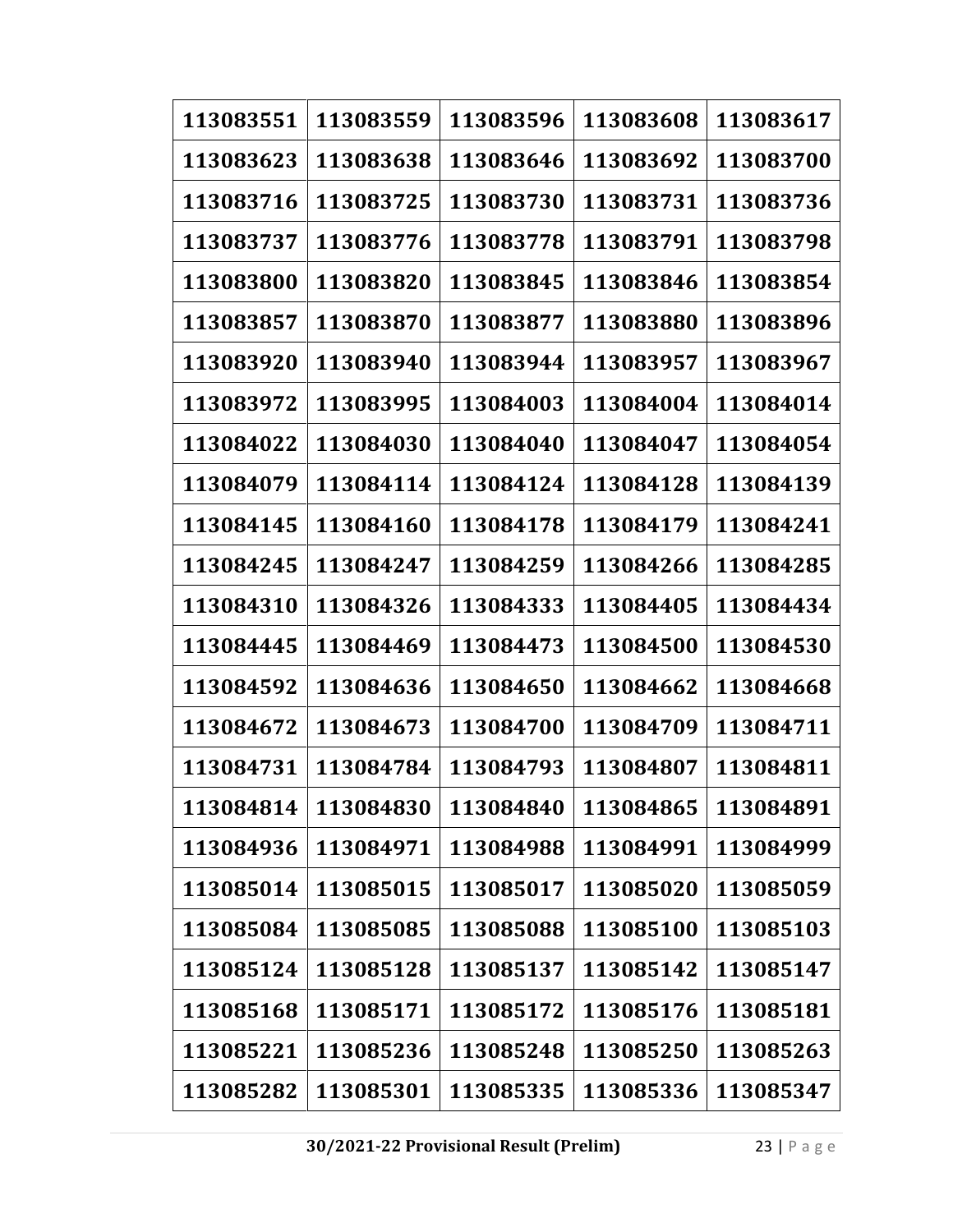| 113085359 | 113085383 | 113085391 | 113085419 | 113085436 |
|-----------|-----------|-----------|-----------|-----------|
| 113085443 | 113085444 | 113085454 | 113085455 | 113085458 |
| 113085460 | 113085465 | 113085469 | 113085481 | 113085485 |
| 113085487 | 113085488 | 113085490 | 113085492 | 113085505 |
| 113085553 | 113085608 | 113085627 | 113085645 | 113085652 |
| 113085656 | 113085690 | 113085708 | 113085730 | 113085757 |
| 113085768 | 113085799 | 113085801 | 113085868 | 113085891 |
| 113085898 | 113085982 | 113085993 | 113086003 | 113086027 |
| 113086054 | 113086061 | 113086078 | 113086080 | 113086085 |
| 113086099 | 113086113 | 113086253 | 113086305 | 113086319 |
| 113086327 | 113086355 | 113086378 | 113086384 | 113086452 |
| 113086454 | 113086463 | 113086465 | 113086492 | 113086520 |
| 113086523 | 113086547 | 113086556 | 113086562 | 113086581 |
| 113086588 | 113086600 | 113086603 | 113086607 | 113086629 |
| 113086656 | 113086662 | 113086672 | 113086699 | 113086715 |
| 113086718 | 113086719 | 113086747 | 113086749 | 113086767 |
| 113086772 | 113086808 | 113086836 | 113086855 | 113086859 |
| 113086880 | 113086948 | 113086955 | 113086961 | 113086967 |
| 113086983 | 113086990 | 113087013 | 113087051 | 113087056 |
| 113087062 | 113087065 | 113087098 | 113087107 | 113087127 |
| 113087148 | 113087166 | 113087189 | 113087216 | 113087225 |
| 113087238 | 113087245 | 113087258 | 113087269 | 113087275 |
| 113087284 | 113087302 | 113087314 | 113087316 | 113087324 |
| 113087348 | 113087357 | 113087370 | 113087382 | 113087411 |
| 113087443 | 113087446 | 113087449 | 113087451 | 113087464 |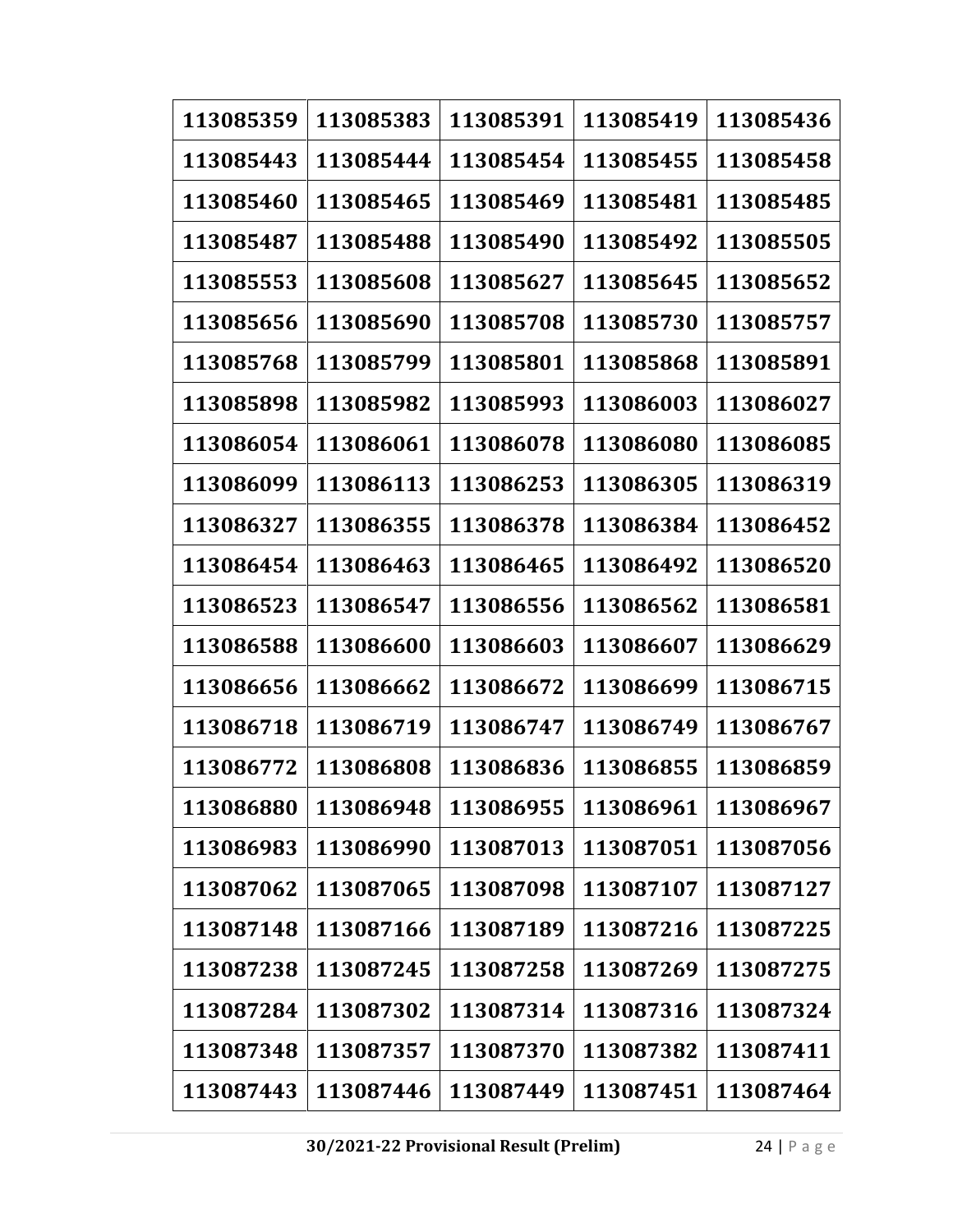| 113087478 | 113087480 | 113087496 | 113087553 | 113087565 |
|-----------|-----------|-----------|-----------|-----------|
| 113087609 | 113087631 | 113087647 | 113087677 | 113087700 |
| 113087737 | 113087759 | 113087769 | 113087793 | 113087807 |
| 113087812 | 113087821 | 113087834 | 113087848 | 113087906 |
| 113087931 | 113087967 | 113088008 | 113088013 | 113088039 |
| 113088045 | 113088050 | 113088066 | 113088106 | 113088107 |
| 113088108 | 113088125 | 113088132 | 113088140 | 113088144 |
| 113088189 | 113088190 | 113088198 | 113088230 | 113088239 |
| 113088274 | 113088293 | 113088296 | 113088313 | 113088324 |
| 113088327 | 113088329 | 113088349 | 113088357 | 113088395 |
| 113088424 | 113088443 | 113088450 | 113088462 | 113088478 |
| 113088501 | 113088515 | 113088525 | 113088564 | 113088584 |
| 113088594 | 113088608 | 113088621 | 113088625 | 113088651 |
| 113088683 | 113088686 | 113088693 | 113088703 | 113088724 |
| 113088726 | 113088737 | 113088747 | 113088755 | 113088821 |
| 113088856 | 113088858 | 113088864 | 113088894 | 113088907 |
| 113088909 | 113088927 | 113088929 | 113088955 | 113088956 |
| 113088966 | 113088975 | 113088992 | 113089025 | 113089031 |
| 113089059 | 113089060 | 113089067 | 113089071 | 113089073 |
| 113089145 | 113089154 | 113089180 | 113089215 | 113089243 |
| 113089269 | 113089272 | 113089297 | 113089315 | 113089335 |
| 113089384 | 113089430 | 113089480 | 113089490 | 113089520 |
| 113089522 | 113089531 | 113089558 | 113089559 | 113089569 |
| 113089577 | 113089594 | 113089596 | 113089606 | 113089631 |
| 113089657 | 113089660 | 113089665 | 113089685 | 113089694 |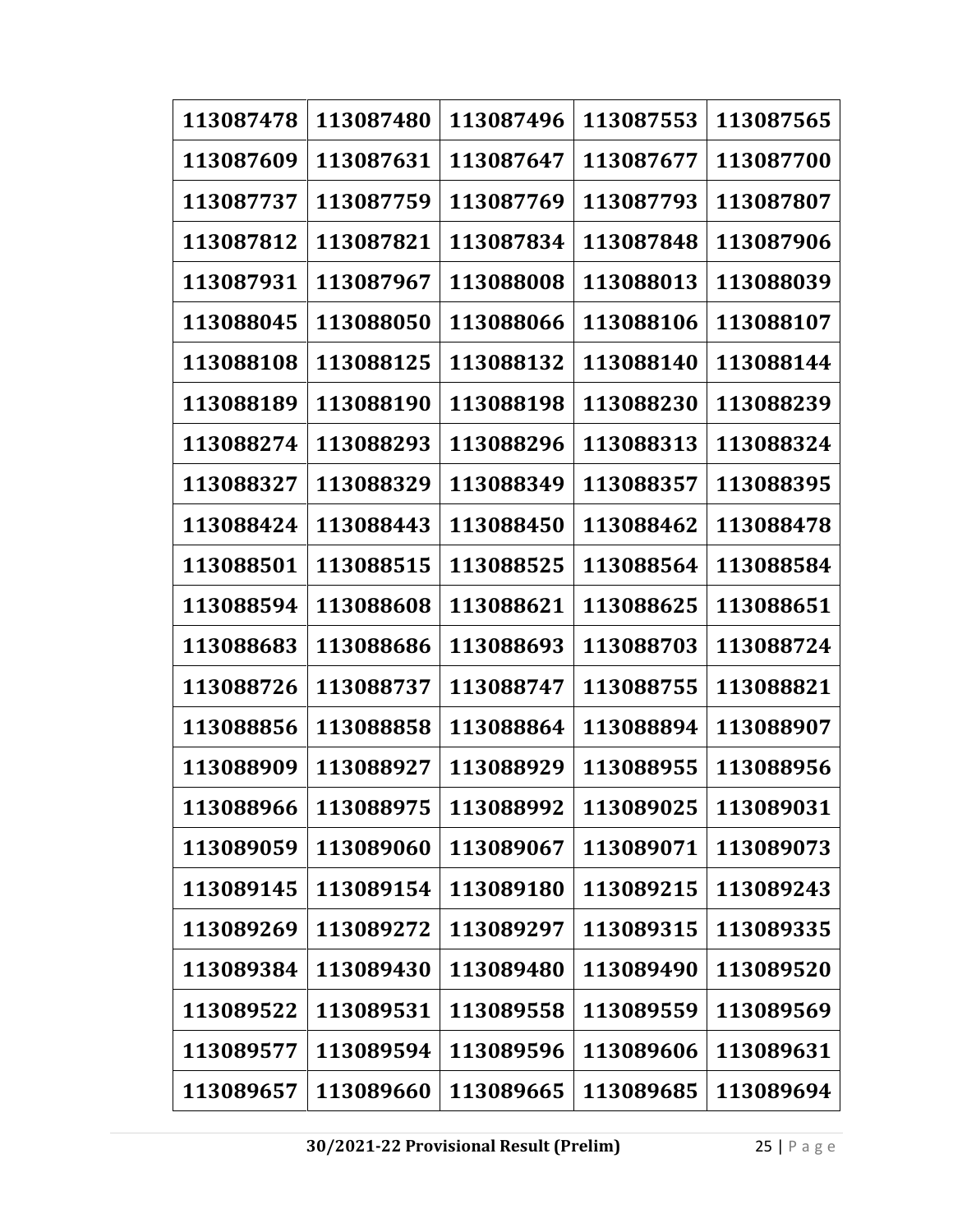| 113089710 | 113089725 | 113089737 | 113089743 | 113089780 |
|-----------|-----------|-----------|-----------|-----------|
| 113089785 | 113089851 | 113089868 | 113089897 | 113089919 |
| 113089924 | 113089937 | 113089978 | 113089986 | 113090024 |
| 113090047 | 113090048 | 113090050 | 113090060 | 113090084 |
| 113090088 | 113090108 | 113090111 | 113090116 | 113090122 |
| 113090133 | 113090156 | 113090168 | 113090171 | 113090193 |
| 113090228 | 113090255 | 113090256 | 113090271 | 113090294 |
| 113090306 | 113090323 | 113090326 | 113090373 | 113090405 |
| 113090433 | 113090445 | 113090495 | 113090502 | 113090509 |
| 113090525 | 113090546 | 113090577 | 113090591 | 113090601 |
| 113090617 | 113090625 | 113090626 | 113090646 | 113090658 |
| 113090660 | 113090675 | 113090683 | 113090686 | 113090740 |
| 113090751 | 113090758 | 113090769 | 113090782 | 113090799 |
| 113090807 | 113090826 | 113090855 | 113090890 | 113090892 |
| 113090917 | 113090918 | 113090929 | 113090933 | 113090955 |
| 113090960 | 113090992 | 113091011 | 113091028 | 113091123 |
| 113091127 | 113091133 | 113091135 | 113091138 | 113091165 |
| 113091192 | 113091201 | 113091210 | 113091214 | 113091216 |
| 113091218 | 113091229 | 113091232 | 113091250 | 113091279 |
| 113091282 | 113091291 | 113091316 | 113091320 | 113091377 |
| 113091394 | 113091397 | 113091401 | 113091402 | 113091433 |
| 113091441 | 113091446 | 113091467 | 113091471 | 113091477 |
| 113091488 | 113091501 | 113091502 | 113091504 | 113091520 |
| 113091526 | 113091528 | 113091557 | 113091562 | 113091640 |
| 113091650 | 113091654 | 113091707 | 113091725 | 113091767 |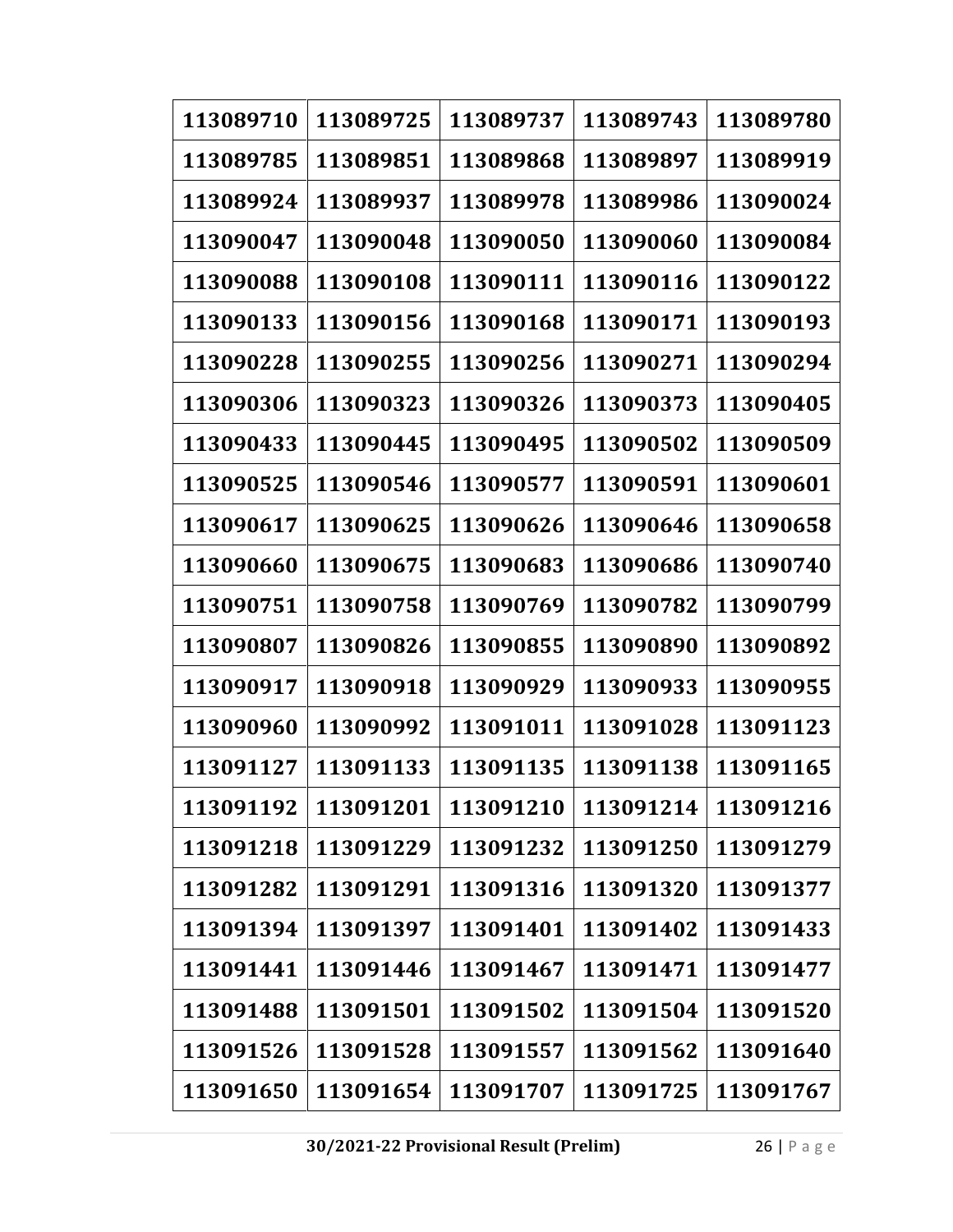| 113091768 | 113091807 | 113091809 | 113091852 | 113091855 |
|-----------|-----------|-----------|-----------|-----------|
| 113091857 | 113091887 | 113091905 | 113091907 | 113091930 |
| 113091945 | 113091955 | 113091968 | 113091997 | 113092014 |
| 113092068 | 113092079 | 113092087 | 113092125 | 113092216 |
| 113092220 | 113092291 | 113092295 | 113092301 | 113092321 |
| 113092336 | 113092341 | 113092351 | 113092353 | 113092386 |
| 113092387 | 113092396 | 113092402 | 113092411 | 114092677 |
| 114092717 | 114092722 | 114092741 | 114092761 | 114092776 |
| 114092833 | 114092839 | 114092859 | 114092898 | 114092938 |
| 114092992 | 114093118 | 114093238 | 114093246 | 114093248 |
| 114093358 | 114093461 | 114093533 | 114093562 | 114093593 |
| 114093630 | 114093845 | 114093866 | 114093873 | 114093918 |
| 114093946 | 114093986 | 114094022 | 114094026 | 114094042 |
| 114094199 | 114094399 | 114094483 | 114094485 | 114094507 |
| 114094586 | 114094593 | 114094626 | 114094696 | 114094757 |
| 114094789 | 114094837 | 114094922 | 114094960 | 114095028 |
| 114095030 | 114095039 | 114095061 | 114095065 | 114095097 |
| 114095165 | 114095492 | 114095550 | 114095589 | 114095604 |
| 114095625 | 114095639 | 114095655 | 114095674 | 114095706 |
| 114095721 | 114095757 | 114095778 | 114095810 | 114095859 |
| 114095873 | 114095932 | 114096026 | 114096032 | 114096047 |
| 114096062 | 114096108 | 114096129 | 114096132 | 114096152 |
| 115096184 | 115096298 | 115096436 | 115096442 | 115096486 |
| 115096634 | 115096645 | 115096663 | 115096672 | 115096731 |
| 115096754 | 115096760 | 115096763 | 115096770 | 115096824 |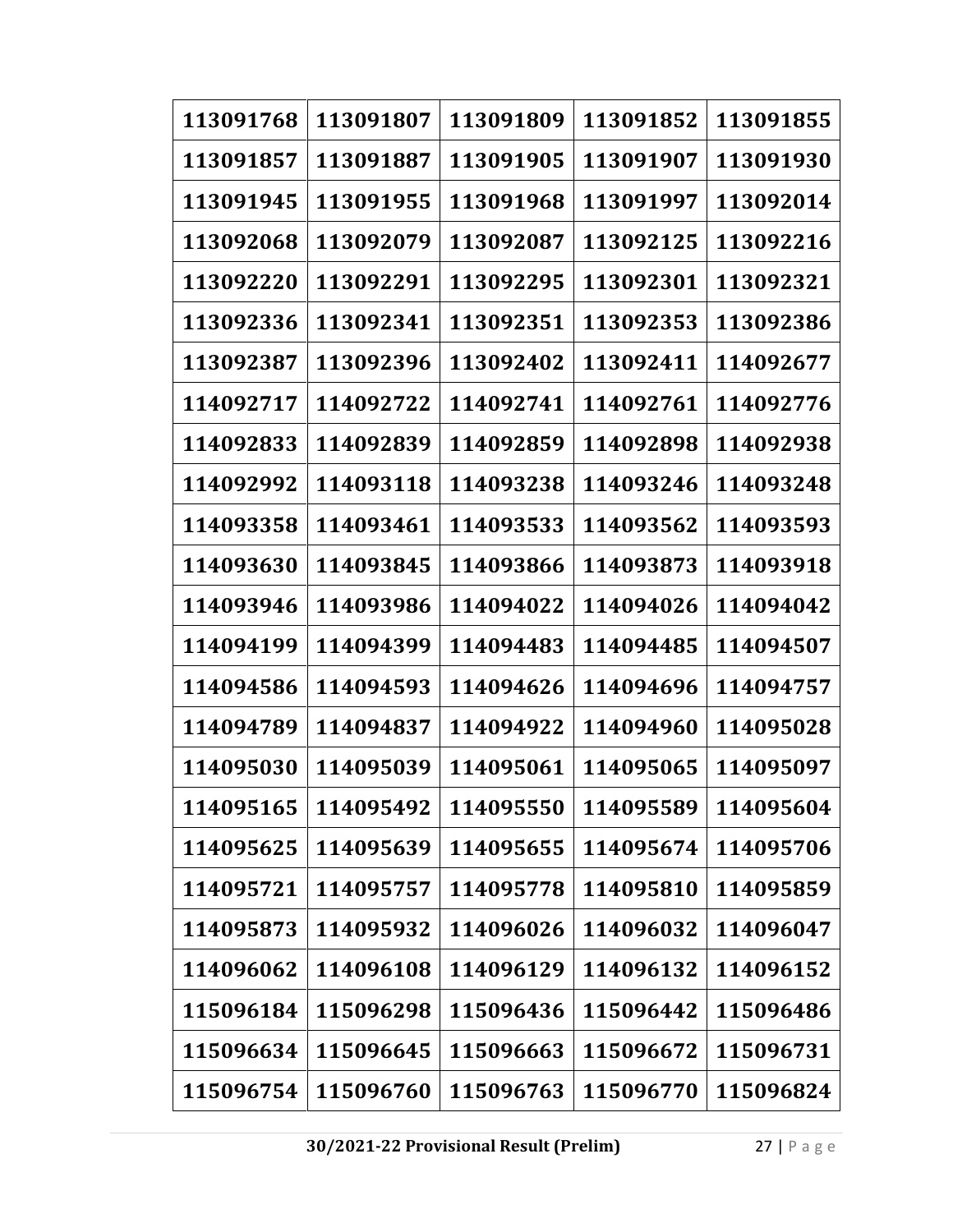| 115096846 | 115096896 | 115097064 | 115097206 | 115097230 |
|-----------|-----------|-----------|-----------|-----------|
| 115097241 | 115097273 | 115097283 | 115097306 | 115097339 |
| 115097343 | 115097388 | 115097410 | 115097498 | 115097548 |
| 115097551 | 115097622 | 115097646 | 115097671 | 115097797 |
| 115097932 | 115098011 | 115098054 | 115098233 | 115098254 |
| 115098267 | 115098271 | 115098290 | 115098394 | 115098432 |
| 115098519 | 115098544 | 115098562 | 115098568 | 115098576 |
| 115098580 | 115098627 | 115098659 | 115098697 | 115098727 |
| 115098785 | 115098819 | 115098839 | 115098940 | 115099022 |
| 115099087 | 115099141 | 115099164 | 115099181 | 115099264 |
| 115099267 | 115099306 | 115099312 | 115099466 | 115099522 |
| 115099571 | 115099572 | 115099670 | 115099754 | 115099766 |
| 115099779 | 115099862 | 115099900 | 115099909 | 115099919 |
| 115099937 | 115100137 | 115100164 | 115100248 | 115100329 |
| 115100336 | 115100427 | 115100556 | 115100638 | 115100978 |
| 115101113 | 115101290 | 115101340 | 115101356 | 115101365 |
| 115101383 | 115101432 | 115101438 | 115101485 | 115101662 |
| 115101755 | 115101780 | 115101797 | 115101809 | 115101980 |
| 115101983 | 115102020 | 115102061 | 115102182 | 115102293 |
| 115102318 | 115102360 | 115102362 | 115102372 | 115102403 |
| 115102480 | 115102591 | 115102601 | 115102694 | 115102717 |
| 115102742 | 115102803 | 115102804 | 115102823 | 115102868 |
| 115102966 | 115102985 | 115102988 | 115103033 | 115103037 |
| 115103079 | 115103090 | 115103094 | 115103096 | 115103097 |
| 115103100 | 115103165 | 115103186 | 115103200 | 115103273 |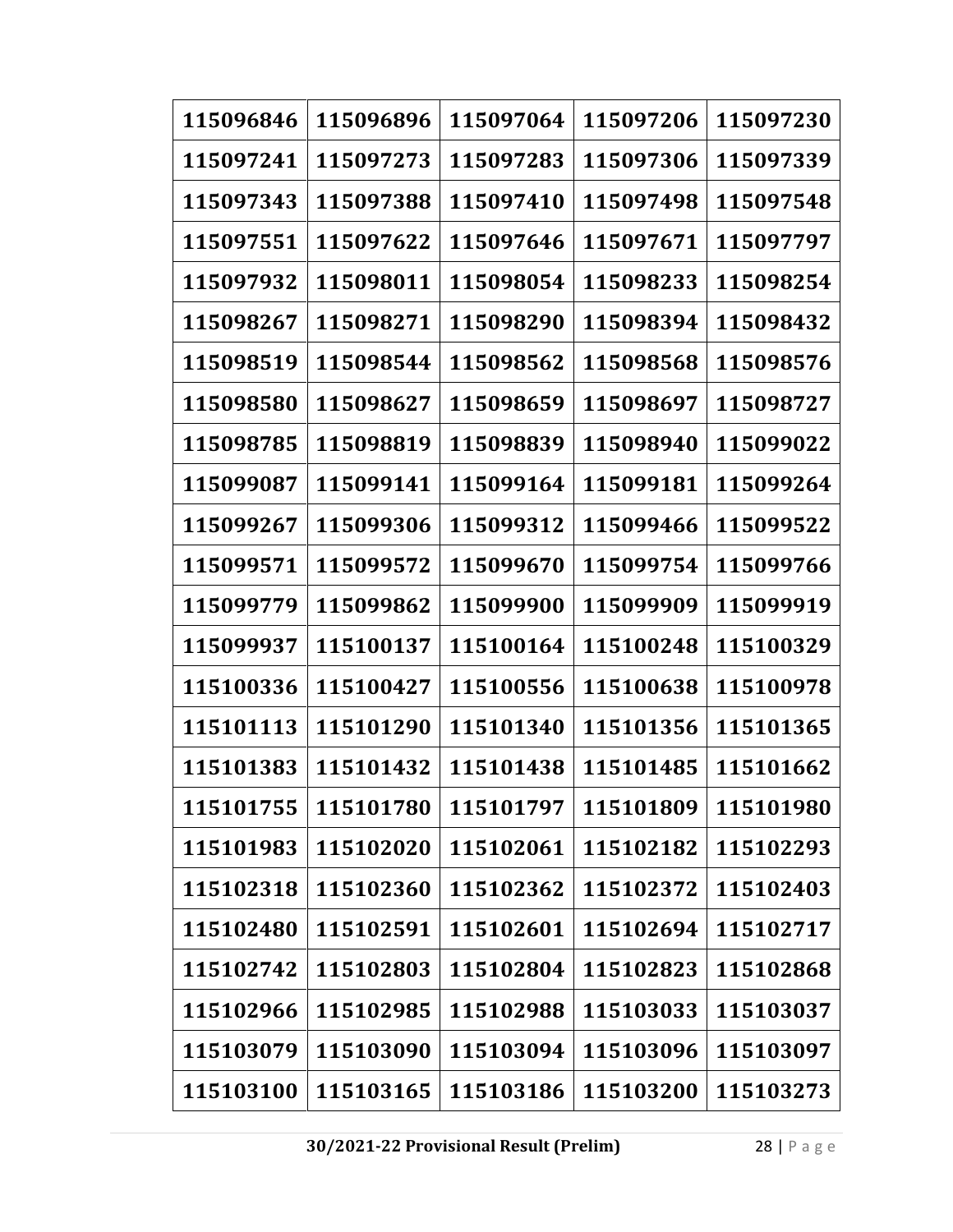| 115103279 | 115103471 | 115103534 | 115103565 | 115103591 |
|-----------|-----------|-----------|-----------|-----------|
| 115103620 | 115103816 | 115103823 | 115103883 | 115103922 |
| 115103949 | 115103953 | 115104063 | 115104089 | 115104099 |
| 115104165 | 115104338 | 115104352 | 115104384 | 115104430 |
| 115104458 | 115104520 | 115104644 | 115104661 | 115104733 |
| 115104737 | 115104758 | 115104810 | 115104811 | 115104816 |
| 115104817 | 115104948 | 115104981 | 115105043 | 115105045 |
| 115105070 | 115105078 | 115105297 | 115105402 | 115105425 |
| 115105442 | 115105638 | 115105659 | 115105756 | 115105806 |
| 115105890 | 115105928 | 115105938 | 115105980 | 115105983 |
| 115106021 | 115106046 | 115106076 | 115106090 | 115106181 |
| 115106233 | 115106266 | 115106284 | 115106291 | 116106503 |
| 116106533 | 116106534 | 116106557 | 116106625 | 116106633 |
| 116106682 | 116106768 | 116106791 | 116106820 | 116106892 |
| 116106935 | 116106974 | 116107023 | 116107024 | 116107028 |
| 116107060 | 116107070 | 116107076 | 116107117 | 116107133 |
| 116107142 | 116107157 | 116107162 | 116107168 | 116107184 |
| 116107192 | 116107197 | 116107360 | 116107383 | 116107416 |
| 116107459 | 116107510 | 116107589 | 116107594 | 116107617 |
| 116107668 | 116107763 | 116107836 | 116107849 | 116107946 |
| 116108176 | 116108287 | 116108301 | 116108318 | 116108338 |
| 116108339 | 116108367 | 116108407 | 116108439 | 116108456 |
| 116108518 | 116108645 | 116108693 | 116108723 | 116108724 |
| 116108742 | 116108768 | 116108789 | 116108816 | 116108926 |
| 116108947 | 116108973 | 116109002 | 116109010 | 116109037 |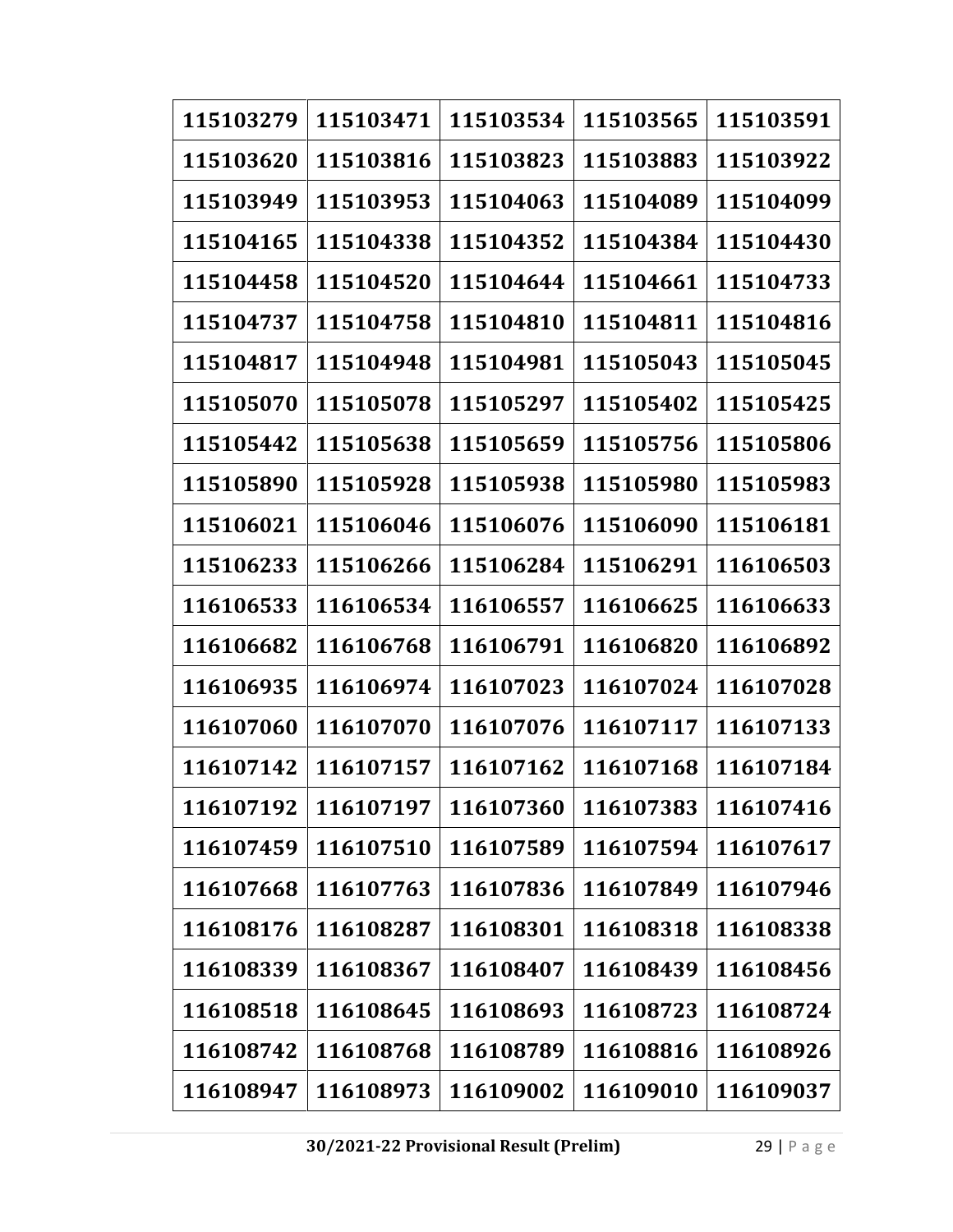| 116109041 | 116109055 | 116109065 | 116109090 | 116109129 |
|-----------|-----------|-----------|-----------|-----------|
| 116109172 | 116109202 | 116109234 | 116109256 | 116109288 |
| 116109307 | 116109330 | 116109365 | 116109409 | 116109414 |
| 116109447 | 116109466 | 116109467 | 116109483 | 116109508 |
| 116109603 | 116109620 | 116109624 | 116109639 | 116109652 |
| 116109661 | 116109678 | 116109691 | 116109717 | 116109810 |
| 116109859 | 116109883 | 116109886 | 116109896 | 116109975 |
| 116110004 | 116110057 | 116110065 | 117110383 | 117110403 |
| 117110535 | 117110600 | 117110619 | 117110655 | 117110671 |
| 117110687 | 117110774 | 117110902 | 117110905 | 117110965 |
| 117110981 | 117111046 | 117111083 | 117111186 | 117111218 |
| 117111236 | 117111276 | 117111401 | 117111429 | 117111654 |
| 117111672 | 117111810 | 117111820 | 117111841 | 117111842 |
| 117112278 | 117112316 | 117112344 | 117112395 | 117112464 |
| 117112503 | 117112612 | 117112666 | 117112960 | 117112979 |
| 117113166 | 117113187 | 117113194 | 117113219 | 117113351 |
| 117113397 | 117113399 | 117113409 | 117113499 | 117113627 |
| 117113634 | 117113700 | 117113719 | 117113745 | 117113760 |
| 118113778 | 118113850 | 118113855 | 118113875 | 118114010 |
| 118114015 | 118114041 | 118114088 | 118114136 | 118114142 |
| 118114149 | 118114208 | 118114294 | 118114305 | 118114322 |
| 118114564 | 118114650 | 118114653 | 118114658 | 118114710 |
| 118114721 | 118114724 | 118114745 | 118114809 | 118114813 |
| 118114818 | 118114861 | 118114877 | 118115015 | 118115138 |
| 118115213 | 118115230 | 118115253 | 118115257 | 118115300 |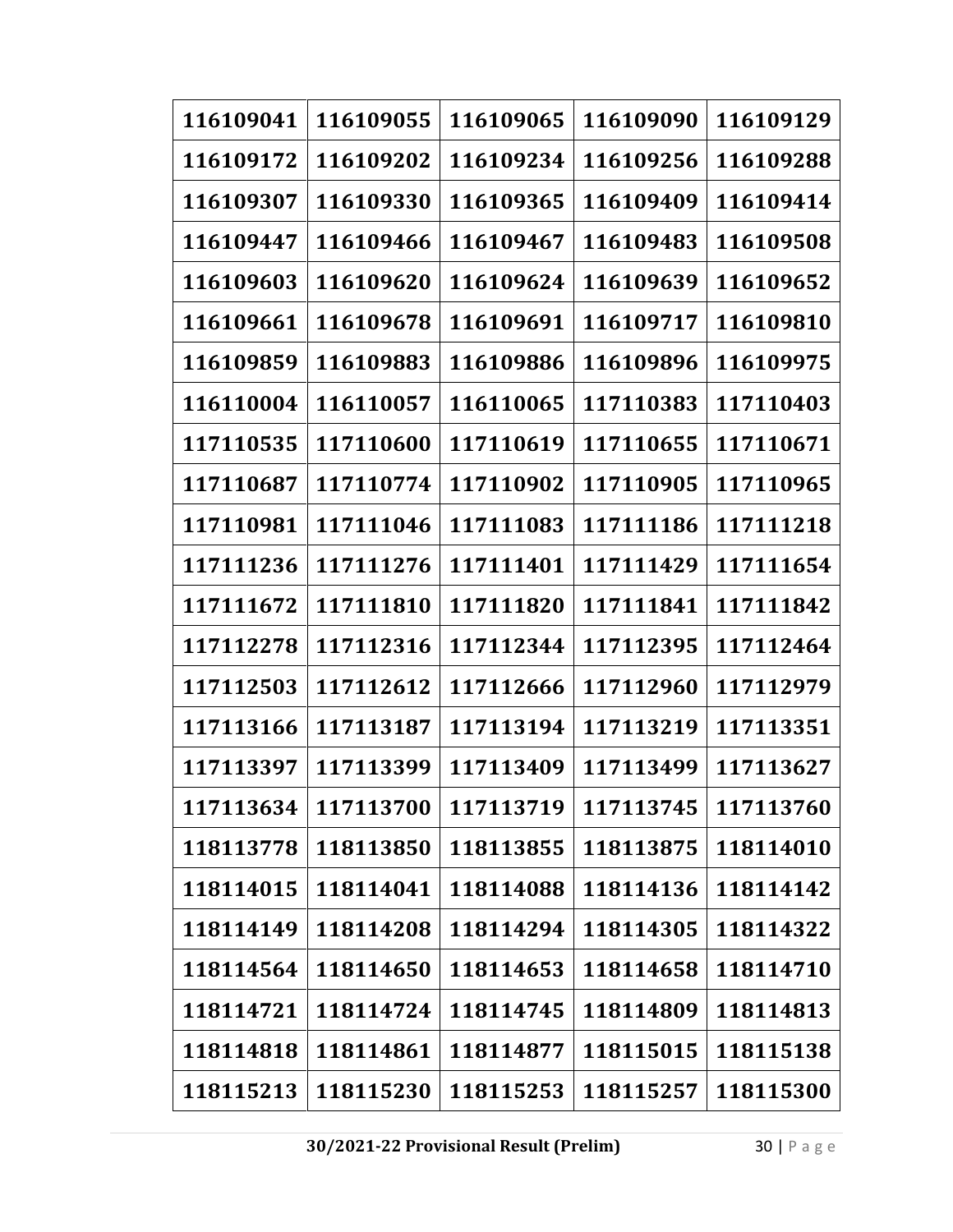| 118115327 | 118115510 | 118115568 | 118115572 | 118115585 |
|-----------|-----------|-----------|-----------|-----------|
| 118115645 | 118115684 | 118115757 | 118115803 | 118115837 |
| 118115860 | 118115883 | 118115896 | 118115962 | 118115990 |
| 118116001 | 118116134 | 118116183 | 118116192 | 118116201 |
| 118116213 | 118116226 | 118116245 | 118116344 | 118116358 |
| 118116379 | 118116448 | 118116487 | 118116556 | 118116574 |
| 118116589 | 118116611 | 118116630 | 118116659 | 118116701 |
| 118116843 | 118116904 | 118116916 | 118116948 | 118116984 |
| 118116996 | 118117028 | 118117045 | 118117147 | 118117164 |
| 118117263 | 118117437 | 118117448 | 118117461 | 118117607 |
| 118117634 | 118117646 | 118117711 | 118117742 | 118117770 |
| 118117776 | 118117806 | 118117911 | 118118030 | 118118048 |
| 118118050 | 118118090 | 118118160 | 118118174 | 118118310 |
| 118118377 | 118118442 | 118118453 | 118118508 | 118118534 |
| 118118559 | 118118563 | 118118608 | 118118651 | 118118670 |
| 118118728 | 118118752 | 118118805 | 118118894 | 118119031 |
| 118119051 | 118119148 | 118119184 | 118119223 | 118119268 |
| 118119288 | 118119325 | 118119378 | 118119446 | 118119454 |
| 118119606 | 118119608 | 118119643 | 118119689 | 118119736 |
| 118119843 | 118119915 | 118119937 | 118119989 | 118120037 |
| 118120226 | 118120248 | 118120342 | 118120346 | 118120377 |
| 118120391 | 118120396 | 118120436 | 118120439 | 118120632 |
| 118120641 | 118120644 | 118120697 | 118120735 | 118120776 |
| 118120800 | 118120884 | 118120904 | 118120960 | 118121015 |
| 118121041 | 118121061 | 118121100 | 118121102 | 118121123 |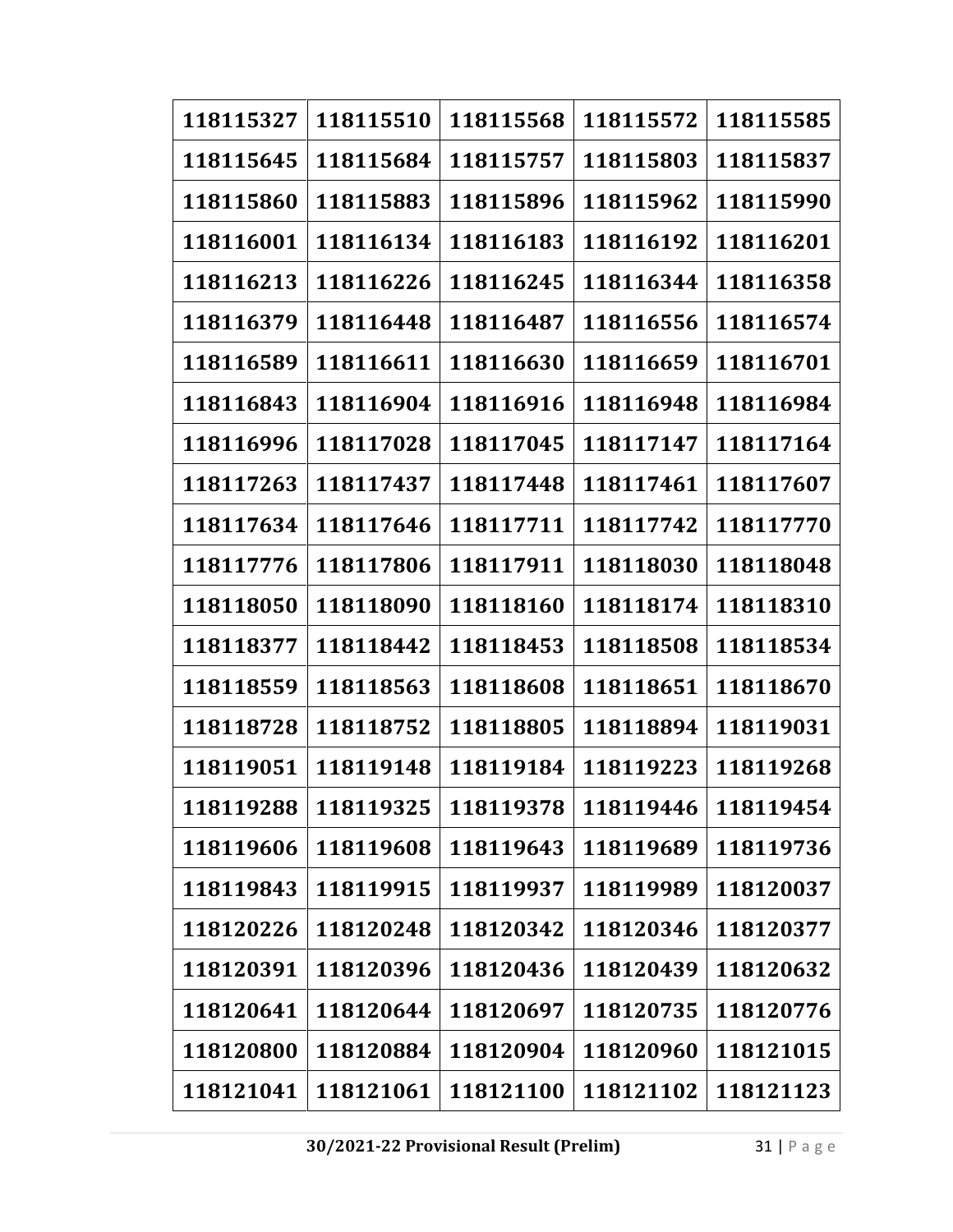| 118121135 | 118121150 | 118121262 | 118121269 | 118121290 |
|-----------|-----------|-----------|-----------|-----------|
| 118121311 | 118121340 | 118121399 | 118121508 | 118121523 |
| 118121582 | 118121625 | 118121688 | 118121691 | 118121806 |
| 118121913 | 118121974 | 118122025 | 118122118 | 118122126 |
| 118122134 | 118122174 | 118122176 | 118122200 | 118122271 |
| 118122293 | 118122329 | 118122427 | 118122442 | 118122463 |
| 118122498 | 118122511 | 118122513 | 118122555 | 118122604 |
| 118122690 | 118122695 | 118122767 | 118122775 | 118122944 |
| 118122965 | 118123009 | 118123083 | 118123162 | 118123199 |
| 118123218 | 118123243 | 118123471 | 118123595 | 118123601 |
| 118123703 | 118123704 | 118123713 | 118123735 | 118123794 |
| 118123822 | 118123837 | 118123901 | 119124018 | 119124117 |
| 119124138 | 119124249 | 119124372 | 119124402 | 119124417 |
| 119124541 | 119124658 | 119124686 | 119124706 | 119124768 |
| 119124957 | 119125017 | 119125051 | 119125090 | 119125139 |
| 119125542 | 119125584 | 119125771 | 119125785 | 119125862 |
| 119125900 | 119126008 | 119126043 | 119126151 | 119126249 |
| 119126298 | 119126317 | 119126354 | 119126611 | 119126651 |
| 119126755 | 119126948 | 119126972 | 120127084 | 120127097 |
| 120127111 | 120127114 | 120127139 | 120127174 | 120127209 |
| 120127267 | 120127296 | 120127374 | 120127413 | 120127481 |
| 120127530 | 120127629 | 120127716 | 120127719 | 120127781 |
| 120127799 | 120127821 | 120127880 | 120127891 | 120127892 |
| 120127901 | 120127910 | 120127946 | 120127974 | 120127977 |
| 120127994 | 120128022 | 120128085 | 120128088 | 120128108 |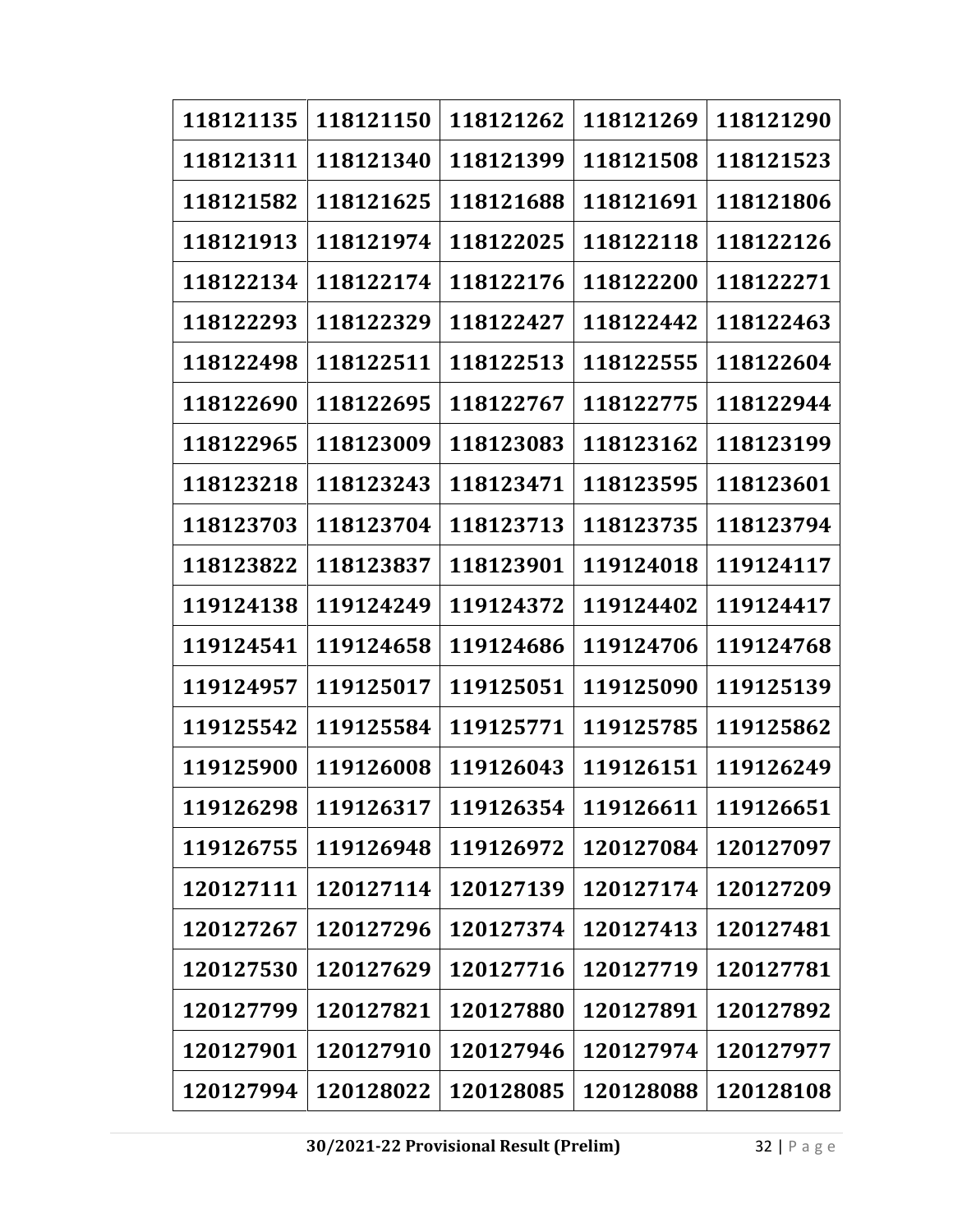| 120128114 | 120128117 | 120128134 | 120128191 | 120128197 |
|-----------|-----------|-----------|-----------|-----------|
| 120128300 | 120128325 | 120128358 | 120128419 | 120128444 |
| 120128461 | 120128650 | 120128727 | 120128759 | 120128765 |
| 120128769 | 120128790 | 120128825 | 120128911 | 120128929 |
| 120128932 | 120128946 | 120128950 | 120128953 | 120129014 |
| 120129023 | 120129063 | 120129085 | 121129180 | 121129259 |
| 121129291 | 121129345 | 121129368 | 121129402 | 121129884 |
| 121130096 | 121130117 | 121130166 | 121130433 | 121130719 |
| 122130973 | 122131034 | 122131066 | 122131093 | 122131141 |
| 122131431 | 122131444 | 122131481 | 122131521 | 122131559 |
| 122131641 | 122131659 | 122131672 | 122131729 | 122131747 |
| 122131759 | 122131951 | 122132029 | 122132049 | 122132181 |
| 122132231 | 122132278 | 122132313 | 122132426 | 122132453 |
| 122132808 | 122132884 | 122133011 | 122133058 | 122133082 |
| 122133133 | 122133138 | 122133182 | 122133255 | 122133314 |
| 122133455 | 122133509 | 122133625 | 122133695 | 122133730 |
| 122133813 | 122134021 | 122134113 | 122134165 | 122134567 |
| 122134577 | 122134681 | 122134844 | 122134894 | 122134925 |
| 122134965 | 122134988 | 122135021 | 122135032 | 122135094 |
| 122135195 | 122135210 | 122135251 | 122135271 | 122135379 |
| 122135460 | 122135475 | 122135483 | 122135621 | 123135783 |
| 123135833 | 123135873 | 123135901 | 123136077 | 123136125 |
| 123136311 | 123136455 | 123136458 | 123136468 | 123136560 |
| 123136634 | 123136709 | 123136715 | 123136806 | 123136811 |
| 123136922 | 123136970 | 123137038 | 123137067 | 123137118 |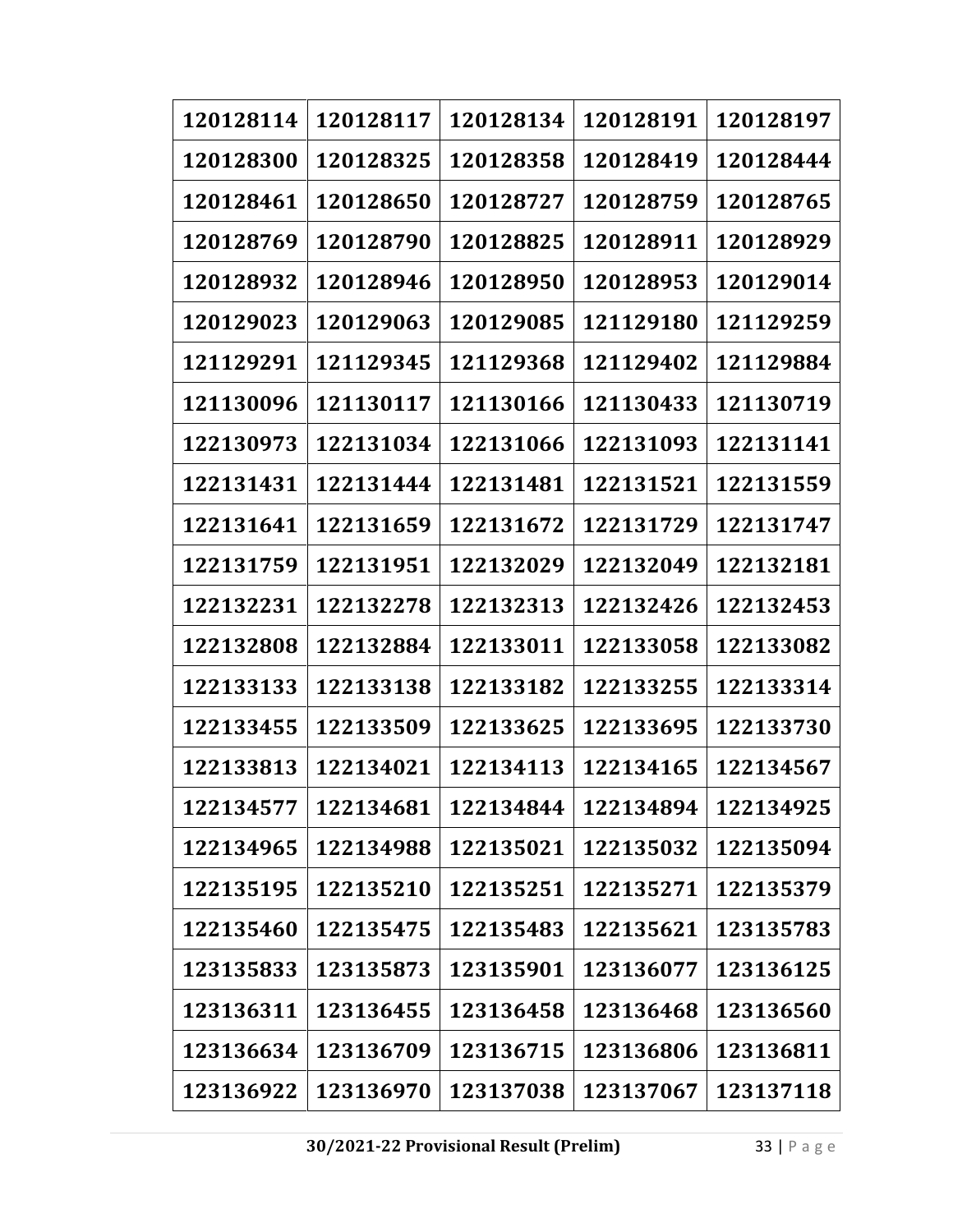| 123137165 | 123137197 | 123137364 | 123137401 | 123137409 |
|-----------|-----------|-----------|-----------|-----------|
| 123137468 | 123137548 | 123137604 | 123137680 | 123137700 |
| 123137730 | 123137778 | 123137801 | 123137809 | 123137955 |
| 123137959 | 123138020 | 123138103 | 123138116 | 123138155 |
| 123138235 | 123138292 | 123138335 | 123138588 | 123138621 |
| 123138795 | 123139101 | 123139109 | 123139163 | 123139173 |
| 123139213 | 123139259 | 123139333 | 123139338 | 123139383 |
| 124139487 | 124139520 | 124139550 | 124139576 | 124139666 |
| 124139725 | 124139741 | 124139829 | 124139860 | 124139928 |
| 124140168 | 124140197 | 124140463 | 124140484 | 124140551 |
| 124140555 | 124140614 | 124140695 | 124140858 | 124140861 |
| 124140887 | 124140891 | 124140893 | 124140904 | 124140963 |
| 124140989 | 124140991 | 124140992 | 124141021 | 124141028 |
| 124141141 | 124141192 | 124141208 | 124141429 | 124141575 |
| 124141581 | 124141747 | 124141820 | 124141912 | 124141951 |
| 124141976 | 124141983 | 124141992 | 124142028 | 124142031 |
| 124142037 | 124142077 | 124142203 | 124142232 | 124142242 |
| 124142291 | 124142390 | 124142444 | 124142518 | 124142559 |
| 124142567 | 124142577 | 124142846 | 124142914 | 124143050 |
| 124143072 | 124143126 | 124143162 | 124143182 | 124143323 |
| 124143336 | 124143337 | 124143399 | 124143409 | 124143491 |
| 124143500 | 124143545 | 124143561 | 124143682 | 124143718 |
| 124143739 | 124143763 | 124143794 | 124143811 | 124143818 |
| 124143839 | 124143887 | 124143902 | 124144010 | 124144051 |
| 124144052 | 124144053 | 124144093 | 124144168 | 124144182 |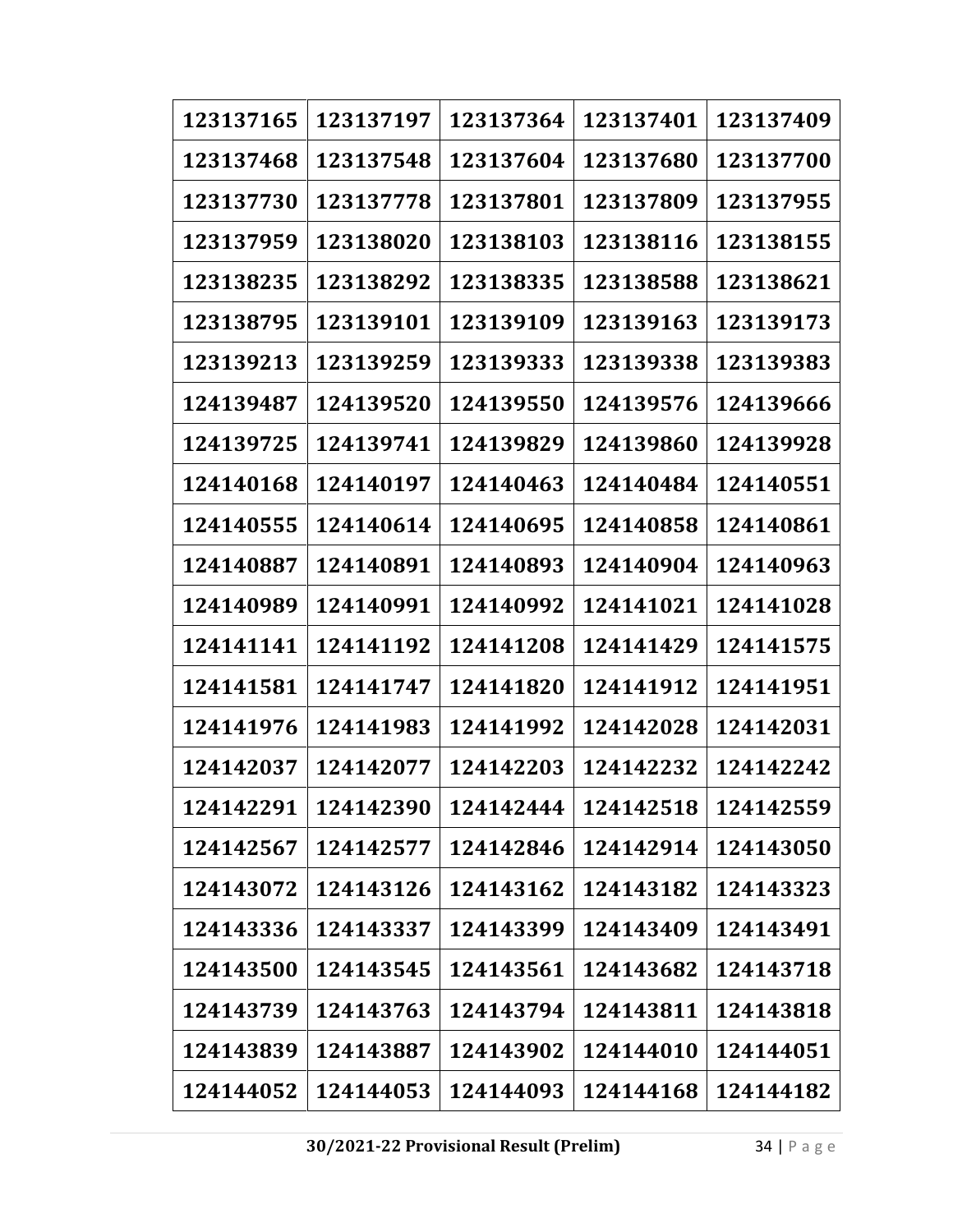| 124144312 | 124144338 | 124144409 | 124144426 | 124144442 |
|-----------|-----------|-----------|-----------|-----------|
| 124144621 | 125144726 | 125144780 | 125144811 | 125144911 |
| 125144980 | 125145019 | 125145269 | 125145293 | 125145412 |
| 125145439 | 125145452 | 125145560 | 125145610 | 125145745 |
| 125145783 | 125145820 | 125145839 | 125145894 | 125145935 |
| 125146003 | 125146087 | 125146162 | 125146276 | 125146290 |
| 125146305 | 125146336 | 125146386 | 125146435 | 125146487 |
| 125146513 | 126146592 | 126146597 | 126146612 | 126146633 |
| 126146653 | 126146689 | 126146828 | 126146848 | 126146881 |
| 126146895 | 126146902 | 126146919 | 126146960 | 126146969 |
| 126146987 | 126147002 | 126147067 | 126147099 | 126147101 |
| 126147114 | 126147155 | 126147165 | 126147167 | 126147259 |
| 126147300 | 126147314 | 126147320 | 126147381 | 126147399 |
| 126147428 | 126147485 | 126147487 | 126147553 | 126147557 |
| 126147628 | 126147665 | 126147693 | 126147723 | 126147776 |
| 126147820 | 126147822 | 126147850 | 126147863 | 126147928 |
| 126147956 | 126147994 | 126147997 | 126148101 | 126148189 |
| 126148200 | 126148214 | 126148225 | 126148227 | 126148236 |
| 126148248 | 126148276 | 126148303 | 126148311 | 126148314 |
| 126148352 | 126148406 | 126148438 | 126148460 | 126148490 |
| 126148536 | 126148542 | 126148600 | 126148606 | 126148642 |
| 126148655 | 126148672 | 126148700 | 126148713 | 126148714 |
| 126148744 | 126148770 | 126148793 | 126148872 | 126148881 |
| 126148892 | 126148978 | 126148990 | 126149002 | 126149013 |
| 126149020 | 126149063 | 126149102 | 126149140 | 126149181 |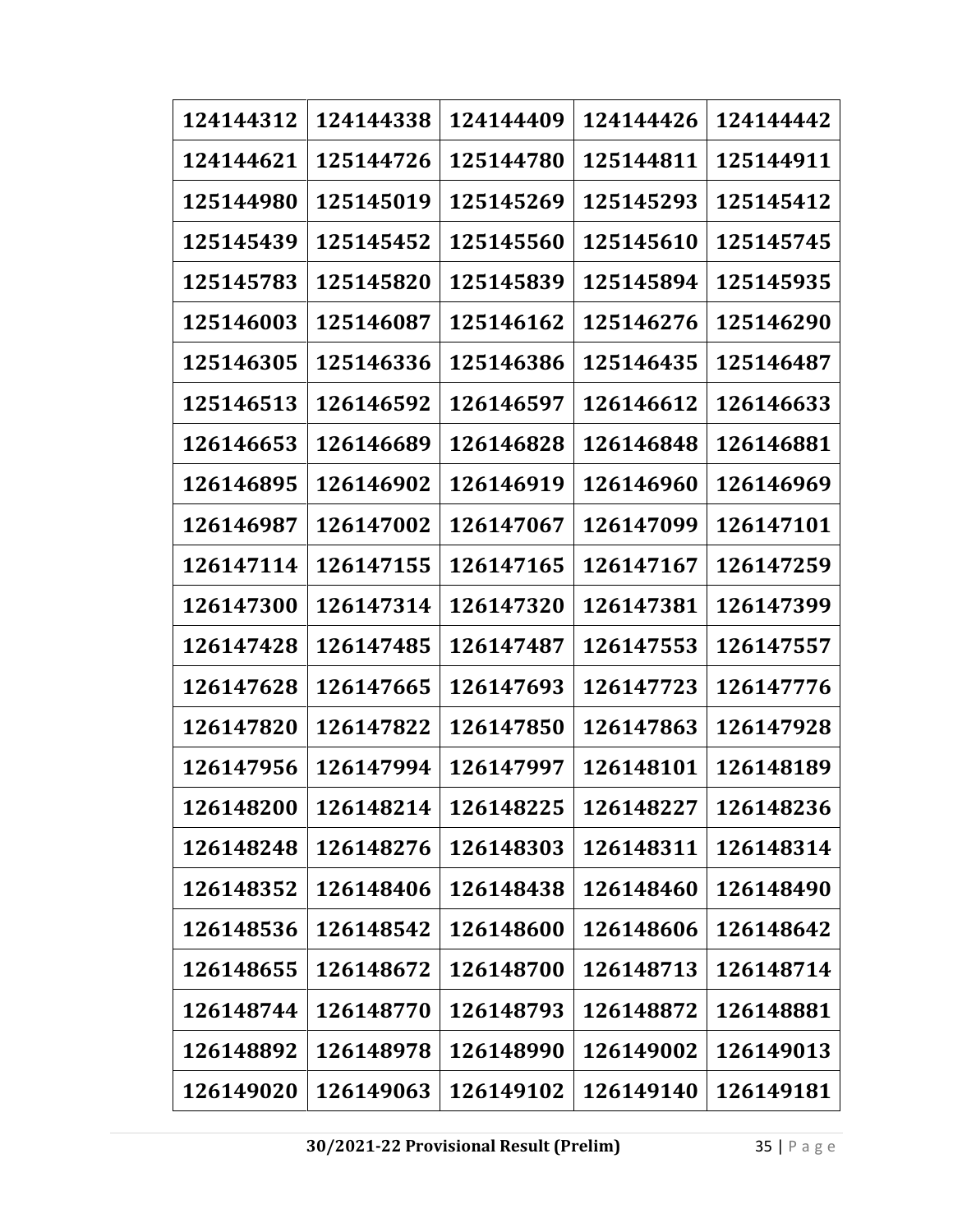| 126149192 | 126149203 | 126149207 | 126149215 | 126149313 |
|-----------|-----------|-----------|-----------|-----------|
| 126149325 | 126149395 | 126149418 | 126149457 | 126149476 |
| 126149484 | 126149522 | 126149580 | 126149595 | 126149614 |
| 126149618 | 126149625 | 126149633 | 126149659 | 126149673 |
| 126149736 | 126149754 | 126149759 | 126149803 | 126149804 |
| 126149811 | 126149837 | 126149881 | 126149885 | 126149909 |
| 126149964 | 126149966 | 126149978 | 126149981 | 126149991 |
| 126150096 | 126150115 | 126150116 | 126150135 | 126150138 |
| 126150180 | 126150199 | 126150201 | 126150209 | 126150217 |
| 126150235 | 126150264 | 126150283 | 126150319 | 126150327 |
| 126150346 | 126150372 | 126150390 | 126150411 | 126150472 |
| 126150474 | 126150549 | 126150553 | 126150571 | 126150649 |
| 126150658 | 126150670 | 126150683 | 126150685 | 126150697 |
| 126150708 | 126150720 | 126150723 | 126150739 | 126150751 |
| 126150800 | 126150853 | 126150894 | 126150926 | 126150937 |
| 126150962 | 126150967 | 126151027 | 126151037 | 126151048 |
| 126151103 | 126151156 | 126151159 | 126151185 | 126151243 |
| 126151306 | 126151335 | 126151360 | 126151434 | 126151537 |
| 126151543 | 126151567 | 126151626 | 126151628 | 126151638 |
| 126151683 | 126151695 | 126151698 | 126151731 | 126151740 |
| 126151764 | 126151778 | 126151794 | 126151825 | 126151828 |
| 126151846 | 126151863 | 126151934 | 126151957 | 126151963 |
| 126152053 | 126152069 | 126152109 | 126152111 | 126152125 |
| 126152246 | 126152294 | 126152334 | 126152345 | 126152434 |
| 126152441 | 126152497 | 126152571 | 126152626 | 126152657 |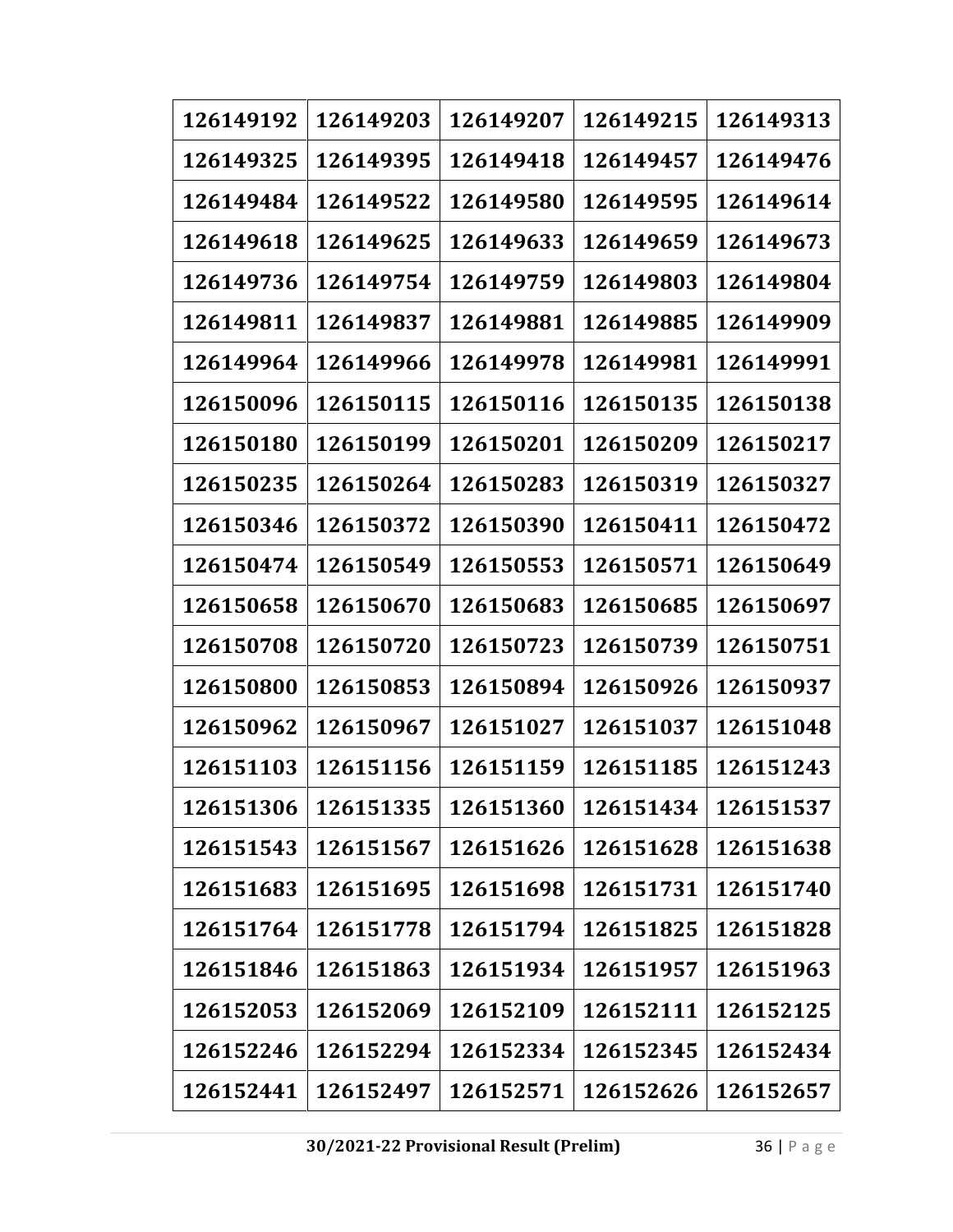| 126152661 | 126152679 | 126152726 | 126152728 | 126152730 |
|-----------|-----------|-----------|-----------|-----------|
| 126152777 | 126152809 | 126152811 | 126152825 | 126152831 |
| 126152847 | 126152875 | 126152908 | 126152916 | 126152919 |
| 126152920 | 126152956 | 126153033 | 126153158 | 126153256 |
| 126153257 | 126153264 | 126153276 | 126153291 | 126153307 |
| 126153310 | 126153323 | 126153409 | 126153452 | 126153461 |
| 126153476 | 126153482 | 126153492 | 126153502 | 126153512 |
| 126153530 | 126153543 | 126153562 | 126153566 | 126153572 |
| 126153606 | 126153623 | 126153627 | 126153634 | 126153645 |
| 126153662 | 126153673 | 126153707 | 126153711 | 126153717 |
| 126153753 | 126153786 | 126153807 | 126153812 | 126153882 |
| 126153911 | 126153923 | 126153938 | 126153951 | 126154017 |
| 126154043 | 126154077 | 126154083 | 126154158 | 126154235 |
| 126154236 | 126154248 | 126154265 | 126154315 | 126154328 |
| 126154402 | 126154404 | 126154433 | 126154437 | 126154457 |
| 126154469 | 126154473 | 126154516 | 126154578 | 126154582 |
| 126154590 | 126154595 | 126154613 | 126154616 | 126154621 |
| 126154638 | 126154647 | 126154667 | 126154695 | 126154753 |
| 126154789 | 126154801 | 126154818 | 126154824 | 126154838 |
| 126154858 | 126154869 | 126154877 | 126154890 | 126154928 |
| 126154929 | 126154962 | 126155001 | 126155020 | 126155051 |
| 126155088 | 126155118 | 126155132 | 126155163 | 126155170 |
| 126155178 | 126155255 | 126155269 | 126155292 | 126155293 |
| 126155349 | 126155469 | 126155576 | 126155602 | 126155664 |
| 126155734 | 126155738 | 126155751 | 126155773 | 126155830 |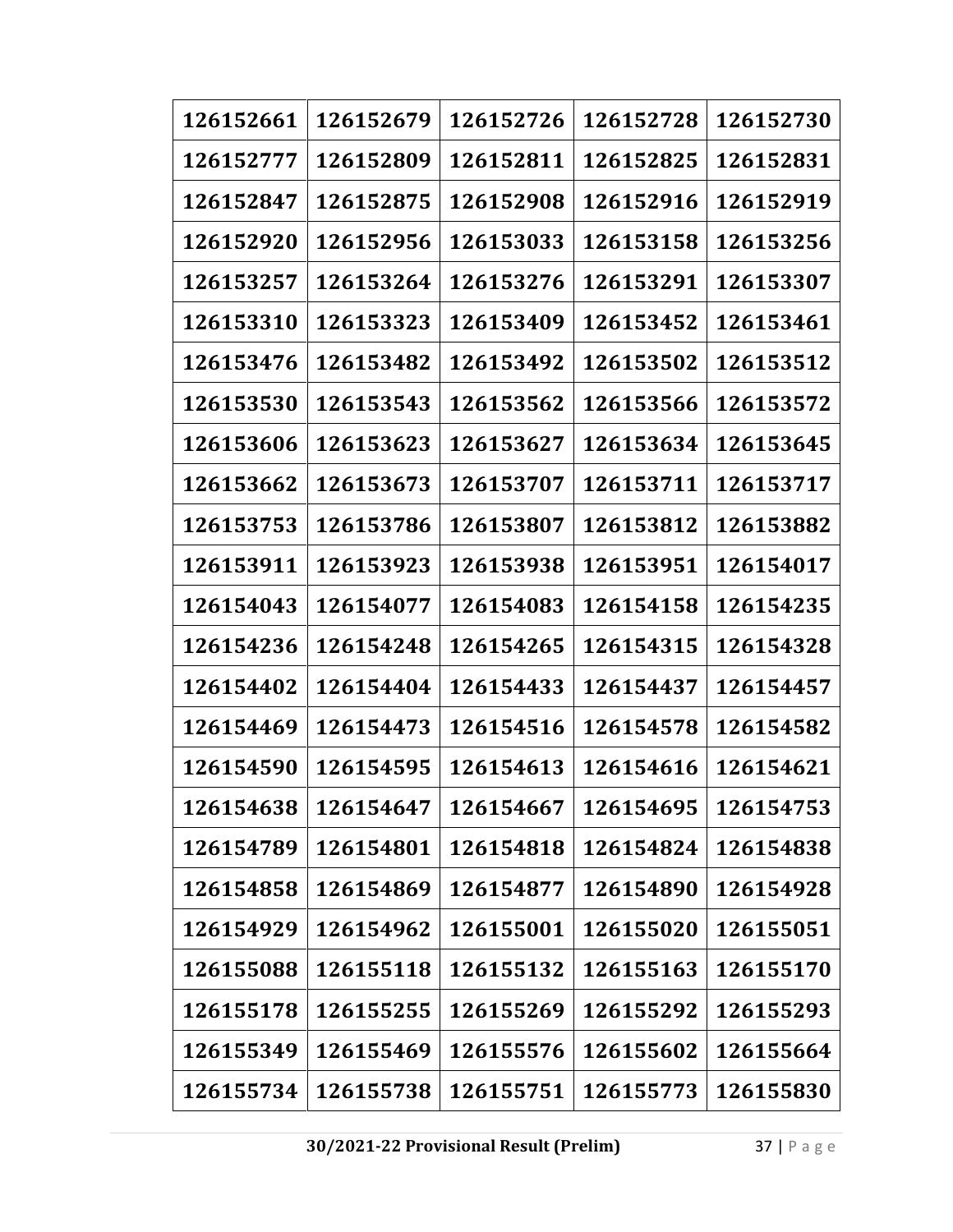| 126155831 | 126155839 | 126155841 | 126155906 | 126155932 |
|-----------|-----------|-----------|-----------|-----------|
| 126155939 | 126155957 | 126155982 | 126156008 | 126156027 |
| 126156065 | 126156071 | 126156082 | 126156121 | 126156134 |
| 126156175 | 126156200 | 126156206 | 126156221 | 126156241 |
| 126156243 | 126156287 | 126156315 | 126156360 | 126156367 |
| 126156368 | 126156397 | 126156408 | 126156502 | 126156515 |
| 126156528 | 126156561 | 126156591 | 126156600 | 126156720 |
| 126156750 | 126156752 | 126156776 | 126156796 | 126156825 |
| 126156862 | 126156875 | 126156964 | 126156986 | 126156999 |
| 126157018 | 126157049 | 126157074 | 126157125 | 126157164 |
| 126157200 | 126157218 | 126157229 | 126157243 | 126157253 |
| 126157256 | 126157275 | 126157300 | 126157307 | 126157345 |
| 127157453 | 127157460 | 127157472 | 127157517 | 127157531 |
| 127157544 | 127157589 | 127157609 | 127157721 | 127157728 |
| 127157733 | 127157736 | 127157766 | 127157787 | 127157830 |
| 127157912 | 127157983 | 127158093 | 127158351 | 127158364 |
| 127158435 | 127158549 | 127158609 | 127158663 | 127158739 |
| 127158758 | 127158885 | 127158966 | 127159043 | 127159055 |
| 127159077 | 127159096 | 127159101 | 127159122 | 127159213 |
| 127159268 | 127159281 | 127159425 | 127159464 | 127159578 |
| 127159746 | 127159748 | 127159750 | 127159880 | 127159893 |
| 127159900 | 127159944 | 127160169 | 127160378 | 127160464 |
| 127160571 | 127160708 | 127160741 | 127160759 | 127160916 |
| 127160925 | 127160992 | 127161008 | 127161011 | 127161069 |
| 127161134 | 127161194 | 127161288 | 127161309 | 127161342 |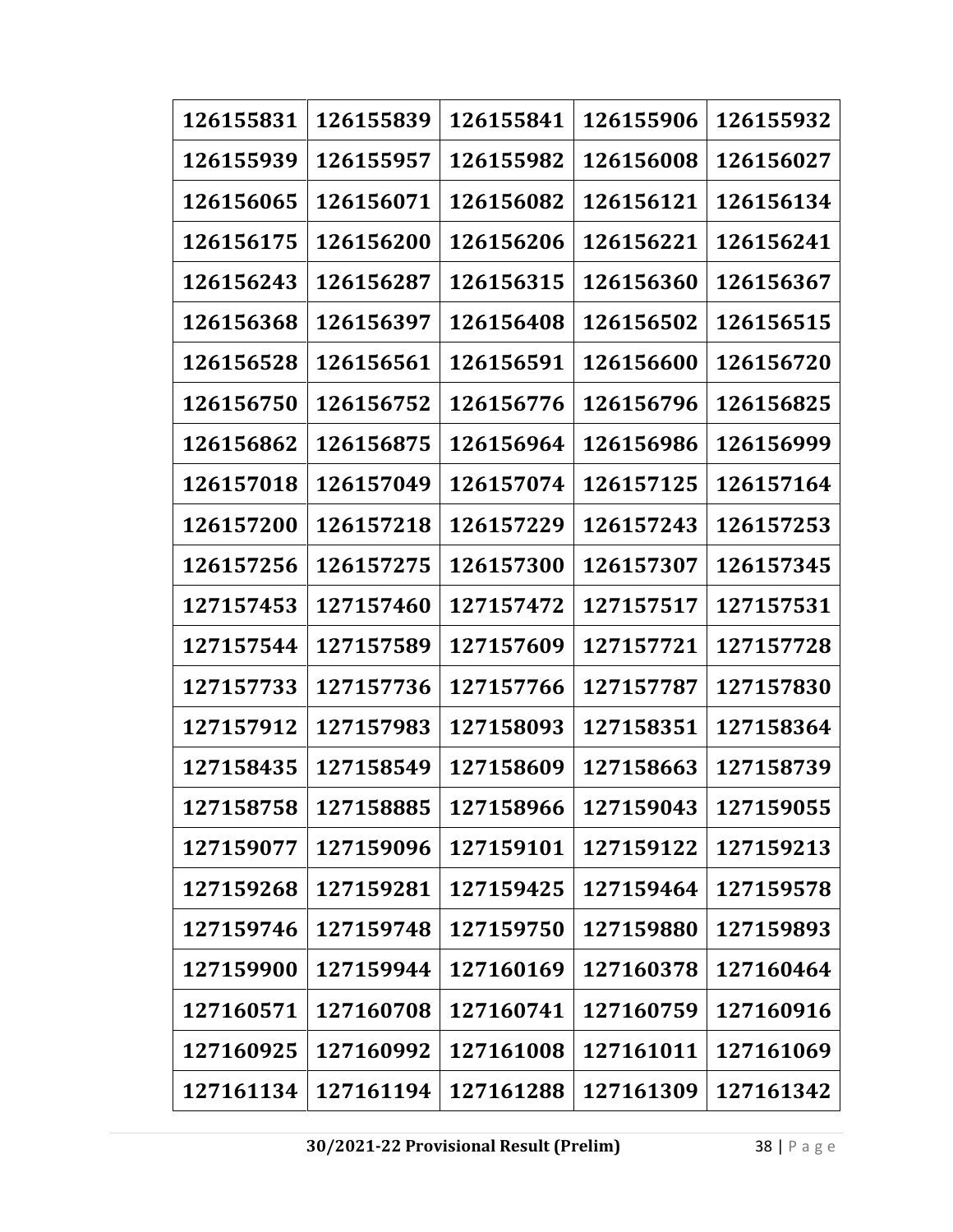| 127161346 | 127161357 | 127161417 | 127161427 | 127161524 |
|-----------|-----------|-----------|-----------|-----------|
| 127161608 | 127161622 | 127161691 | 127161704 | 127161729 |
| 127161862 | 127161887 | 127161895 | 127161900 | 127161948 |
| 127162115 | 127162323 | 127162326 | 127162363 | 127162392 |
| 127162399 | 127162473 | 127162499 | 127162518 | 127162546 |
| 127162570 | 127162619 | 127162664 | 127162723 | 127162761 |
| 127162800 | 127162889 | 127162919 | 127162987 | 127162997 |
| 127163015 | 127163062 | 127163124 | 127163129 | 127163283 |
| 127163343 | 127163440 | 127163466 | 127163596 | 127163664 |
| 127163713 | 128163765 | 128163793 | 128163874 | 128163945 |
| 128164003 | 128164075 | 128164078 | 128164085 | 128164133 |
| 128164140 | 128164149 | 128164154 | 128164189 | 128164190 |
| 128164191 | 128164272 | 128164276 | 128164300 | 128164333 |
| 128164357 | 128164371 | 128164411 | 128164422 | 128164457 |
| 128164480 | 128164508 | 128164563 | 128164608 | 128164609 |
| 128164630 | 128164642 | 128164667 | 128164673 | 128164691 |
| 128164735 | 128164740 | 128164745 | 128164777 | 128164783 |
| 128164789 | 128164813 | 128164878 | 128164916 | 128164942 |
| 128164945 | 128164970 | 128164974 | 128165001 | 128165036 |
| 128165078 | 128165099 | 128165130 | 128165165 | 128165169 |
| 128165188 | 128165192 | 128165209 | 128165296 | 128165332 |
| 128165395 | 128165434 | 128165477 | 128165508 | 128165524 |
| 128165552 | 128165558 | 128165596 | 128165599 | 128165609 |
| 128165628 | 128165638 | 128165667 | 128165702 | 128165754 |
| 128165755 | 128165803 | 128165861 | 128165875 | 128165915 |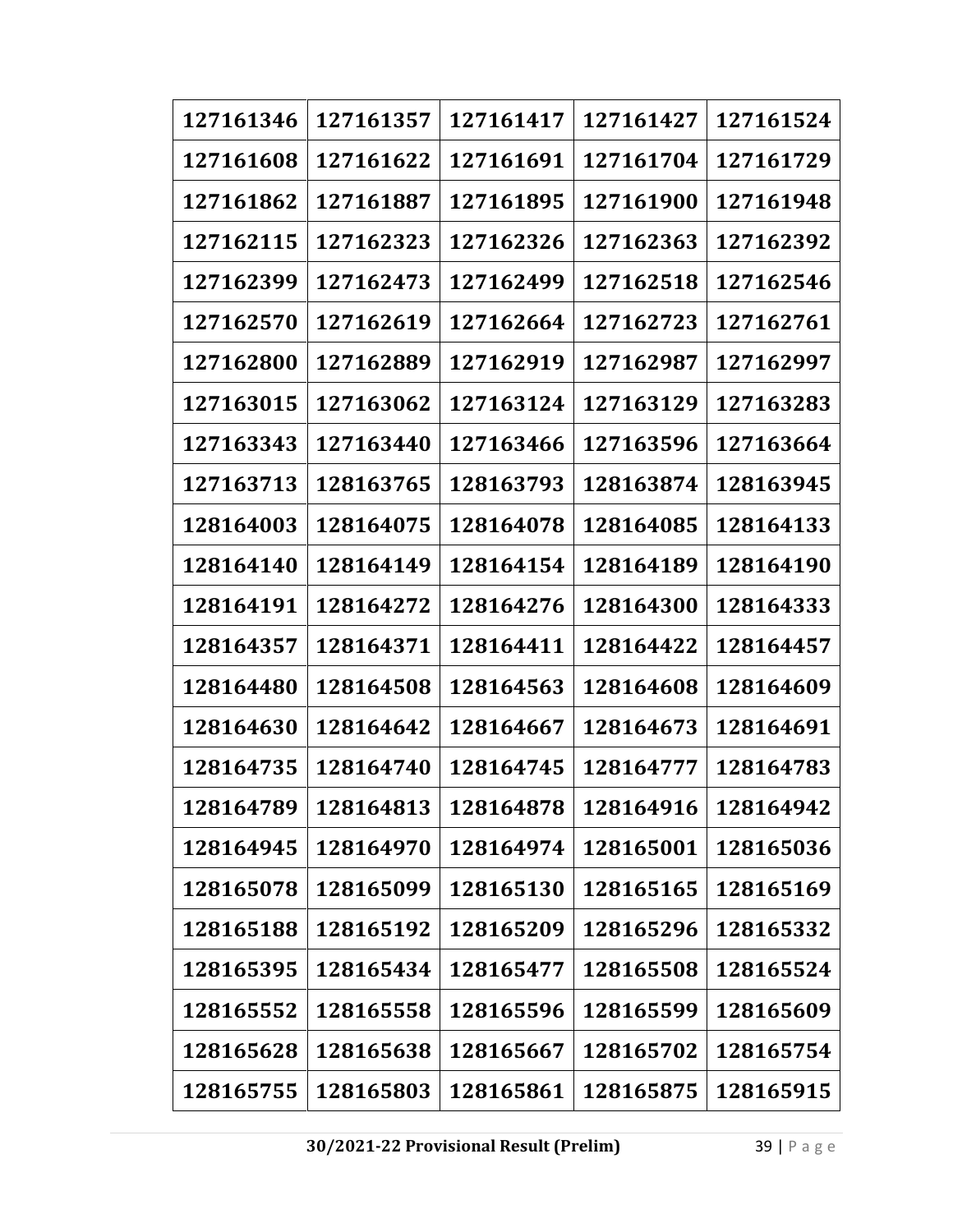| 128165932 | 128165956 | 128166071 | 128166075 | 128166146 |
|-----------|-----------|-----------|-----------|-----------|
| 128166158 | 128166190 | 128166205 | 128166208 | 128166223 |
| 128166239 | 128166243 | 128166253 | 128166255 | 128166310 |
| 128166372 | 128166376 | 128166394 | 128166417 | 128166462 |
| 128166465 | 128166468 | 128166516 | 128166547 | 128166583 |
| 128166587 | 128166595 | 128166605 | 128166612 | 128166622 |
| 128166634 | 128166650 | 128166666 | 128166667 | 128166673 |
| 128166686 | 128166726 | 128166751 | 128166793 | 128166803 |
| 128166812 | 128166820 | 128166831 | 128166838 | 128166846 |
| 128166857 | 128166865 | 128166870 | 128166877 | 128166892 |
| 128166900 | 128166913 | 128166923 | 128166924 | 128166953 |
| 128166976 | 128167000 | 128167022 | 128167025 | 128167041 |
| 128167055 | 128167088 | 128167137 | 128167143 | 128167191 |
| 128167192 | 128167194 | 128167205 | 128167224 | 128167291 |
| 128167309 | 128167352 | 128167389 | 128167407 | 128167411 |
| 128167414 | 128167415 | 128167430 | 128167462 | 128167492 |
| 128167531 | 128167549 | 128167685 | 128167688 | 128167768 |
| 128167772 | 128167797 | 128167836 | 128167860 | 128167862 |
| 128167875 | 128167876 | 128167925 | 128167967 | 128167981 |
| 128168015 | 128168051 | 128168055 | 128168063 | 128168067 |
| 128168071 | 128168085 | 128168108 | 128168123 | 128168213 |
| 128168217 | 128168223 | 128168260 | 128168278 | 128168375 |
| 128168378 | 128168441 | 128168454 | 128168479 | 128168524 |
| 128168595 | 128168601 | 128168706 | 128168714 | 128168746 |
| 128168763 | 128168835 | 128168889 | 128168917 | 128168928 |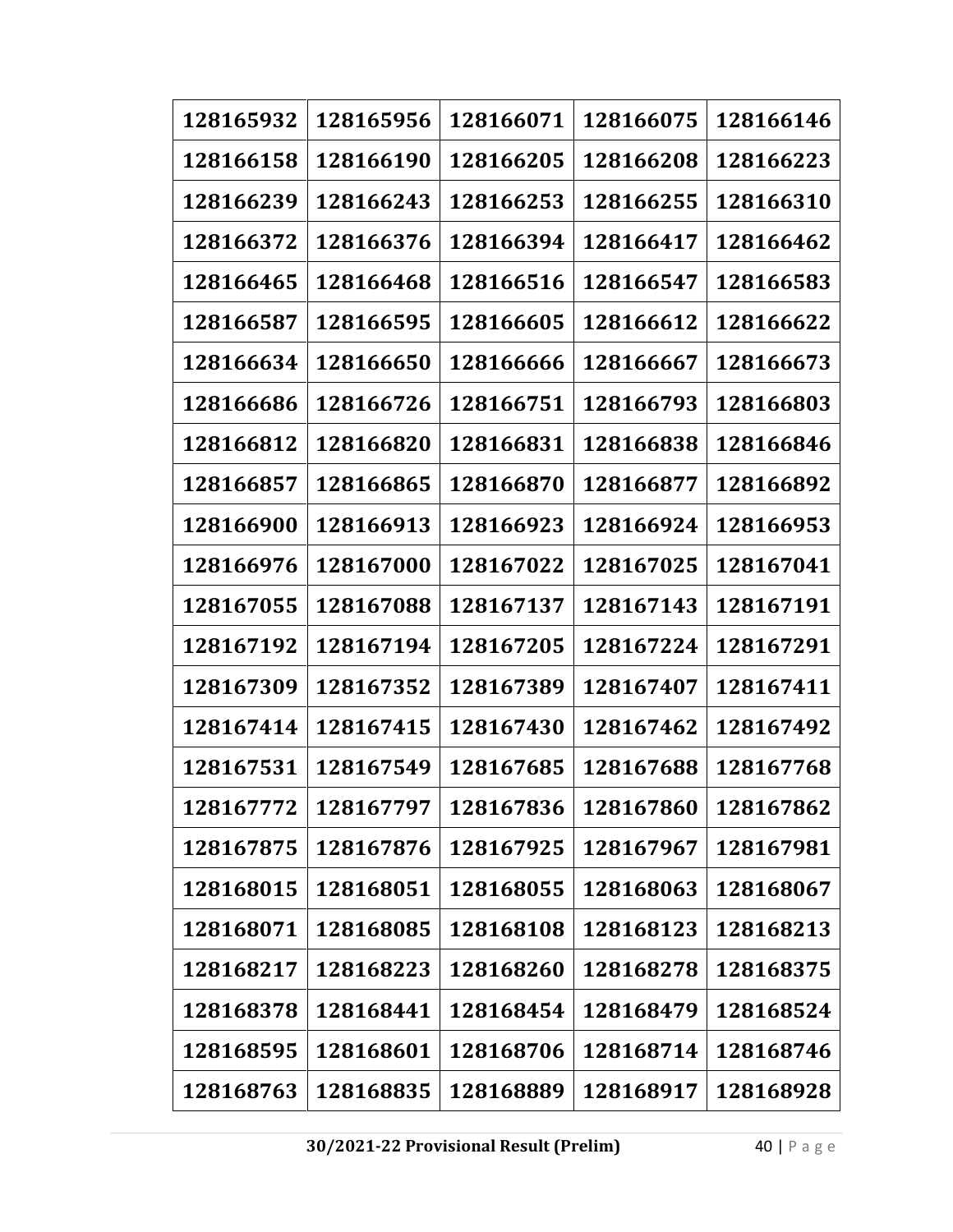| 128168937 | 128169061 | 128169072 | 128169075 | 128169080 |
|-----------|-----------|-----------|-----------|-----------|
| 128169116 | 128169131 | 128169147 | 128169169 | 128169176 |
| 128169182 | 128169189 | 128169202 | 128169244 | 128169299 |
| 128169318 | 128169351 | 128169362 | 128169381 | 128169416 |
| 128169424 | 128169467 | 128169487 | 128169559 | 128169571 |
| 128169625 | 128169630 | 128169632 | 128169651 | 128169710 |
| 128169747 | 128169799 | 128169821 | 128169823 | 128169828 |
| 128169885 | 128169905 | 128169915 | 128169940 | 128169976 |
| 128169984 | 128169991 | 128170005 | 128170009 | 128170025 |
| 128170071 | 128170103 | 128170113 | 128170119 | 128170190 |
| 128170292 | 128170336 | 128170347 | 128170369 | 128170375 |
| 128170376 | 128170388 | 128170425 | 128170452 | 128170459 |
| 128170537 | 128170547 | 128170562 | 128170638 | 128170650 |
| 128170665 | 128170719 | 128170748 | 128170751 | 128170756 |
| 128170782 | 128170806 | 128170814 | 128170919 | 128170927 |
| 128170928 | 128170951 | 128171014 | 128171074 | 128171080 |
| 128171093 | 128171129 | 128171131 | 128171142 | 128171155 |
| 128171177 | 128171188 | 128171205 | 128171234 | 128171248 |
| 128171337 | 128171343 | 128171349 | 128171357 | 128171373 |
| 128171399 | 128171405 | 128171411 | 128171423 | 128171428 |
| 128171480 | 128171487 | 128171489 | 128171507 | 128171554 |
| 128171586 | 128171627 | 128171636 | 128171751 | 128171756 |
| 128171766 | 128171790 | 128171799 | 128171803 | 128171830 |
| 128171842 | 128171948 | 128171960 | 128171982 | 128171998 |
| 128172085 | 128172093 | 128172123 | 128172219 | 128172225 |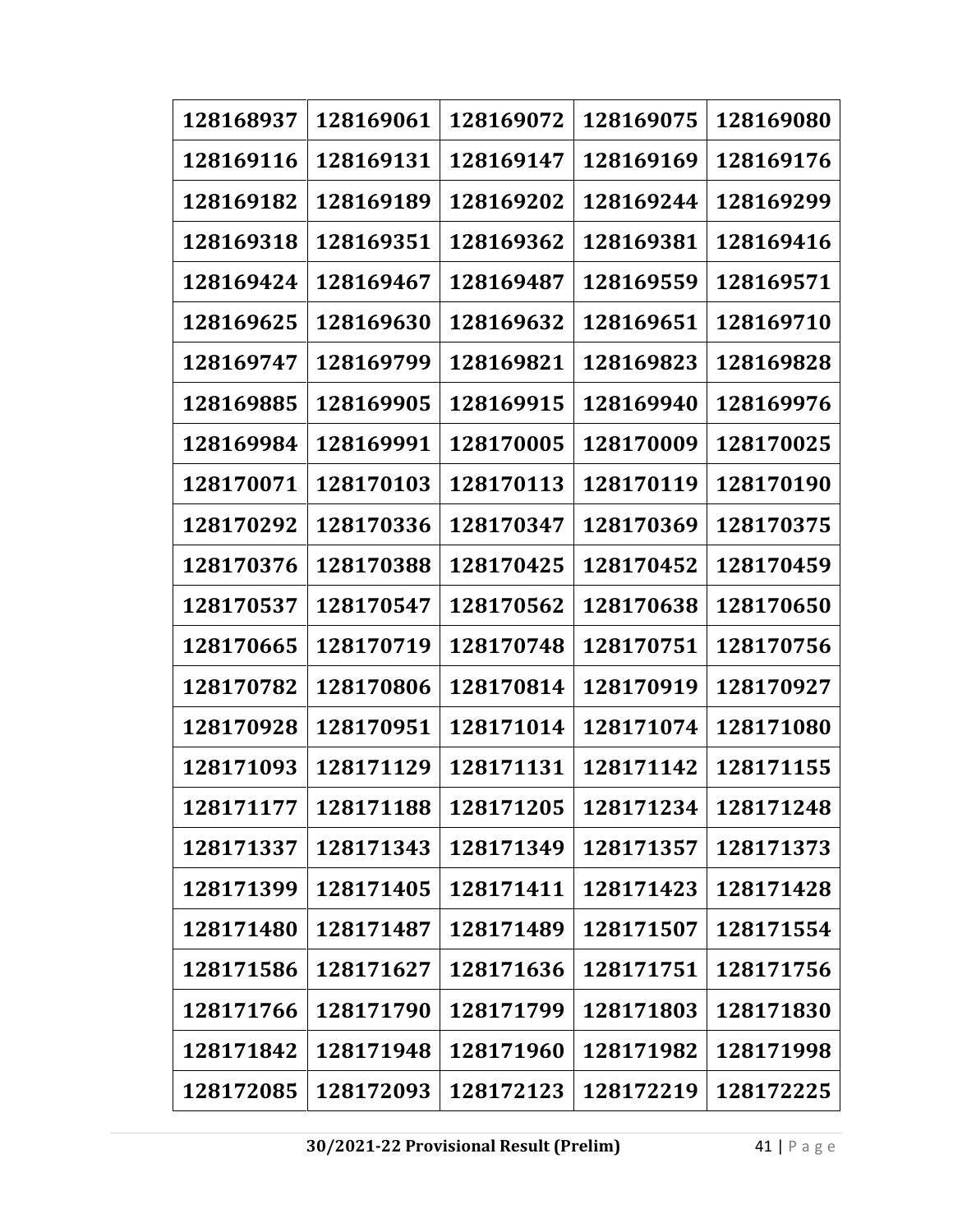| 128172255 | 128172297 | 128172323 | 128172342 | 128172366 |
|-----------|-----------|-----------|-----------|-----------|
| 128172390 | 128172398 | 128172404 | 128172417 | 128172436 |
| 128172472 | 128172497 | 128172594 | 128172610 | 128172622 |
| 128172713 | 128172714 | 128172751 | 128172761 | 128172785 |
| 128172789 | 128172813 | 128172836 | 128172856 | 128172867 |
| 128172921 | 128172929 | 128172965 | 128172995 | 128173005 |
| 128173006 | 128173028 | 128173082 | 128173106 | 128173118 |
| 128173146 | 128173155 | 128173157 | 128173158 | 128173159 |
| 128173169 | 128173171 | 128173223 | 128173238 | 128173277 |
| 128173309 | 128173339 | 128173358 | 128173363 | 128173365 |
| 128173366 | 128173410 | 128173436 | 128173496 | 128173506 |
| 128173530 | 128173579 | 128173583 | 128173616 | 128173630 |
| 128173692 | 128173697 | 128173718 | 128173764 | 128173850 |
| 128173851 | 128173852 | 128173875 | 128173887 | 128173908 |
| 128173944 | 128174030 | 128174073 | 128174155 | 128174168 |
| 128174230 | 128174243 | 128174256 | 128174283 | 128174296 |
| 128174329 | 128174454 | 128174537 | 128174542 | 128174568 |
| 128174573 | 128174603 | 128174612 | 128174659 | 128174718 |
| 128174719 | 128174768 | 128174822 | 128174826 | 128174828 |
| 128174849 | 128174901 | 128175035 | 128175042 | 128175056 |
| 128175076 | 128175097 | 128175146 | 128175221 | 128175311 |
| 128175356 | 128175406 | 128175422 | 128175427 | 128175440 |
| 128175447 | 128175476 | 128175504 | 128175511 | 128175526 |
| 128175535 | 128175537 | 128175549 | 128175561 | 128175574 |
| 128175584 | 128175630 | 128175646 | 128175664 | 128175666 |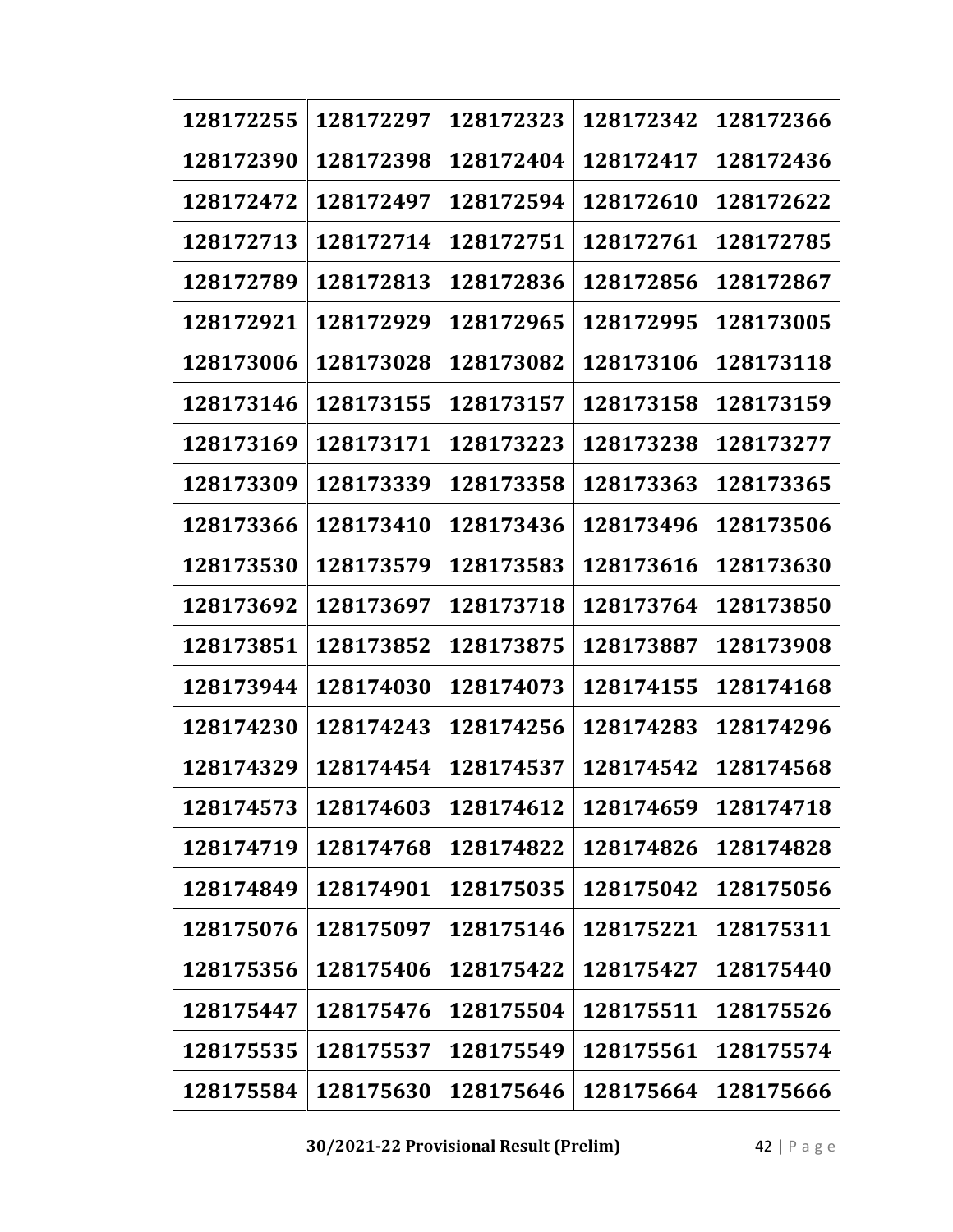| 128175670 | 128175745 | 128175748 | 128175757 | 128175800 |
|-----------|-----------|-----------|-----------|-----------|
| 128175830 | 128175842 | 128175886 | 128175887 | 128175959 |
| 128175974 | 128176011 | 128176029 | 128176035 | 128176045 |
| 128176089 | 128176105 | 128176122 | 128176129 | 128176140 |
| 128176227 | 128176232 | 128176266 | 128176281 | 128176306 |
| 128176310 | 128176374 | 128176403 | 128176425 | 128176444 |
| 128176513 | 128176531 | 128176568 | 128176574 | 128176604 |
| 128176622 | 128176632 | 128176647 | 128176668 | 128176679 |
| 128176714 | 128176728 | 128176730 | 128176733 | 128176800 |
| 128176817 | 128176835 | 128176850 | 128176865 | 128176914 |
| 128176947 | 128176970 | 128176974 | 128177020 | 128177021 |
| 128177028 | 128177077 | 128177087 | 129177157 | 129177165 |
| 129177243 | 129177251 | 129177260 | 129177267 | 129177295 |
| 129177303 | 129177306 | 129177323 | 129177503 | 129177600 |
| 129177736 | 129177752 | 129177756 | 129177759 | 129177841 |
| 129177843 | 129177846 | 129177872 | 129177889 | 129177891 |
| 129177902 | 129178019 | 129178164 | 129178215 | 129178216 |
| 129178296 | 129178332 | 129178345 | 129178348 | 129178431 |
| 129178458 | 129178553 | 129178603 | 129178626 | 129178628 |
| 129178674 | 129178812 | 129178863 | 129178903 | 129178908 |
| 129178970 | 129179009 | 129179107 | 129179249 | 129179344 |
| 129179345 | 129179465 | 129179564 | 129179608 | 129179615 |
| 129179671 | 129179683 | 129179712 | 129179801 | 129179820 |
| 129179825 | 129179848 | 129179868 | 129179889 | 129179959 |
| 129180059 | 129180106 | 129180126 | 129180161 | 129180182 |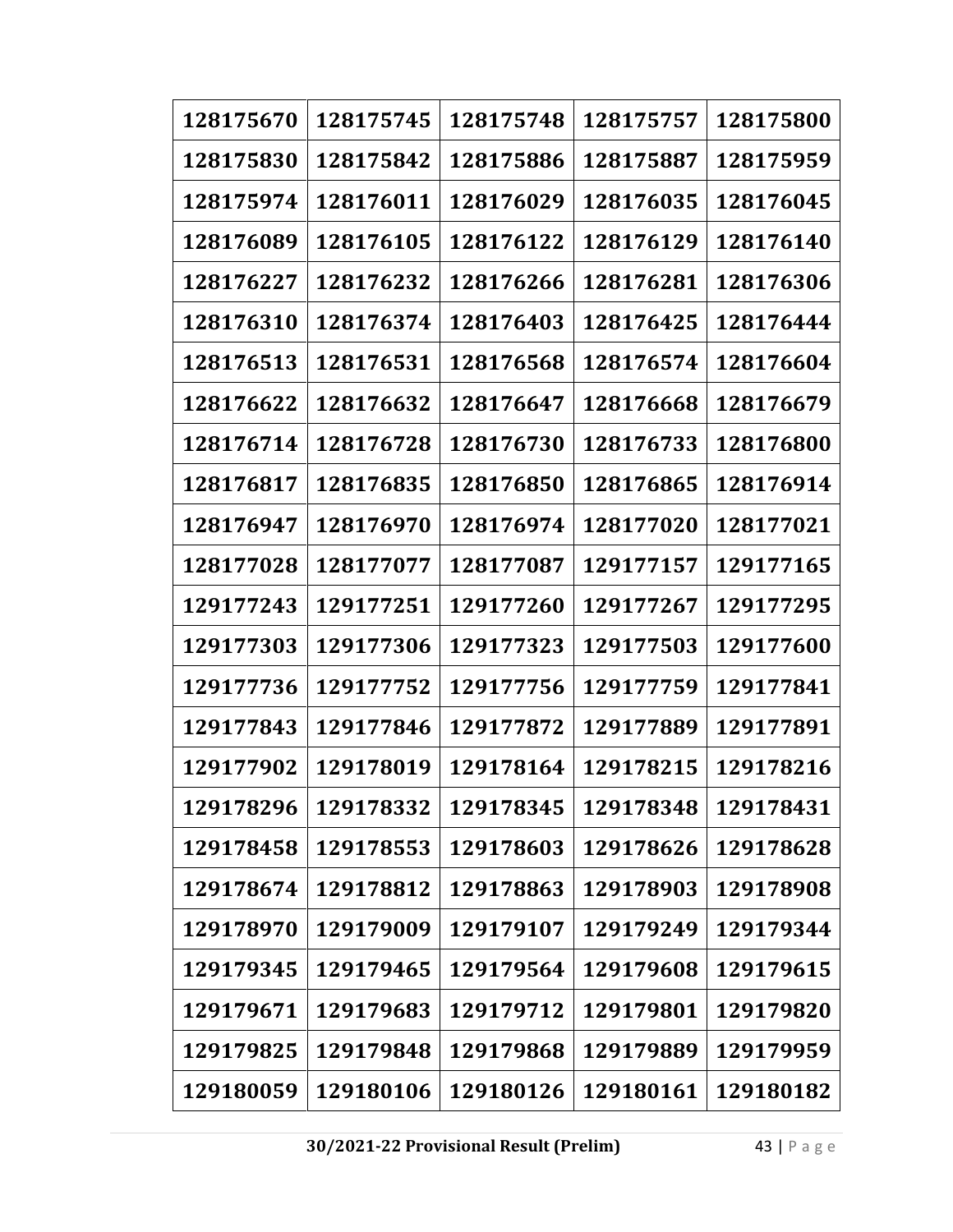| 129180189 | 129180231 | 129180248 | 129180266 | 129180286 |
|-----------|-----------|-----------|-----------|-----------|
| 129180307 | 129180356 | 129180399 | 129180427 | 129180574 |
| 129180576 | 129180595 | 129180744 | 129180815 | 129180841 |
| 129180854 | 129180869 | 129181027 | 129181028 | 129181049 |
| 129181067 | 129181140 | 129181165 | 129181166 | 129181193 |
| 129181245 | 129181275 | 129181309 | 129181340 | 129181429 |
| 129181546 | 129181576 | 129181626 | 129181629 | 129181633 |
| 129181668 | 129181688 | 129181697 | 129181716 | 129181800 |
| 129181808 | 129181907 | 129181930 | 129181942 | 129181972 |
| 129181984 | 129181987 | 129182026 | 129182071 | 129182109 |
| 129182112 | 130182250 | 130182525 | 130182837 | 130183185 |
| 130183212 | 130183367 | 130183485 | 130183504 | 130183580 |
| 130183586 | 130183604 | 130183762 | 130183964 | 130183981 |
| 130184036 | 130184306 | 130184425 | 130184450 | 130184675 |
| 130184730 | 130184898 | 130185171 | 130185493 | 130185728 |
| 130185908 | 130186115 | 130186465 | 130186791 | 130186877 |
| 130186931 | 130187559 | 131187658 | 131187671 | 131187782 |
| 131187827 | 131187928 | 131188012 | 131188029 | 131188033 |
| 131188058 | 131188099 | 131188115 | 131188131 | 131188133 |
| 131188137 | 131188277 | 131188367 | 131188409 | 131188454 |
| 131188457 | 131188494 | 131188500 | 131188639 | 131188661 |
| 131188667 | 131188694 | 131188708 | 131188734 | 131188739 |
| 131188748 | 131188770 | 131188777 | 131188789 | 131188808 |
| 131188811 | 131188820 | 131188924 | 131188984 | 131189006 |
| 131189028 | 131189036 | 131189099 | 131189137 | 131189340 |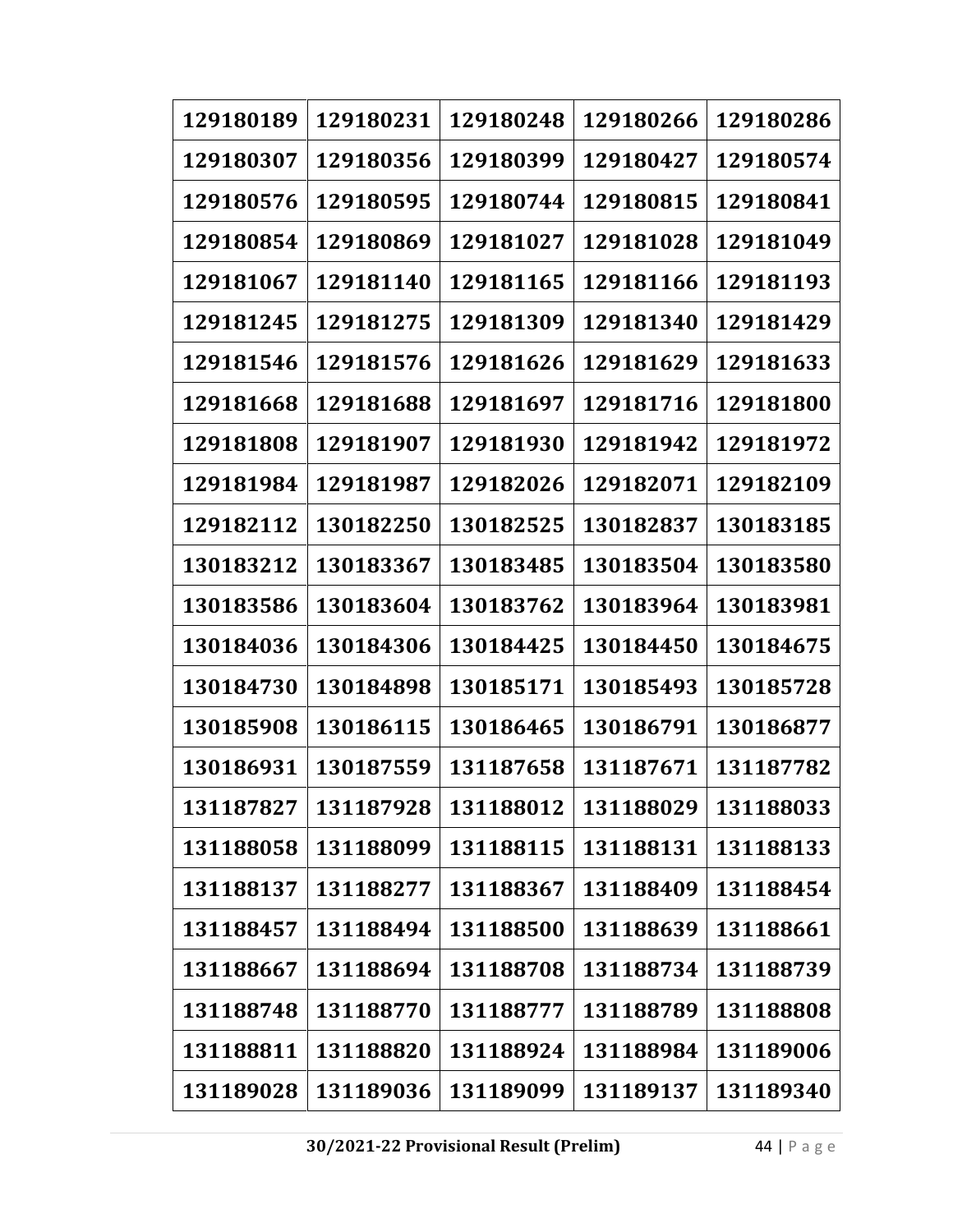| 131189413 | 131189534 | 131189538 | 131189708 | 131189749 |
|-----------|-----------|-----------|-----------|-----------|
| 131189798 | 131189834 | 131189867 | 131189949 | 131190012 |
| 131190076 | 131190133 | 131190203 | 131190251 | 131190280 |
| 131190285 | 131190302 | 131190447 | 131190486 | 131190531 |
| 131190604 | 131190724 | 131190739 | 131190749 | 131190758 |
| 131190813 | 131190862 | 131190893 | 131190914 | 131190931 |
| 131191038 | 131191161 | 131191204 | 131191305 | 131191387 |
| 131191399 | 131191416 | 131191422 | 131191584 | 131191615 |
| 131191758 | 131191759 | 131191786 | 131191814 | 131191837 |
| 131191869 | 131191979 | 131192064 | 131192075 | 131192084 |
| 131192086 | 131192178 | 131192185 | 131192333 | 131192370 |
| 131192385 | 131192478 | 131192503 | 131192540 | 131192620 |
| 131192637 | 131192646 | 131192722 | 131192778 | 131192842 |
| 131192949 | 131192961 | 131193067 | 131193097 | 131193115 |
| 131193151 | 131193167 | 131193195 | 131193205 | 131193311 |
| 131193368 | 131193393 | 131193397 | 131193428 | 131193469 |
| 131193482 | 131193493 | 131193550 | 131193582 | 131193646 |
| 131193701 | 131193852 | 131193869 | 131193885 | 131193910 |
| 131193930 | 131193940 | 131194005 | 131194030 | 131194046 |
| 131194047 | 131194234 | 131194263 | 131194298 | 131194312 |
| 131194331 | 131194368 | 131194378 | 131194480 | 131194513 |
| 131194586 | 131194624 | 131194694 | 131194722 | 131194723 |
| 131194765 | 131194790 | 131194807 | 131194810 | 131194847 |
| 131194897 | 131194948 | 131194958 | 131195077 | 131195099 |
| 131195174 | 132195236 | 132195284 | 132195492 | 132195539 |